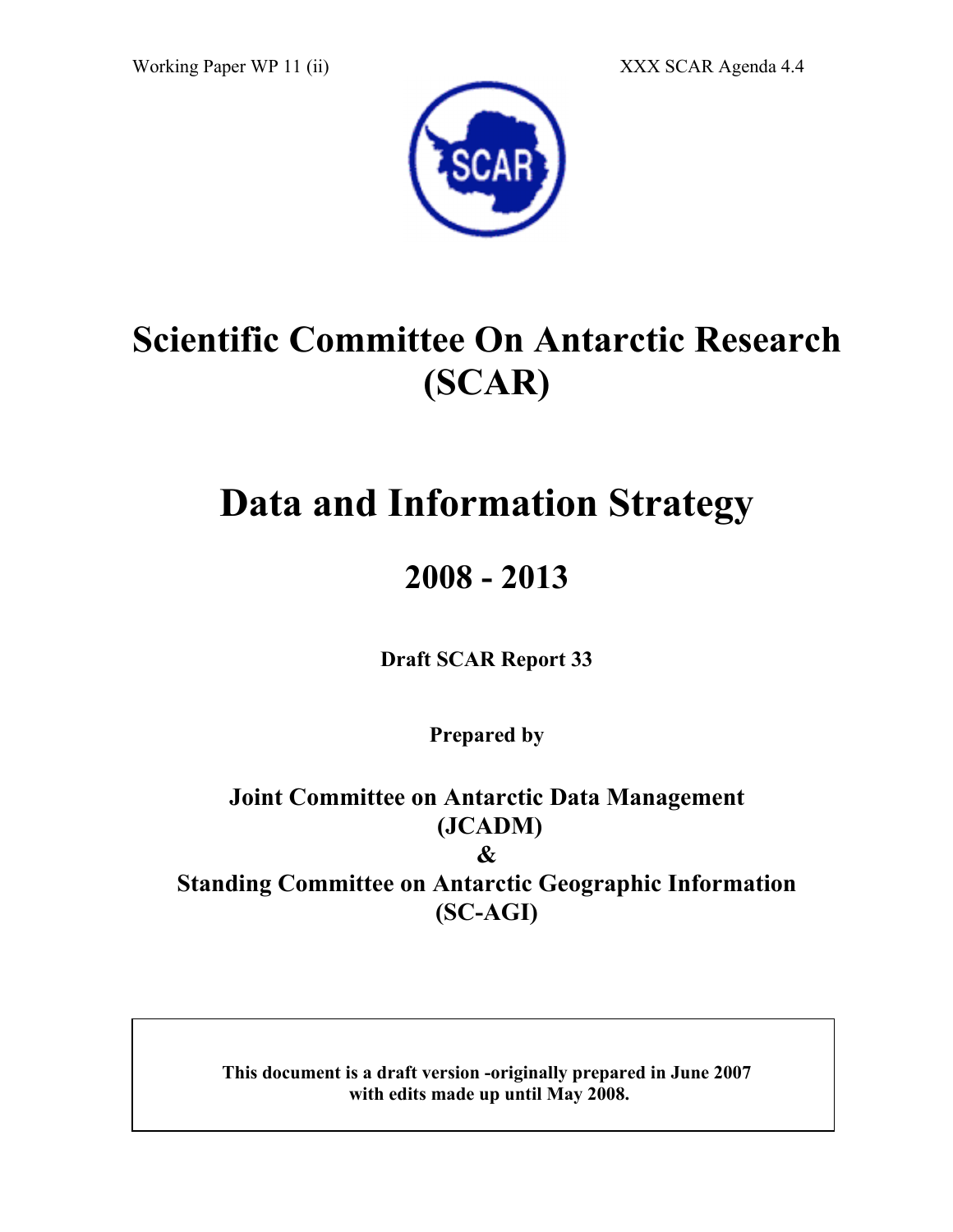Authored by Kim Finney (Manager, Australian Antarctic Data Centre) Australian Antarctic Division kim.finney@aad.gov.au 2008

On behalf of JCADM and SC-AGI

Edited by JCADM & SC-AGI Executive and members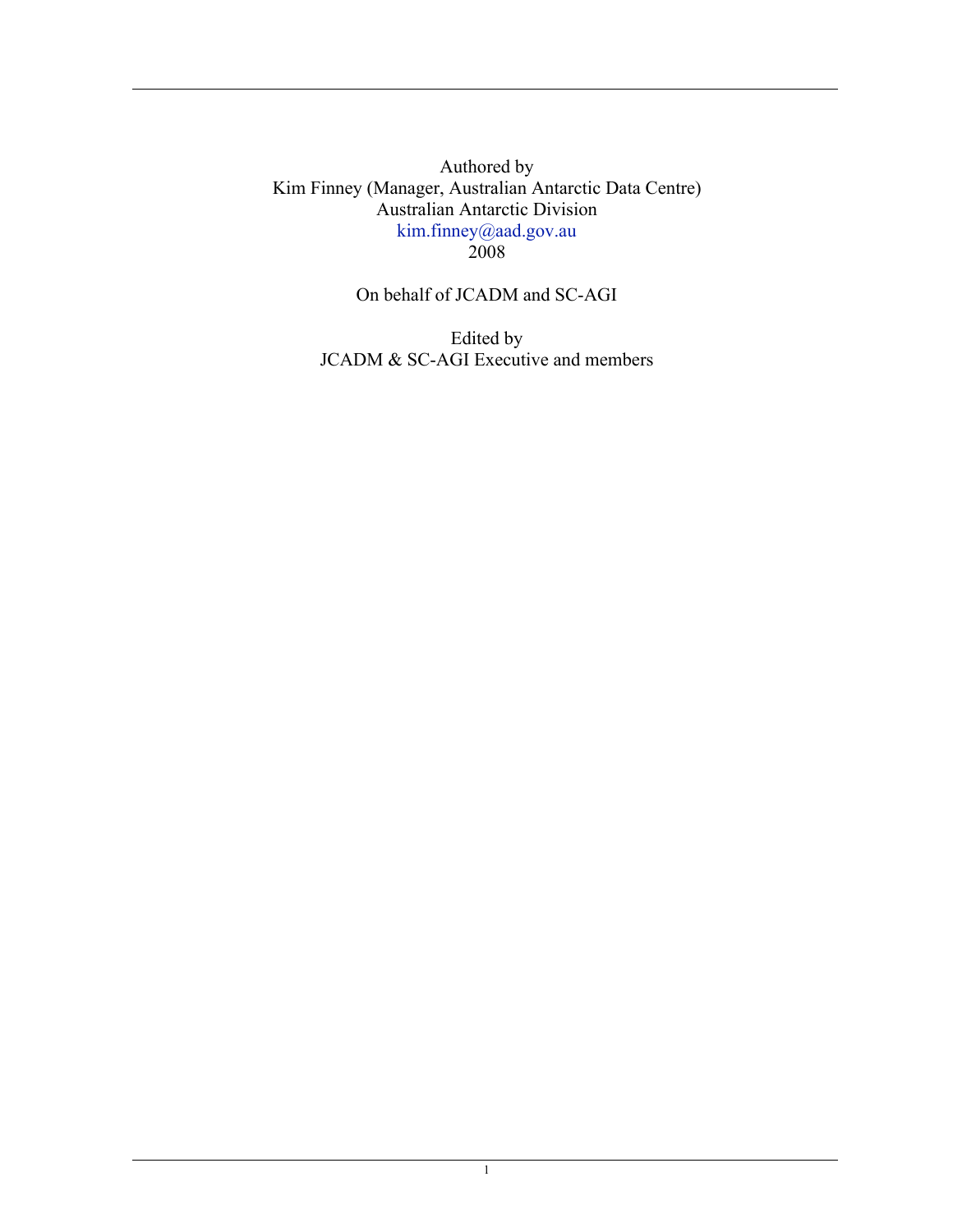# Table of Contents

|     | Glossary of Terms       |                                                                                                                                                                                                                                                              | 4  |
|-----|-------------------------|--------------------------------------------------------------------------------------------------------------------------------------------------------------------------------------------------------------------------------------------------------------|----|
|     |                         | <b>Executive Summary</b>                                                                                                                                                                                                                                     | 6  |
|     | <b>Strategic Vision</b> |                                                                                                                                                                                                                                                              | 9  |
|     |                         | <b>Summary of Recommendations</b>                                                                                                                                                                                                                            | 11 |
| 1.0 |                         | Scope & Purpose Of Strategy                                                                                                                                                                                                                                  | 16 |
| 2.0 |                         | Overview of SCAR, JCADM and SC-AGI                                                                                                                                                                                                                           | 18 |
| 3.0 |                         | General Data Management Issues Facing SCAR Science Groups                                                                                                                                                                                                    | 21 |
|     | 3.1                     | Data Discovery                                                                                                                                                                                                                                               | 21 |
|     | 3.2                     | Data Access<br>3.2.1<br>Duplicates, Versioning And Language Issues<br>3.2.2 Gated vs Public Access To Data                                                                                                                                                   | 22 |
|     | 3.3                     | Data Exchange<br>Data Encodings And Formats<br>3.3.1<br>3.3.2 Data Exchange Protocols                                                                                                                                                                        | 26 |
|     | 3.4                     | Data Quality                                                                                                                                                                                                                                                 | 30 |
|     | 3.5                     | Data Integration<br>Development Of Species Registers<br>3.5.1<br><b>Standardising Terminology</b><br>3.5.2<br>3.5.3<br>Special Issue Of Placenames (Gazetteers)<br><b>Feature And Symbology Catalogues</b><br>3.5.4<br>3.5.5<br>Datums And Reference Systems | 31 |
|     | 3.6                     | Data Archiving                                                                                                                                                                                                                                               | 34 |
| 4.0 |                         | Antarctic Data Management - The Current System                                                                                                                                                                                                               | 35 |
| 5.0 |                         | SCAR Data & Information Strategy                                                                                                                                                                                                                             | 38 |
|     | 5.1                     | Necessary Components Of A Globally Distributed Antarctic Data &<br><b>Information Network</b>                                                                                                                                                                | 38 |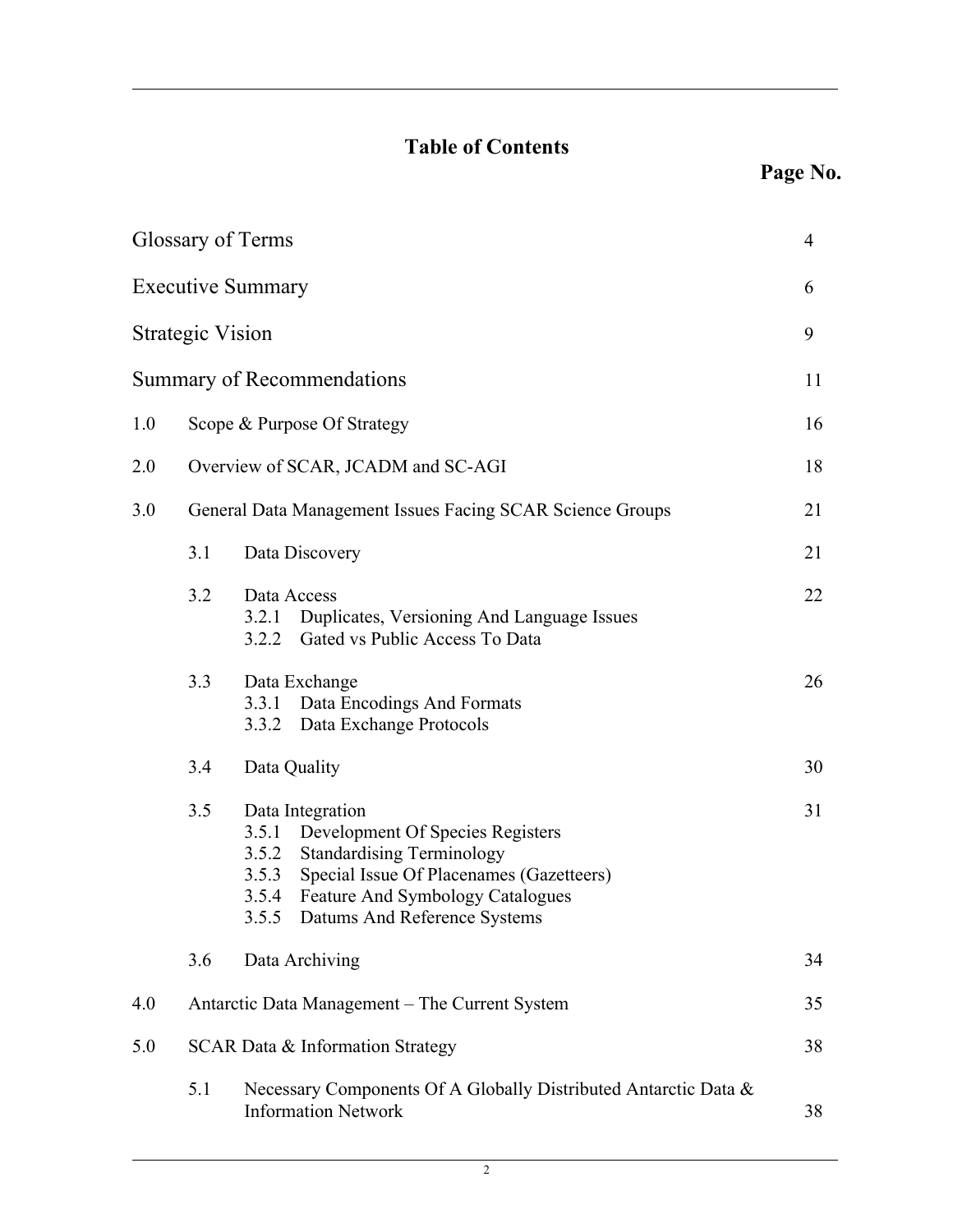|     | 5.2 | Policy, Governance, Partnerships & Coordination – Strengthening<br>The Existing System | 38 |
|-----|-----|----------------------------------------------------------------------------------------|----|
|     |     | 5.2.1<br>Data Management Plans – Why Are They Required                                 |    |
|     |     | <b>NADCs</b><br>5.2.2                                                                  |    |
|     |     | 5.2.3 Governance Of The ADMS                                                           |    |
|     | 5.3 | Data Management Culture – Data Citation                                                | 44 |
|     | 5.4 | Leveraging Resources & Systems                                                         | 45 |
|     |     | <b>JCADM &amp; SC-AGI Interaction</b><br>5.4.1                                         |    |
|     |     | 5.4.2 International Initiatives & Funding                                              |    |
|     |     | 5.4.3 ADMS Products & Services                                                         |    |
|     |     | 5.4.4 Capacity Building                                                                |    |
|     | 5.5 | Standards & Interoperability                                                           | 50 |
|     |     | Metadata Systems<br>5.5.1                                                              |    |
|     |     | Beyond Metadata Systems To Interoperating Data Networks<br>5.5.2                       |    |
|     | 5.6 | Education, Outreach & Communication                                                    | 55 |
| 6.0 |     | <b>JCADM &amp; SC-AGI Work-Plans</b>                                                   | 56 |
|     |     |                                                                                        |    |
|     |     |                                                                                        |    |

# References 57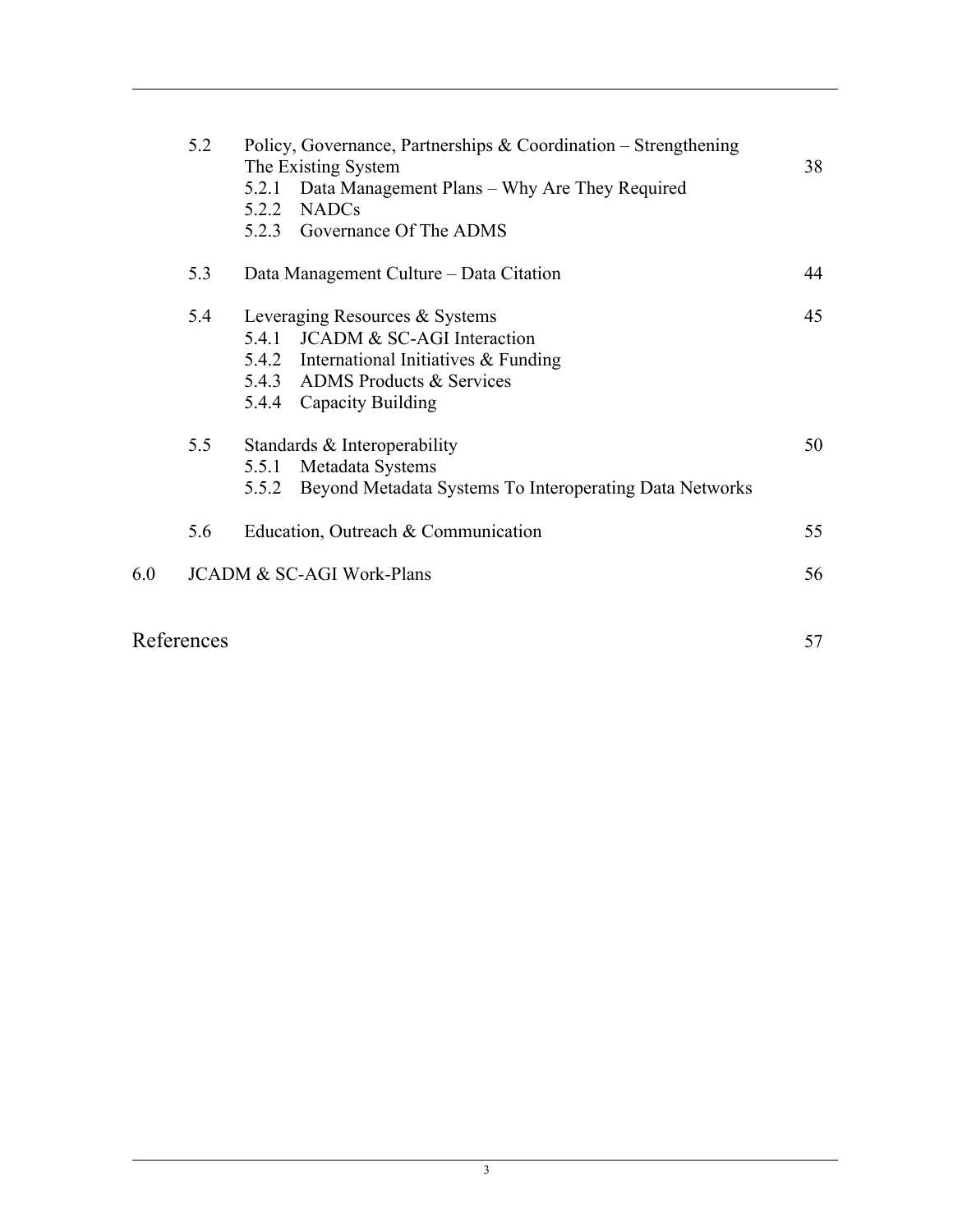### Glossary of Terms

Antarctic Data Management System: A distributed, but networked data discovery, data access and data services system capable of supporting SCAR science programs. It would encompass an AntSDI.

AntSDI: An Antarctic themed spatial data infrastructure that provides access to spatial datasets, shared services and tools, that can be accessed from anywhere, supported by appropriate standards, protocols and institutional arrangements.

Data Citation: A method of appropriately referencing datasets used in the development of a product, or scientific research that appropriately acknowledges data originator(s).

Data Encodings: The various methods used to represent data types like integers, floating point numbers, strings, or complex types like objects, arrays and graphs.

Data Management Plan: A plan that outlines what data will be captured and/or generated as part of a project and the methods that will be used to manage, manipulate, publish and archive the data and the resources required.

Data Network: A linked set of data sources (or repositories) that transmit and exchange data.

Data Policy: A policy that outlines the rules governing data availability and access for a particular community or communities and may include guidance on how these data are to be managed and archived.

Data Quality: Data quality refers to a dataset's fitness for use for a particular purpose.

Datum: A datum is a reference from which measurements are made. In surveying and geodesy, a datum is a set of reference points on the earth's surface against which position measurements are made, and (often) an associated model of the shape of the earth (ellipsoid) to define a geographic coordinate system

Feature Catalogue: A Feature Catalogue provides detailed descriptions of real world objects or features and may contain information about synonyms, the source of the definition and the relationships that might exist between different features.

Gazetteer: A dictionary of place names.

Interoperability: Is the ability of two or more systems, or components to exchange information and to use the information that has been exchanged.

National Antarctic Data Centre: A centre established by a sovereign nation for the purposes of managing Antarctic related data.

Protocols: A formal set of rules, conventions and data structures that governs how computers and other network devices exchange information.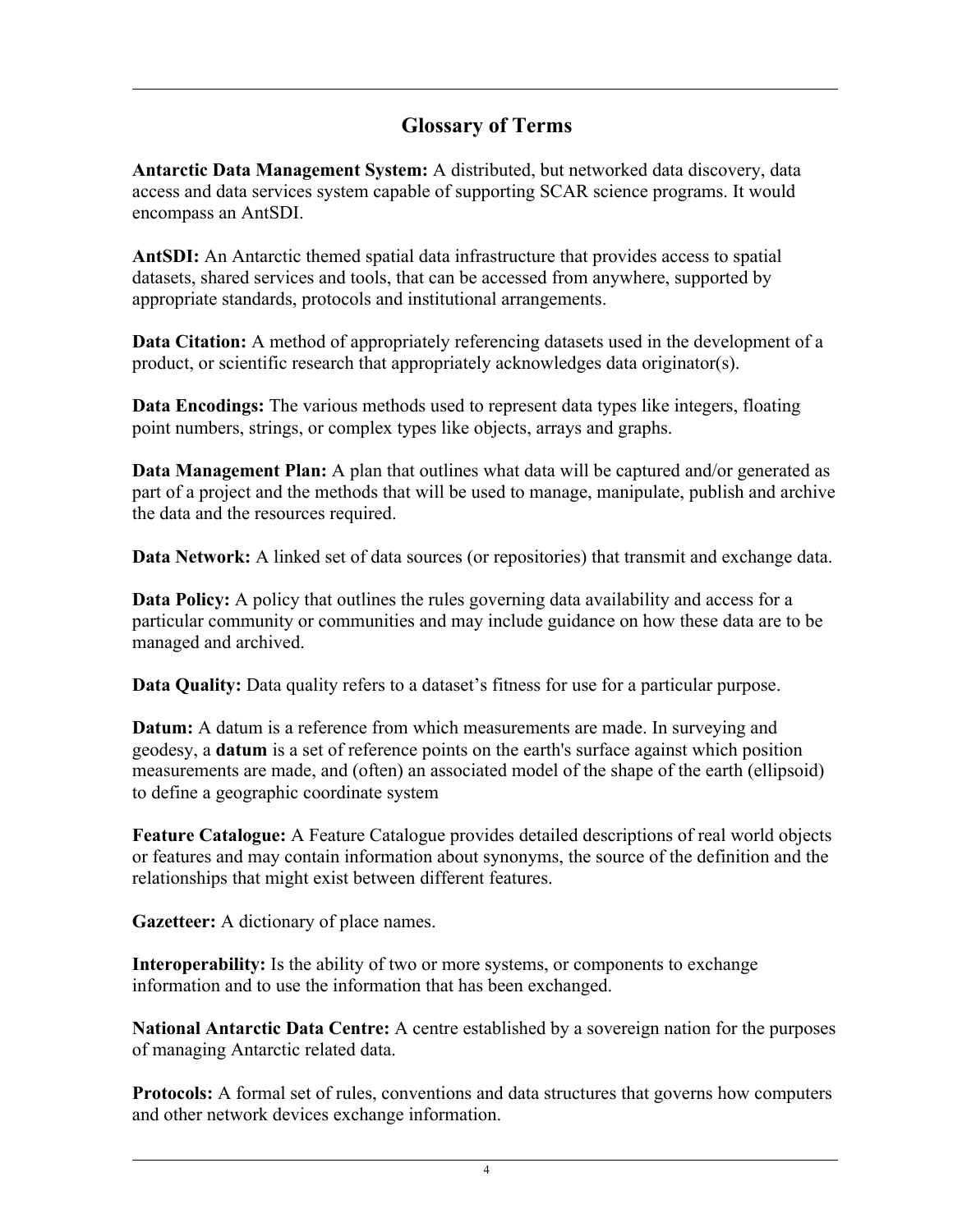Registers: A formal place for recording specific types of information. Web-based service registries often record information on where a particular service can be found, who owns it and how it can be accessed.

Scientific Grids: Scientific Grids can be defined as an expandable, scalable set of resources applied to solve a single or a set of problems - usually a scientific or technical problem that requires a large number of computer processing cycles. It has an architecture that enables dynamic allocation of resources to varying workloads in accordance with scientific needs.

Symbology Catalogue: A catalogue of symbols used to display or portray certain types of data, features or objects.

Topology: Topology stores the relationships of one spatial element with respect to another.

Virtual Observatories: A term originally connected with solar and astronomical observations where data repositories are made accessible through grids and web services. This term is now routinely applied to any type of observational data accessed in this manner.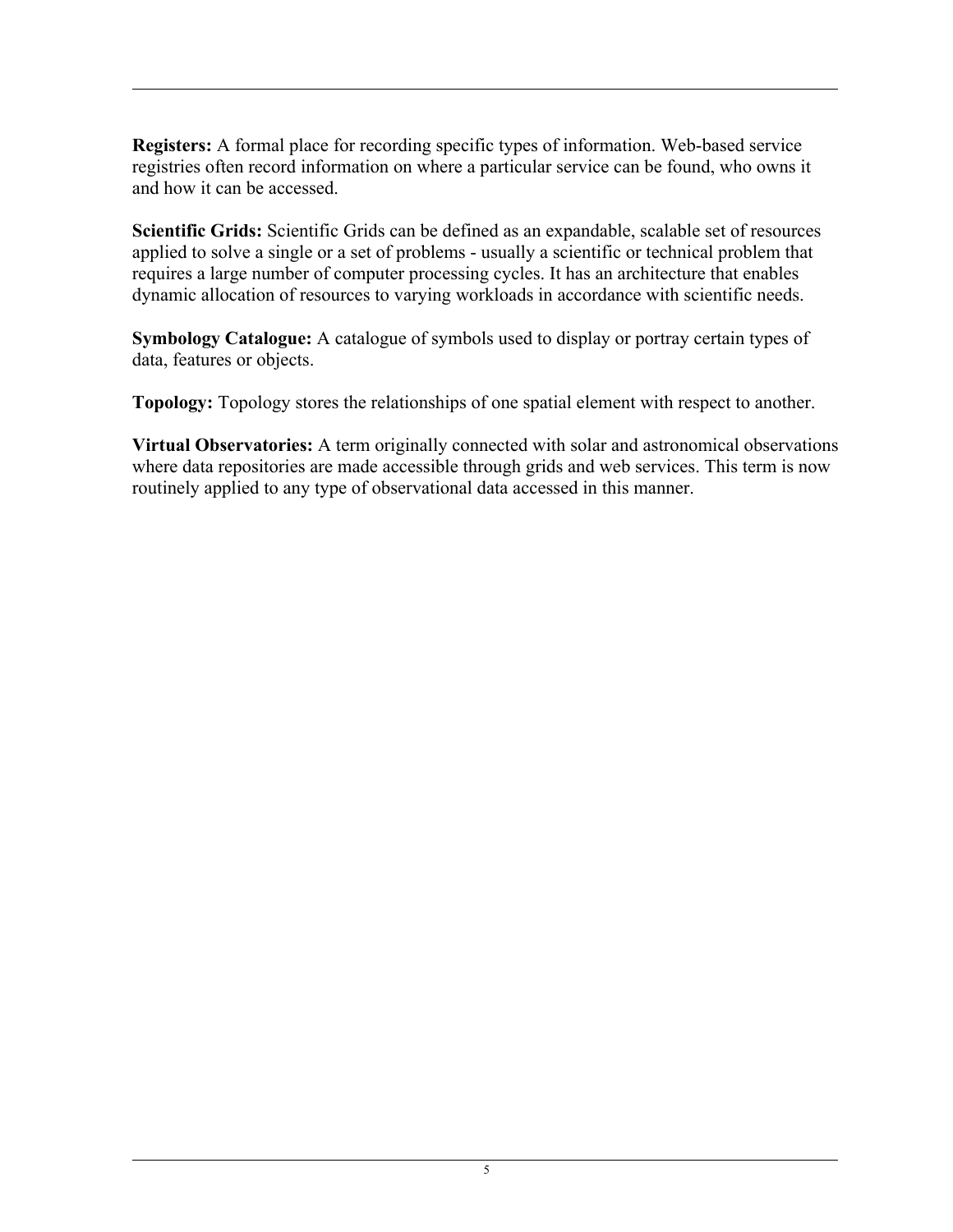### Executive Summary

International, Antarctic-based research is loosely coordinated under the auspices of the Scientific Committee on Antarctic Research (SCAR), which is an inter-disciplinary committee of the International Council of Scientific Unions (ICSU). SCAR is governed by an Executive Committee, National Delegates and an Executive Director, and operates via Scientific Standing Groups. ICSU and the World Meteorological Organization (WMO) are responsible for coordinating the 2007-09 International Polar Year (IPY), a globally coordinated set of science projects with the capacity to significantly advance human understanding of earth systems. SCAR is contributing directly to the management of the IPY 2007-09, which is the fourth in a set of International Polar Years that began in 1882. Each International Polar Year left a global legacy. The third IPY became known as the International Geophysical Year (IGY) of 1957-58. One part of the legacy of the IGY was the creation of SCAR in 1958, to continue the coordination of Antarctic research begun during the IGY. Another part of the legacy of the IGY was the creation of the World Data Centre System. Post 2008 it is hoped that IPY will leave a series of long-lived, global observing systems capable of monitoring and detecting changes in the behaviour of the oceanic, atmospheric, cryospheric and biospheric elements of the overall Earth System. The need for such observatories has never been more important in the history of mankind given recent consensus on the existence of human-induced climate change and its potential impact on society and natural systems.

Sustained and effective global observing systems will be collaborative ventures shared by nations and under-pinned by professional data management, agreed data and information standards, and shared data and information infrastructure. This infrastructure will require planning, a coordinating framework, governance and appropriate resourcing. In addition to being able to draw upon national research programs, SCAR members are fortunate in having already put in place collectively some of the elements of the infrastructure required for supporting these sustainable observing systems.

In 1992 SCAR presented a proposal (No. WP5) at the Antarctic Treaty Consultative Meeting (ATCM XVII) for development of an Antarctic Data Management System which was agreed to by all Parties. By 1998 SCAR and the Council of Managers of National Antarctic Programs (COMNAP) reported to ATCM (XXII) that they had established a Joint Committee of Antarctic Data Managers (JCADM) to pursue development of the system. More recently a SCAR group of experts providing advice and services related to building an Antarctic Spatial Data Infrastructure (AntSDI) was elevated to become a SCAR Standing Group (the Standing Group on Antarctic Geographic Information – SC-AGI). JCADM has been in operation for over 10 years and has been successful in raising the profile of data management within the SCAR community, but its work to date has not been supported by a comprehensive Strategy that defines how an effective Antarctic Data Management System (ADMS) could be implemented. Similarly, SC-AGI has developed a range of quality products that could be used to build components of a spatial data infrastructure, but they are not in wide use within the Antarctic community and there is no roadmap detailing how an AntSDI could be developed. Recognising these deficiencies, the SCAR Executive called for JCADM to develop a SCAR Data and Information Strategy. In 2006 COMNAP, co-sponsor of JCADM, reported to the SCAR Executive Committee that it would be withdrawing financial support for JCADM activities in June 2008 stating that "*The group now showed maturity and seemed to have*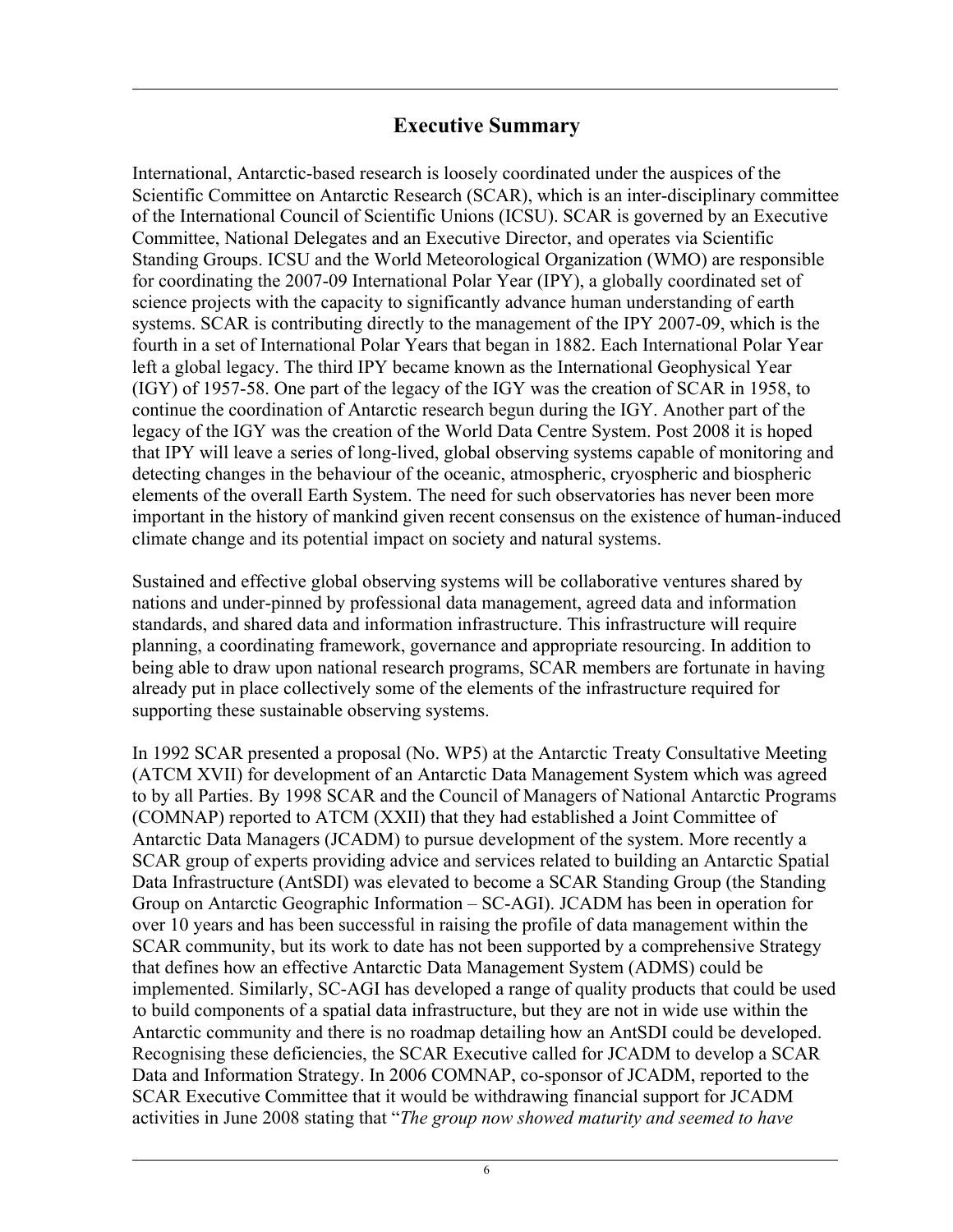*reached the point where it could sustain itself".* Accordingly, from July 2008 JCADM will seek to become a Standing Committee of SCAR.

Theses pages describe a SCAR Data and Information Strategy. The Strategy recommends that the number and alignment of the current, loosely federated system of independently operating National Antarctic Data Centres (NADCs), be upgraded and augmented to create a sustainable and network-based infrastructure capable of meeting the data and information management challenges that accompany the technological advances which we now enjoy at the beginning of 21<sup>st</sup> Century. It also provides the larger and currently missing context for existing data and information bodies like JCADM and SC-AGI, each of which addresses a part of the overall picture – but currently in a relatively uncoordinated way. An important constraint applied throughout the Strategy is that a SCAR Antarctic Data Management System should be interoperable with other existing global infrastructures and initiatives, particularly with the reform of the ICSU World Data Centre System, and should leverage existing and emerging global standards and protocols wherever possible.

The Strategy indicates that several obstacles must be overcome to build a better data management capability in support of SCAR science. There are significant implications for both JCADM and SC-AGI.

Inadequate resourcing of the JCADM Executive and JCADM/SC-AGI activities severely limits the development of data and information management services for SCAR's science. The Strategy recommends that:

- SCAR examines the feasibility of staffing the JCADM Chair role with someone able to devote the majority of their time to implementing the Strategy. Possible mechanisms for doing so are outlined in Section 5.2.3.
- it should be SCAR Policy that Membership entails the establishment of an NADC. If retrospectively applied, this would bolster national resources committed to participation in SCAR data management activities. Section 5.2.2 of the Strategy discusses this issue and its implications.
- a closer working relationship be fostered between SCAR science programs, NADCs and JCADM, through an obligation on endorsed SCAR science programs to submit a data management plan as part of the SCAR proposal and endorsement process. By getting adequate data management factored into science proposals there is a greater chance that data management aspects of the science projects will be better resourced and funded. JCADM should be called upon to assist in developing such Plans and to provide a template to ensure consistency in the matters that should be addressed. Section 5.2.1 elaborates on why data management plans are recommended and the benefits that they could bring.

To date SCAR data management has mainly been undertaken as the marginal cost of doing science. The task has been accomplished largely through voluntary labour provided by Members, particularly where shared infrastructure services have been developed. Many of the more mature national programs are now experiencing decreases in their program budgets making it difficult to continue substantive voluntary contributions that primarily support the common good, as opposed to national interests. A focus on national interests neglects the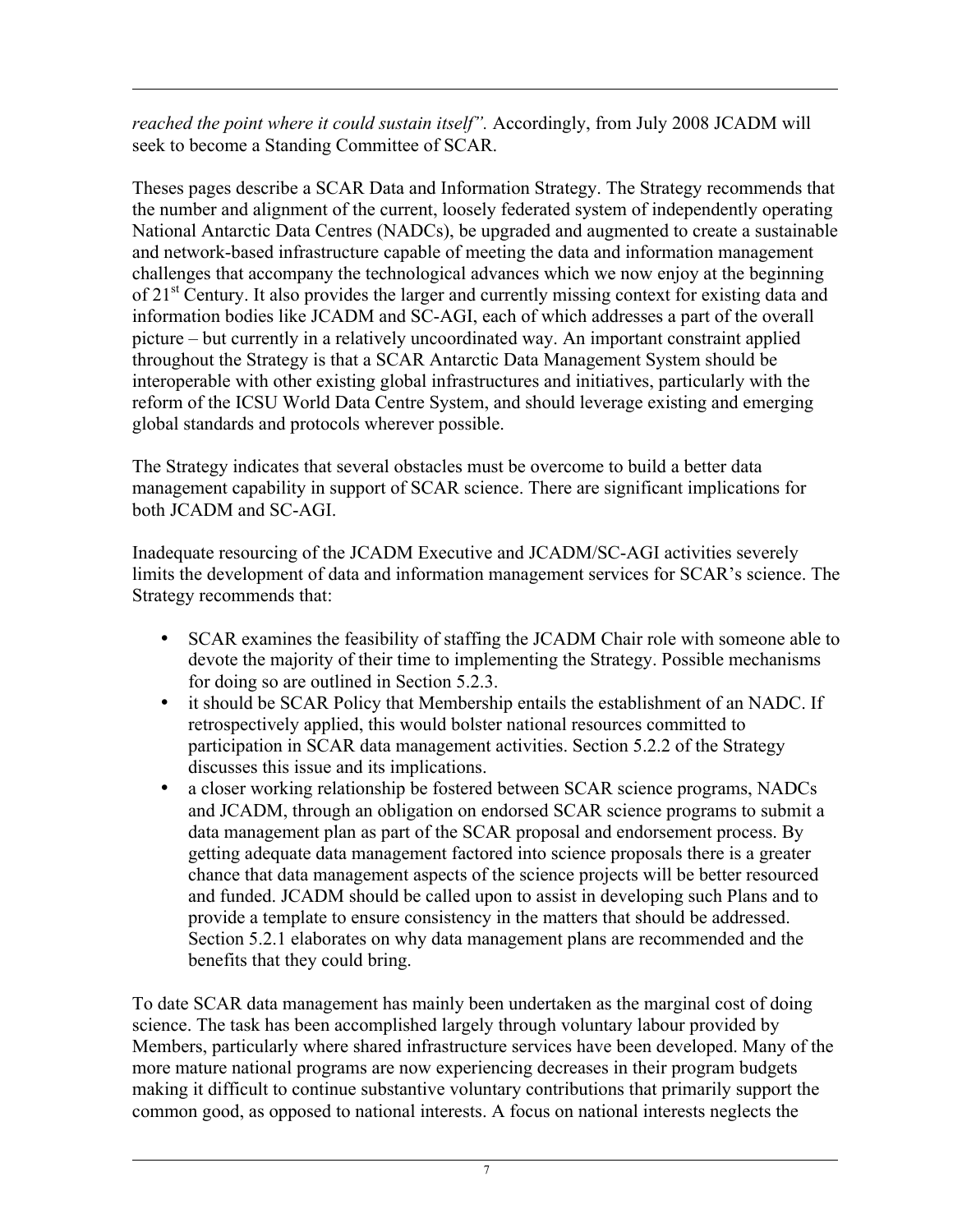benefits that can accrue through taking a pan-Antarctic approach. Now is the time to start seeking external funding sources to support some of the key data management activities required to develop the pan-Antarctic Data Management System (ADMS) from which all Members should benefit. Section 5.4.2 makes this case and also posits that linking with a small number of well-resourced, emerging data networks would give SCAR a kick-start in terms of leveraging some existing core capability.

There is still a strong culture amongst scientists NOT to share data, despite Treaty Parties agreeing to make scientific data public under Article (III).(1).(c) of the Treaty. This culture is being reinforced by existing reward and recognition systems operating within national science programs. Section 5.3 discusses this issue and suggests that a recognised data citation system, that operates similarly to a publication citation system, could influence scientists to publish more data. The SCAR Executive, possibly through IPY activities, or in conjunction with an appropriate peak library or publication body, is in a position to explore the development of a SCAR data citation system that would encourage scientists to publish data by providing recognition.

The data products and services already developed by SC-AGI members at considerable cost and effort on the part of national contributors are not being effectively exploited. A closer partnership between SC-AGI members, who develop these products, and potential consumers, such as JCADM's NADCs, should be formed to better utilise these tools. Such a partnership would provide an excellent mechanism for fine-tuning these tools to meet actual user needs and for weeding out developments that are not operationally robust or useful. The need for closer cooperation between these two SCAR groups is outlined in section 5.4.1.

The restricted nature of available resources to undertake development work related to building data systems will require an incremental approach to building an ADMS encompassing a Spatial Data Infrastructure (SDI). As core capability grows over time, more users and developers should be attracted to assist in growing the capability further because of the intrinsic rewards that are more likely to be obtainable from participating in the development of a functioning system. To start this approach, the Strategy suggests setting up a series of wellbounded pilot projects that could begin to build the necessary components of an ADMS, ideally centred around developing virtual observatories to support observing networks. Section 5.5 discusses this concept and provides examples of the types of activities that might be pursued.

Building the foundation data layers of the proposed AntSDI could be greatly facilitated by closer cooperation amongst those nations with an active national Antarctic mapping program. As a first step, obvious gaps in data availability should be identified and agreed upon. Secondly, forecasts of likely mapping activity by national programs should be sought to assess how these gaps might be best filled. SC-AGI members should be able to readily assist in these exercises given information that they already have at hand and because of their links into national mapping programs. Once this information is available, SC-AGI should provide advice to SCAR, on possible mechanisms to fill key gaps. This issue is also discussed in more detail in Section 5.5.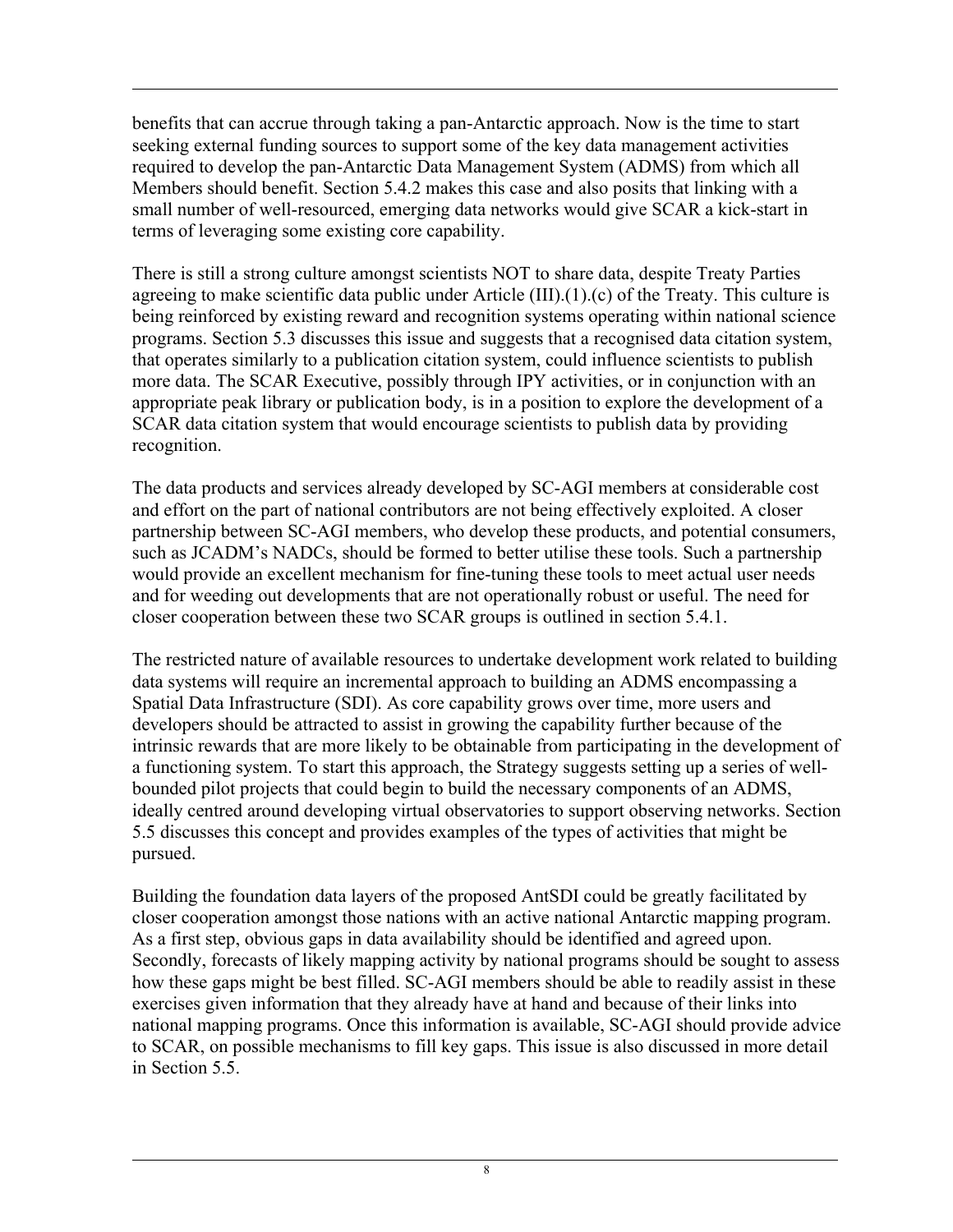Capacity-building will be crucial to develop the work force and to spread the work-load, currently predominantly carried by the more mature SCAR contributors. Section 5.4.4 outlines a range of possibilities for training and mentoring activities.

The Strategy concludes by anticipating that both JCADM and SC-AGI will develop comprehensive work-plans derived from guidance presented in this Strategy and will regularly work together to review progress and adapt this Strategy to fit emerging opportunities or changes that will inevitably occur in SCAR's operating contexts.

The overall vision pursued by this Strategy is provided in the form of two hypothetical testimonials which immediately follow this Executive Summary.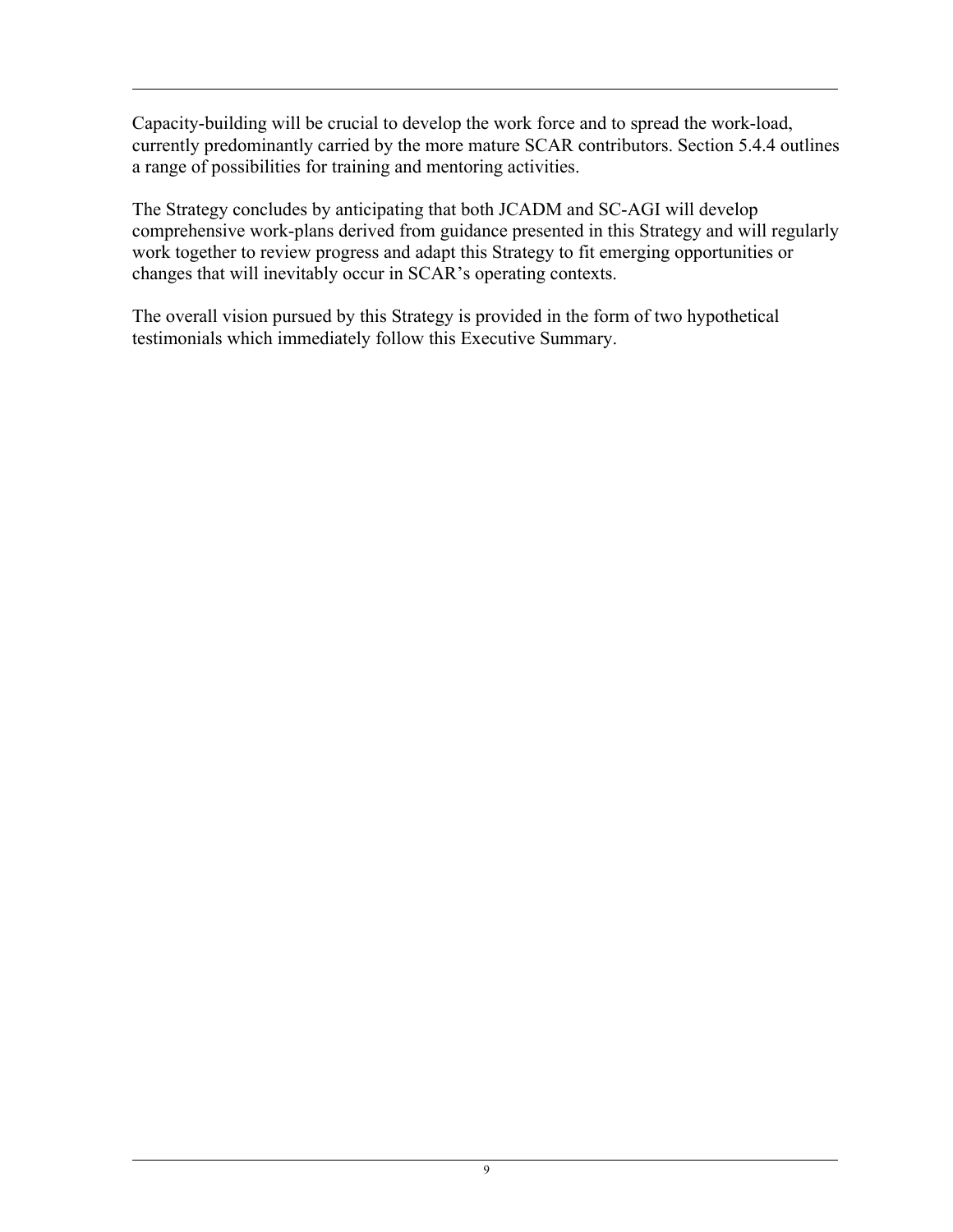## Strategic Vision

Consider the following imaginary future testimonials from two scientists operating within the SCAR network. Their experiences paint a picture of a well-patronised, coordinated, technically robust, flexible and functional Antarctic Data Management System. This is the vision pursued by this Strategy.

#### *Testimonial From A Young Research Scientist – Recently Recruited Into A New SCAR Endorsed Science Project (A Data User's Perspective)*

"The SCAR Antarctic Data Management System has significantly reduced the amount of time I have had to spend familiarising myself with research relevant to the project that I'm currently undertaking. The SCAR metadata system, and its affiliated, inter-linked core web-based systems permit me to readily discover, and in most cases access almost immediately: raw data; derived data; publications; products; and model output, regardless of when, where and how those data were originally collected. There must be a lot of redundancy, intelligence and flexibility built into the system because I never have to wait very long for a response, even for complicated requests. The hits I get are usually spot on and I don't have to spend much time going through material that isn't relevant, particularly if I use some of the high level visual discrimination tools that let me browse datasets quickly before even downloading them. Most resources I do access are really well described, making it very easy for me to judge the quality of the material for research purposes. I'm amazed at how simple it is for me to grab data from different sources and rapidly integrate and manipulate them in a meaningful way, using very intuitive utility tools that are advertised and available within the system as public services from a wide variety of institutions and individuals. I've developed a few utility tools of my own recently and I'm just about to register them with the system.

The great thing about the SCAR systems is that they don't confine you to Antarctic themed resources. If you need to search for resources more broadly, SCAR systems interoperate with many other relevant systems. I'm also able to get access to large volumes of high resolution spatial data as a backdrop for much of my scientific work, no matter whether I'm on my way down south on a ship, back at the lab, or on station. I don't know if I could ever move into a research field that wasn't supported by such a fantastic data management system."

#### *Testimonial From A Seasoned Research Scientist – Participating In A SCAR-Sponsored Ocean Monitoring Project (A Data Provider's Perspective)*

"I must admit that when development of the SCAR Antarctic Data Management System began in earnest I was very sceptical about using it, or making any sort of contribution. I just couldn't see the value in it for me personally, or for my colleagues. We had our own systems and they worked fine for us. But now I'm a total convert. Last year we put in for funding for a series of voyages around the Antarctic continent and because funding agencies now insist on data management being costed into project proposals and expect a project plan to be developed at an early stage in the research, for the first time we had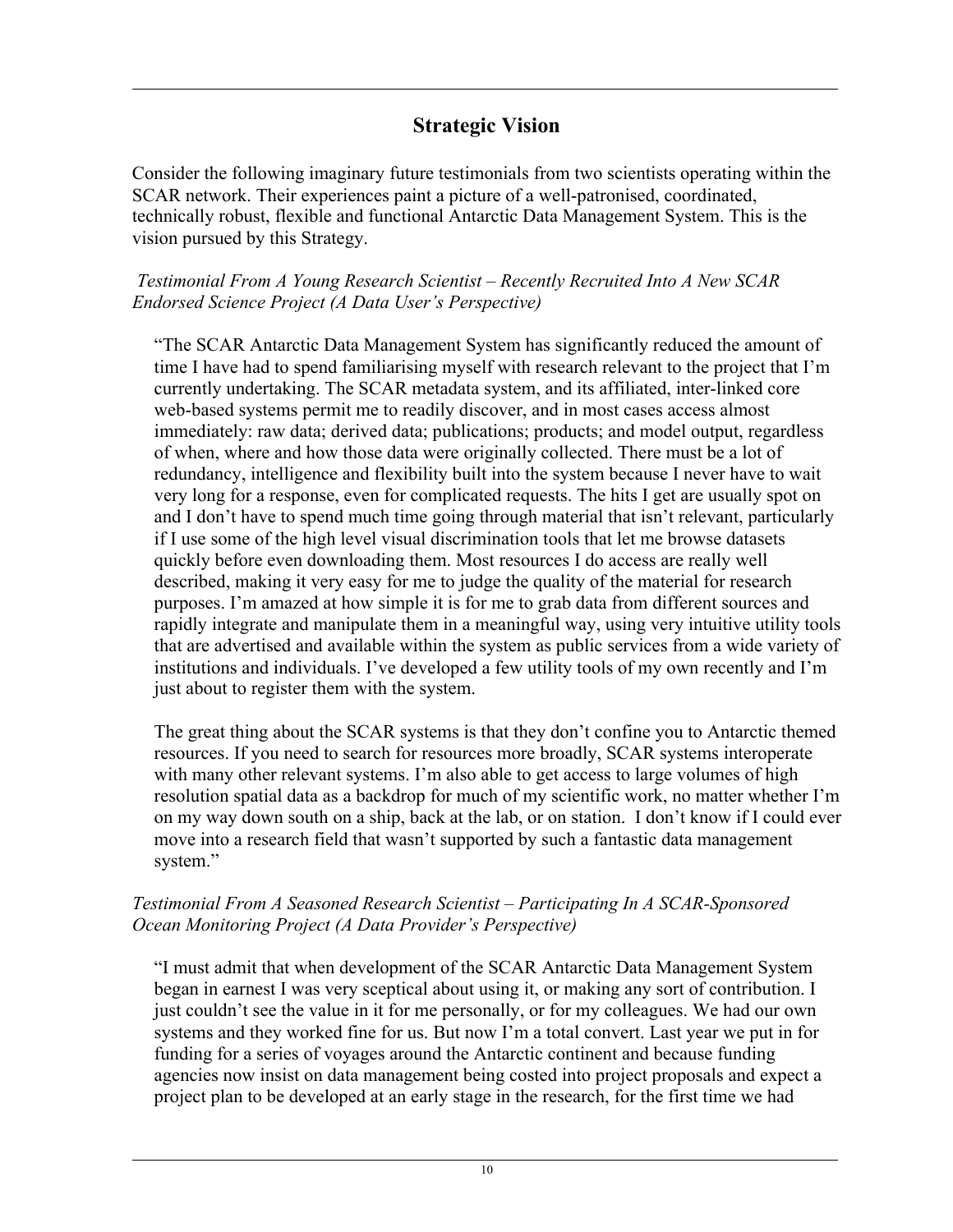sufficient resources allocated to do basic data management which meant it was also much easier for us to do our analyses.

The new SCAR dataset citation system that has been promoted by JCADM, and is now widely accepted as a legitimate performance indicator by SCAR participants, has made a big difference to how my work is being received in my home agency. I used to struggle in selling the value of my observational research to senior management, but now I'm being lauded because of the wide range of uses that my data is being put to. The systems that are now available for registering my datasets are very easy to use and I actually use them even in the early stages of my work to organise my data as I work up results. When I'm ready to make my data public it only requires the push of a button.

Perhaps one of the main things that changed my mind about the usefulness of the SCAR system was when the virtual observatories really began to expand and came on-line. This has considerably changed the way I conduct my science. I can now control a number of sensors from my desk-top, and have just added my sensors to a cluster of sensor networks which really broadens the types of measurements that I am able to get. Since we have dynamic control of many aspects of sensor operations and we can collaboratively analyse our data in real-time, thanks to sensor network technologies and agreed standards, we can rapidly change configurations to examine interesting phenomena as we detect them. Because we now have such high-resolution spatial data for so much more of the region, coming together daily from all collaborating SCAR Members, we are finding numerous niche environments to explore with our sensors.

I used to be worried that I would get gazumped and people would publish before me if I put my data out there too early, but now I have access to such a wide range of data, in real or near real-time, that there is more data to interpret than any of us can reasonably keep up with. The sheer volume and variety of the data has even provided some of us with new fields of enquiry focussed purely on mining the data. Of course I can see now that without the foresight that was put into standardising and specifying many aspects of the system, like data, metadata and communication standards, none of what we now enjoy would have been possible. We might still be capturing these large volumes of data – but sharing in its use and using it efficiently like we do today just wouldn't have happened."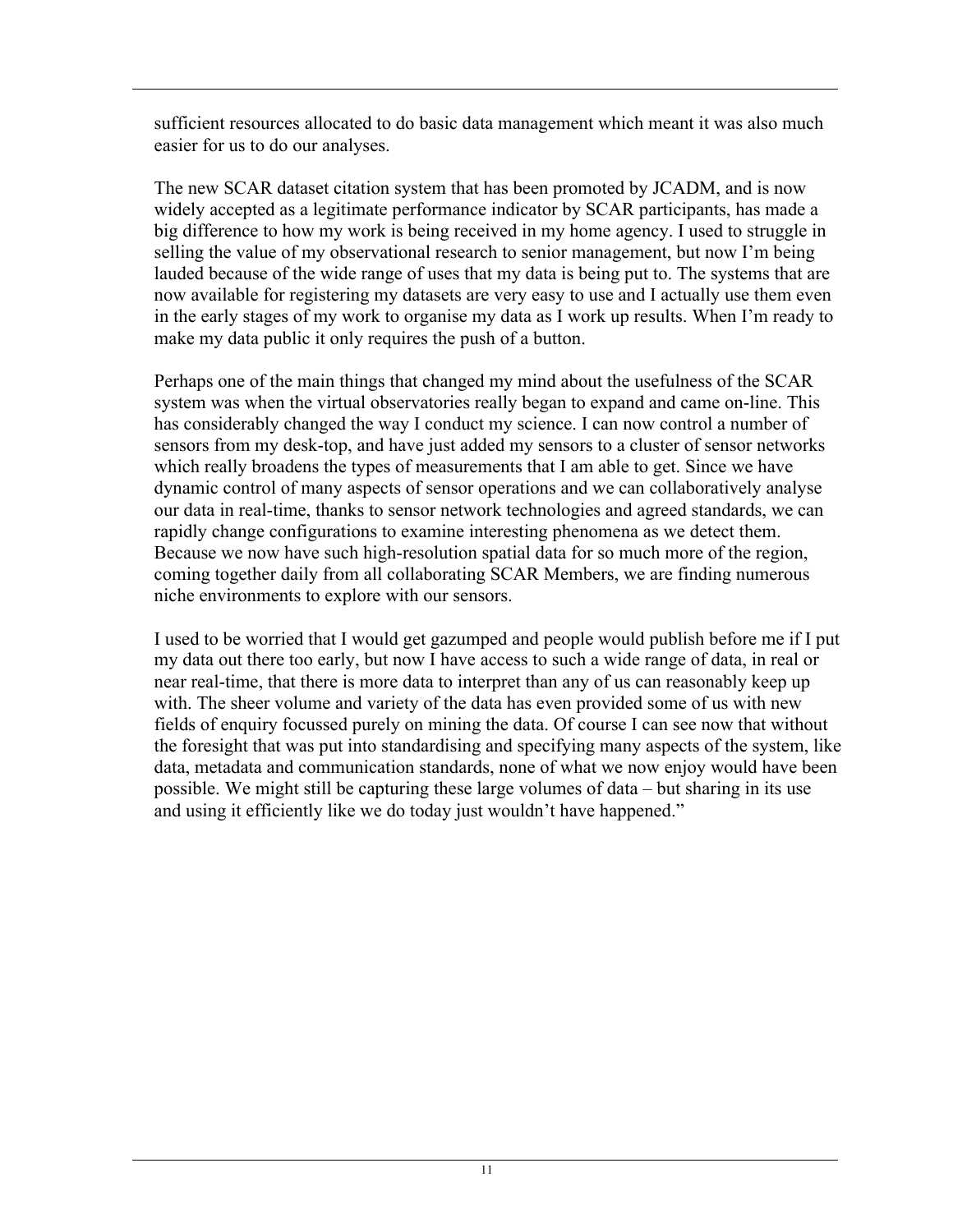#### Summary of Recommendations

Table 1 summarises all the recommendations made within the body of the strategy. The recommendations and tasks have been prioritised, and with the exception of the SCAR strategic tasks, have been grouped under the headings used within the JCADM and SCAR Terms of Reference (the terms of reference are highlighted below by underlined text). This is to facilitate the development of work-plans for each group focussed around the recommendations in this strategy, and the Terms of Reference of each group.

#### Table 1 –SCAR and JCADM strategic tasks

#### SCAR Strategic Tasks

| <b>High Priority</b>                                             | <b>Responsible Party</b> |
|------------------------------------------------------------------|--------------------------|
| 1. SCAR Executive to invite CCAMLR to join JCADM.                | <b>SCAR Executive</b>    |
| 2. SCAR Executive to request that all SCAR endorsed projects     | <b>SCAR Executive</b>    |
| develop a data management plan.                                  |                          |
| 3. SCAR Executive ensures that new SCAR members are aware of     | <b>SCAR Executive</b>    |
| data centric obligations and that existing SCAR members are made |                          |
| aware of these retrospectively.                                  |                          |
| 4. SCAR Executive considers options for appointing a full-time   | <b>SCAR Executive</b>    |
| <b>JCADM</b> Chair.                                              |                          |

| <b>Medium-Term Priority</b>                                                                                                                                            | <b>Responsible Party</b> |
|------------------------------------------------------------------------------------------------------------------------------------------------------------------------|--------------------------|
| 1. SCAR seeks a partnership with an appropriate institution, industry<br>body, or Library peek body to pursue the concept of instituting a<br>dataset citation system. | <b>SCAR Executive</b>    |

#### JCADM Prioritised Recommendations

To assist in establishing Antarctic data management policies, priorities and best practices

| <b>High Priority</b>                                                                                                                                                                                                                                             | <b>Responsible Party</b> |
|------------------------------------------------------------------------------------------------------------------------------------------------------------------------------------------------------------------------------------------------------------------|--------------------------|
| 1. JCADM tasked to develop a SCAR Data Policy.                                                                                                                                                                                                                   | <b>JCADM</b>             |
| 2. SCAR Executive to request that all SCAR endorsed projects<br>develop a data management plan. JCADM should provide a plan<br>template and advice to the SCAR Executive on the adequacy of any<br>developed plans prior to projects receiving SCAR endorsement. | <b>JCADM</b>             |
| 3. JCADM develops a profile of a typical NADC, including its<br>functions and obligations as part of the ADMS.                                                                                                                                                   | <b>JCADM</b>             |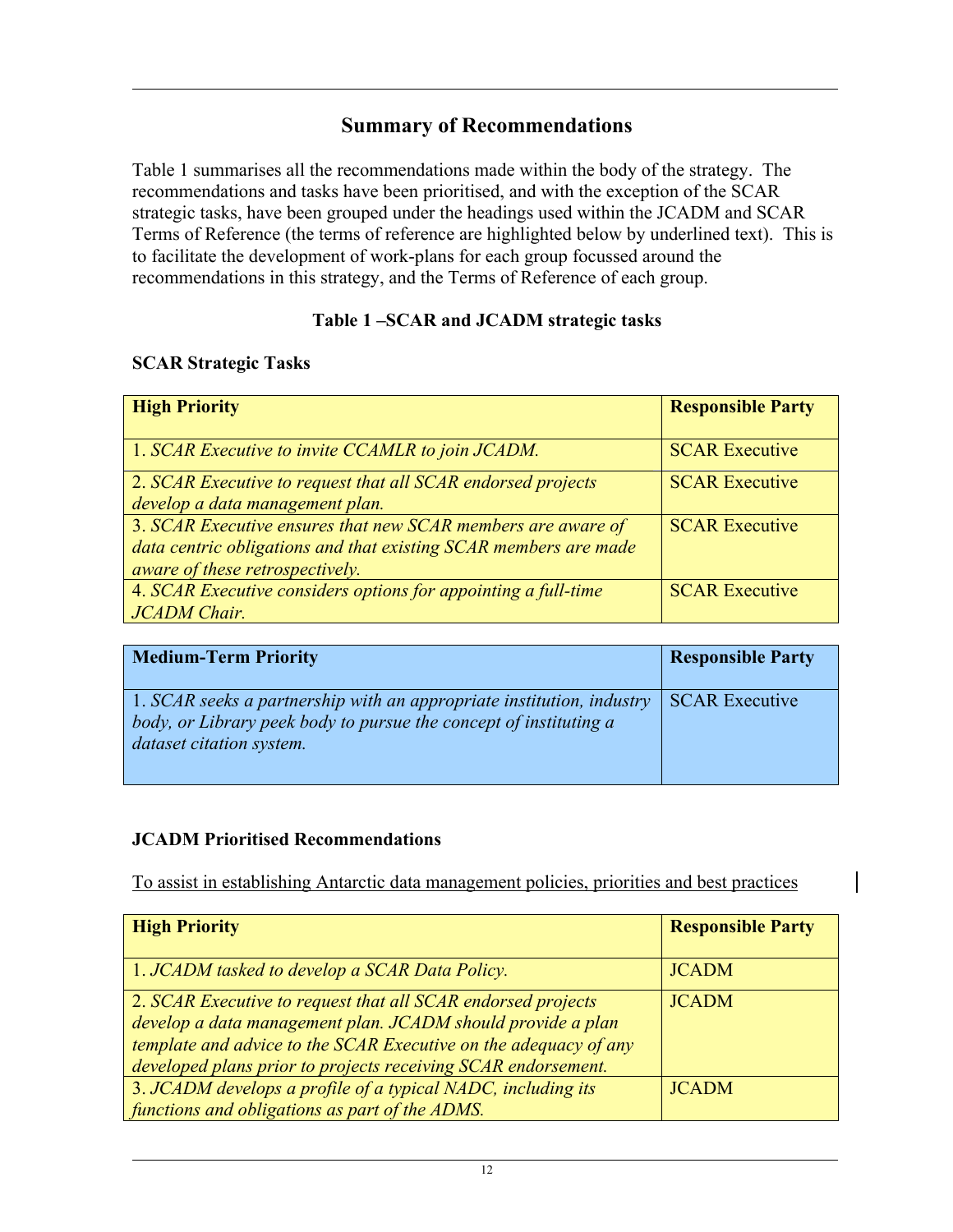| 4. JCADM should review the tasks it undertakes at face-to-face<br>meetings and the frequency of these meetings. The JCADM Chair<br>should encourage the use of new communication technologies to<br>pursue inter-sessional work. | <b>JCADM</b> Executive |
|----------------------------------------------------------------------------------------------------------------------------------------------------------------------------------------------------------------------------------|------------------------|
| 5. JCADM and SC-AGI review their use of the web and better target<br>content and its communication to different audience types.                                                                                                  | <b>JCADM</b>           |
| 6. JCADM and SC-AGI should ensure that their services/products<br>and work-programs are well-known to all SCAR national delegates<br>and scientific research programs through targeted information<br>dissemination campaigns    | <b>JCADM</b>           |

Promote long-term preservation and accessibility of data relating to Antarctica and the Southern Ocean in sustainable repositories.

| <b>Medium Priority</b>                                                                                                                                                                                   | <b>Responsible Party</b> |
|----------------------------------------------------------------------------------------------------------------------------------------------------------------------------------------------------------|--------------------------|
| $\mid$ 1. JCADM Chair explores the potential for establishing regional<br>data hosting facilities.                                                                                                       | <b>JCADM</b> Executive   |
| $\vert$ 2. JCADM should review the types of data centric services it can<br>supply and work towards the provision of a well-bounded set of<br>services to increase its utility to SCAR science projects. | <b>JCADM</b>             |

To support the establishment and ongoing work of National Antarctic Data Centres, in accordance with ATCM XXII Resolution 4.1 (1998),

| <b>High Priority</b>                                                                                                                                | <b>Responsible Party</b> |
|-----------------------------------------------------------------------------------------------------------------------------------------------------|--------------------------|
| 1. JCADM forms an NADC Technical Committee to focus on the<br>technical aspects of building the ADMS.                                               | <b>JCADM</b>             |
| 2. JCADM Chair ensures that members of the NADC Technical<br>Committee are included in any Technical Committees of partner data<br>access networks. | <b>JCADM</b> Executive   |
| 3. JCADM to instigate a 'buddy system whereby more developed<br>NADCs are allocated as mentors to less developed NADCs.                             | <b>JCADM</b> Executive   |

| <b>Medium Priority</b>                                                                                                                                                                                                | <b>Responsible Party</b> |
|-----------------------------------------------------------------------------------------------------------------------------------------------------------------------------------------------------------------------|--------------------------|
| 1. JCADM, lead by the JCADM Chair should develop collaborative<br>funding proposals targeting key European and US funding bodies.<br>All JCADM members should keep a watching brief on calls for<br><i>proposals.</i> | <b>JCADM</b> Executive   |
| 2. JCADM should investigate the training requirements of the newer<br>NADCs and develop a training program, harnessing the expertise in<br>the longer-established NADCs.                                              | <b>JCADM</b>             |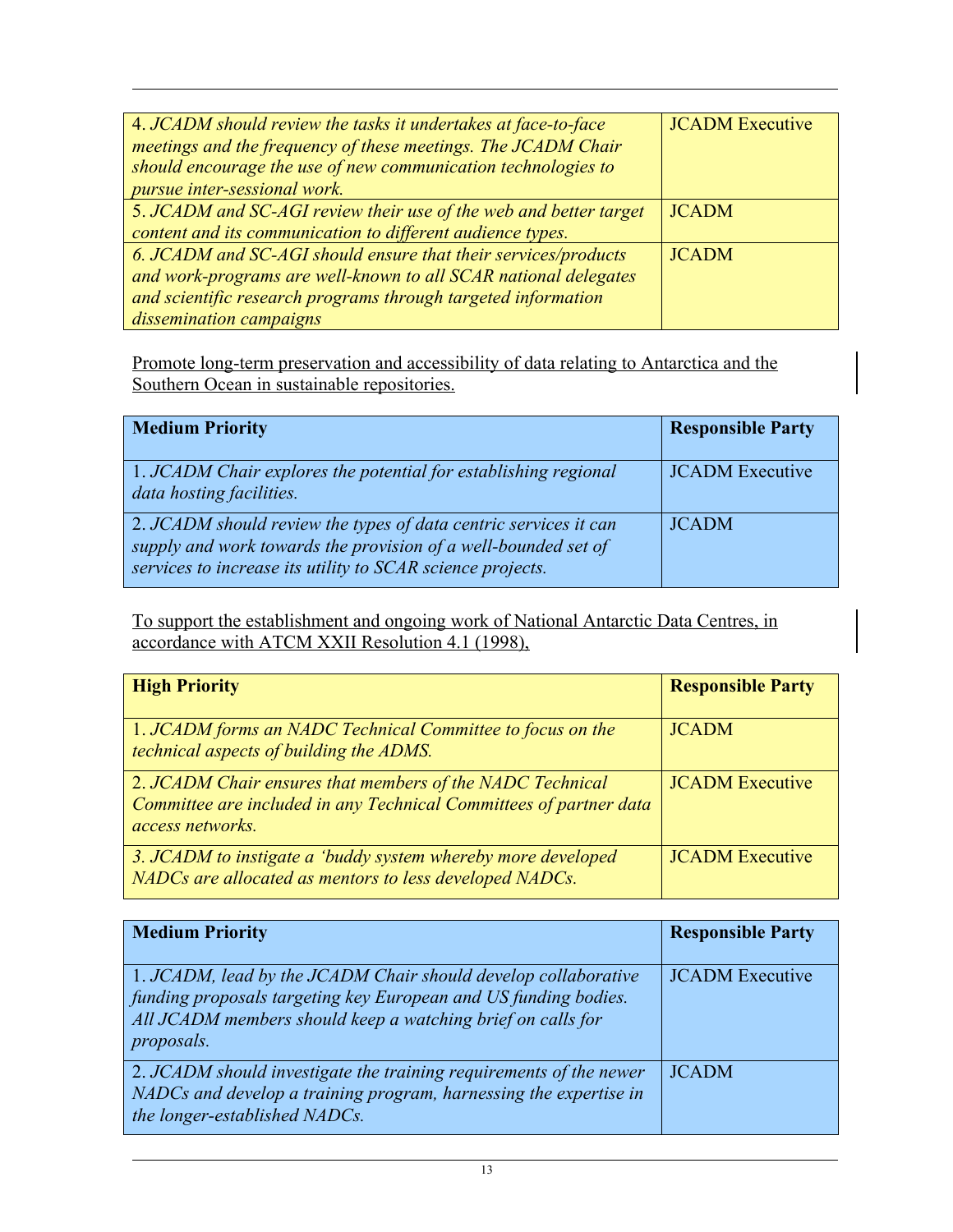To provide linkages to other relevant data management systems and thereby enhance the ADMS

| <b>High Priority</b>                                                                                                                                                                                                               | <b>Responsible Party</b> |
|------------------------------------------------------------------------------------------------------------------------------------------------------------------------------------------------------------------------------------|--------------------------|
| 2. JCADM in liaison with SCAR science bodies chooses a (small)<br>number of existing and complimentary data access networks with<br>which to be affiliated and then endorses and promotes NADC<br>collaboration in these networks. | <b>JCADM</b> Executive   |

| <b>Medium-Longer Term Priority</b>                                                                                                                                                                                                                                                                      | <b>Responsible Party</b> |
|---------------------------------------------------------------------------------------------------------------------------------------------------------------------------------------------------------------------------------------------------------------------------------------------------------|--------------------------|
| $\vert$ 1. A small number of pilot projects should be endorsed, scoped and<br>implemented to demonstrate capability, develop skills and<br>incrementally develop the ADMS.                                                                                                                              | <b>JCADM</b>             |
| 2. JCADM through its NADCs should participate in data access<br>trials of existing larger networks, which are using new technologies<br>such as web services. NADCs should also contribute to data<br>modelling activities within these networks aimed at supporting<br>semantic data interoperability. | <b>JCADM</b>             |

To encourage submission of metadata and data to the Antarctic Data Management System

 $\overline{\phantom{a}}$ 

| <b>High Priority</b>                                       | <b>Responsible Party</b> |
|------------------------------------------------------------|--------------------------|
| 1. JCADM and the GCMD explore better ways to link datasets | <b>JCADM/GCMD</b>        |
| directly to metadata records and improve user interfaces.  |                          |

To further improve and populate the AMD and provide guidance to the AMD host

| <b>High Priority</b>                                                                                                                                                                                                                   | <b>Responsible Party</b> |
|----------------------------------------------------------------------------------------------------------------------------------------------------------------------------------------------------------------------------------------|--------------------------|
| 1. JCADM Chair to request that the GCMD provide a forecast of<br>future directions of the GCMD over a $3$ -year time horizon and<br>ensure that JCADM members are able to provide feedback which is<br>taken into account by the GCMD. | <b>JCADM</b> Executive   |

In partnership with SCAGI, to work with SCAR SSGs, COMNAP and the Antarctic Treaty Secretariat to identify and develop fundamental datasets of value to the Antarctic Community.

| <b>Medium Priority</b>                                                  | <b>Responsible Party</b> |
|-------------------------------------------------------------------------|--------------------------|
| $\mid$ 1. JCADM to partner with SC-AGI in expanding the use of existing | <b>JCADM/SCAGI</b>       |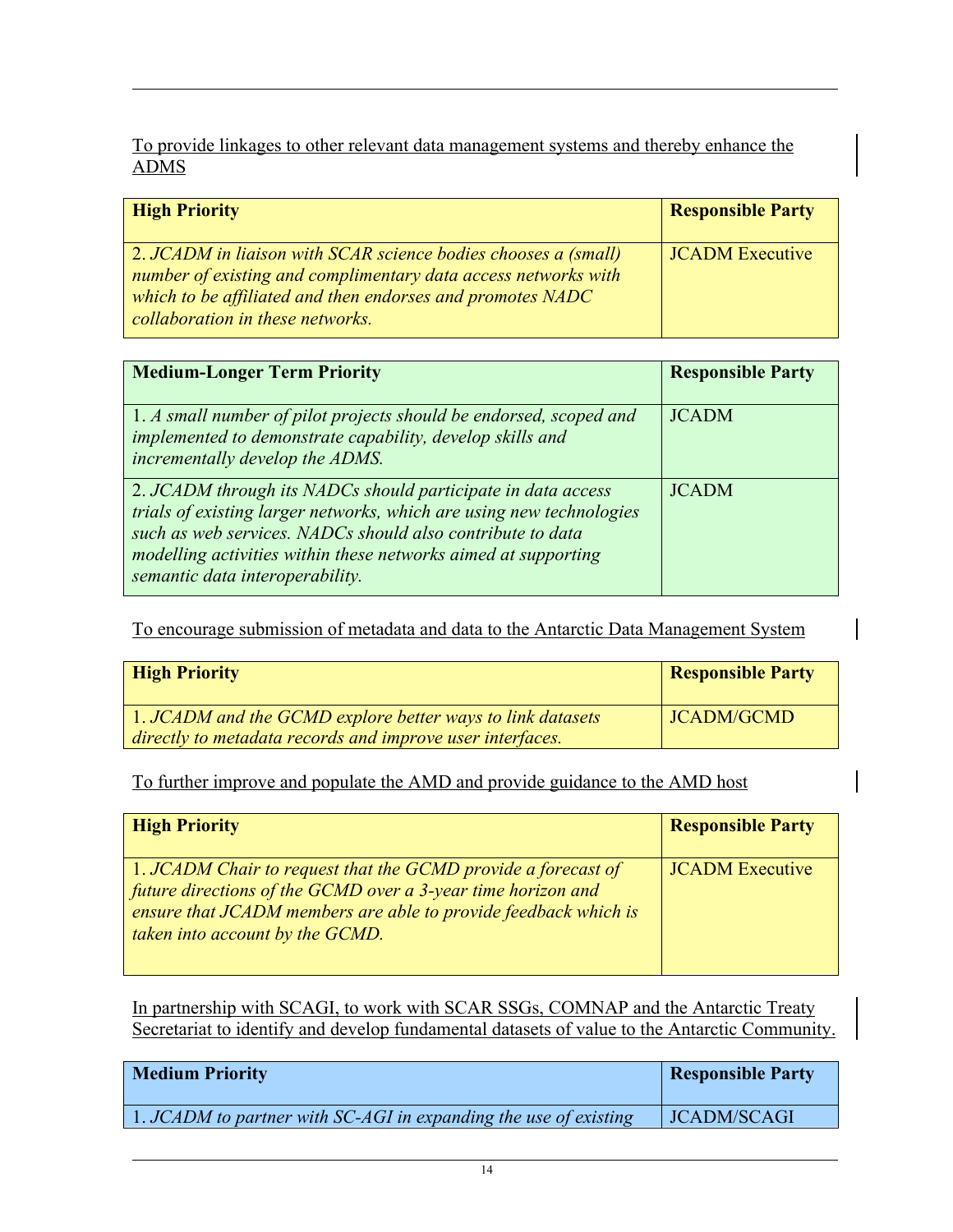| SC-AGI tools into the broader SCAR science and global data  |  |
|-------------------------------------------------------------|--|
| management community. JCADM to provide user-feedback on the |  |
| tools.                                                      |  |
|                                                             |  |

## SC-AGI Prioritised Recommendations

Provide Antarctic fundamental geographic information products and policies in support of science programs.

| <b>High Priority</b>                                                                                                       | <b>Responsible Party</b> |
|----------------------------------------------------------------------------------------------------------------------------|--------------------------|
| 1. SC-AGI to continue development, maintenance and management<br>of products such as the SCAR Composite Gazetteer, Feature | SC-AGI                   |
| Catalogue, Map Catalogue, Antarctic Digital Database and                                                                   |                          |
| <b>Symbology Catalogue</b>                                                                                                 |                          |

| <b>Medium Priority</b>                                                                                                                                                                                                         | <b>Responsible Party</b> |
|--------------------------------------------------------------------------------------------------------------------------------------------------------------------------------------------------------------------------------|--------------------------|
| 1. JCADM to partner with SC-AGI in expanding the use of existing<br>SC-AGI tools into the broader SCAR science and global data<br>management community. SC-AGI to use this experience to further<br>refine community products. | <b>JCADM/SCAGI</b>       |

Integrate and coordinate Antarctic mapping and GIS programs.

| <b>High Priority</b>                                                                                                                                                                                                                                                               | <b>Responsible Party</b> |
|------------------------------------------------------------------------------------------------------------------------------------------------------------------------------------------------------------------------------------------------------------------------------------|--------------------------|
| 1. SC-AGI to undertake an audit of the SCAR Antarctic Digital<br>Database (ADD) to ensure that it is meeting "user" needs, integrates<br>where necessary with other SC-AGI products, and provides an<br>example of best practice in terms of governance and production<br>methods. | SC-AGI                   |

| <b>Medium Priority</b>                                                               | <b>Responsible Party</b> |
|--------------------------------------------------------------------------------------|--------------------------|
| 1. SC-AGI to provide an assessment of the current extent and scale of $\vert$ SC-AGI |                          |
| mapping across Antarctica and a forecast of likely future national or                |                          |
| global mapping activities, with the aim of identifying gaps.                         |                          |

| <b>Long-Term Priority</b>                                                                                                                 | <b>Responsible Party</b> |
|-------------------------------------------------------------------------------------------------------------------------------------------|--------------------------|
| 1. SC-AGI to identify opportunities for collaborative capture and/or<br>compilation of mapping data, particularly in regions of high SCAR | SC-AGI                   |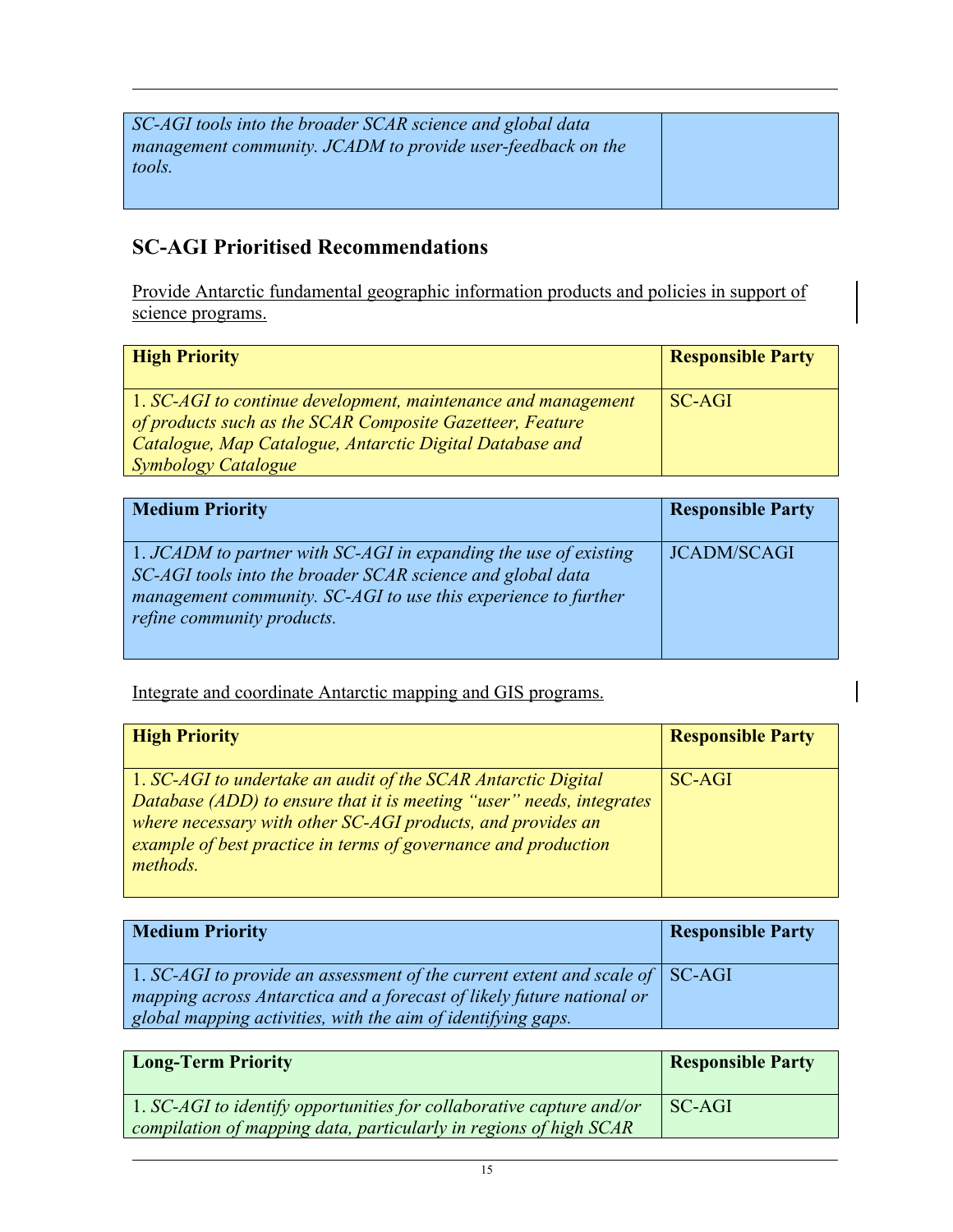| scientific activity or where there are gaps in desirable coverage to |  |
|----------------------------------------------------------------------|--|
| progressively create a seamless map coverage of Antarctica at        |  |
| <i>appropriate scales.</i>                                           |  |

 $\overline{\phantom{a}}$ 

Promote an open standards approach to support free and unrestricted data access.

| <b>High Priority</b>                                             | <b>Responsible Party</b> |
|------------------------------------------------------------------|--------------------------|
| 1. SC-AGI to promote the development of standards, protocols and | SC-AGI                   |
| technologies that permit the integration of spatial data and the |                          |
| interoperation of national Geographic Information Systems.       |                          |

Promote capacity building within all SCAR nations.

| <b>High Priority</b>                                                                                                                                                                                                                                 | <b>Responsible Party</b> |
|------------------------------------------------------------------------------------------------------------------------------------------------------------------------------------------------------------------------------------------------------|--------------------------|
| 1. SC-AGI and JCADM should review the tasks it undertakes at<br>$\int$ face-to-face meetings and the frequency of these meetings. The SC-<br>AGI Chair should encourage the use of new communication<br>technologies to pursue inter-sessional work. | <b>SC-AGI</b> Executive  |
| 2. SC-AGI and JCADM should ensure that their services/products<br>and work-programs are well-know known to all SCAR national<br>delegates and scientific research programs through targeted<br>information dissemination campaigns                   | $SC-AGI$                 |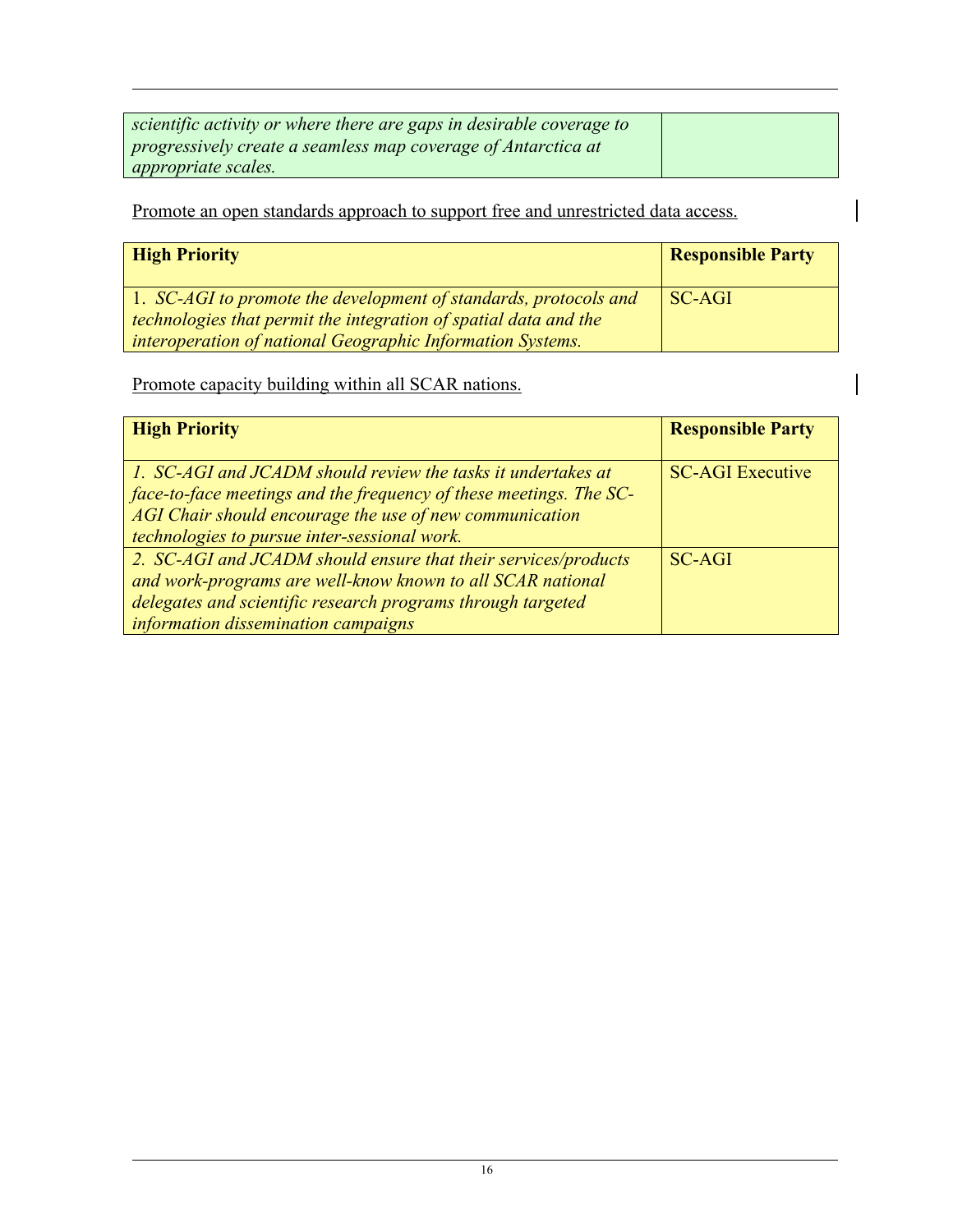# 1.0 Scope and Purpose of This Strategy

In 1952, the International Council of Scientific Unions (ICSU) proposed a comprehensive series of global geophysical activities to span the period July 1957-December 1958. The International Geophysical Year (IGY), as it was called, was modelled on the International Polar Years of 1882-1883 and 1932-1933 and was intended to allow scientists from around the world to take part in a series of coordinated observations of various geophysical phenomena. Given the state of science in the late 1950s, the timing of the IGY was highly opportune. Research technologies and tools had advanced greatly since the 1930s, allowing scientists a scope of investigation without precedent. Cosmic ray recorders, spectroscopes, and radiosonde balloons had opened the upper atmosphere to detailed exploration, while newly developed electronic computers facilitated the analysis of large data sets (NAS, 2005). It is now 50 years since the IGY, and we are embarking on another International Polar Year (IPY 2007-2008). It could be argued that the timing yet again is highly opportune given the massive advances in technology that have been evident over the last decade and since IGY.

From the mid 1990s we have witnessed rapid increases in the sophistication, availability and accuracy of sensor technologies, importantly coupled with a decrease in sensor size. We can readily deploy these tools in inaccessible and often harsh environments, using remote control and 'set and forget' techniques. For example, it is now possible for us to use marine mammals as opportunistic sensor platforms, capturing physical oceanographic data in remote oceanic regions from small body-mounted sensors as these animals perform their daily foraging activity. Data capture rates are beyond the comprehension of our 1950s IGY colleagues and the rich types of data we are now able to acquire has lead to an explosion of information. For example, taxonomists can now classify biota by bar-coding their DNA and satellite-based sensors regularly sweep the earth recording parameters from which we can derive ice thickness and ocean biological productivity at repeated, and often very high spatial and temporal resolutions.

Unlike in 1950, computers are now ubiquitous in their use. They are highly configured, reasonable in price and researchers can readily build their own low-cost processing infrastructure or easily access and harness high performance computing platforms that routinely run very complex and data rich simulation models. This in turn generates even more data. Advances in communication technologies, particularly the Internet, are providing new models for highly distributed, networked collaboration. These changes have lead to newly emergent scientific disciplines such as data mining and genetic sequencing, which are able to exploit the massive volumes of data and the more sophisticated data processing tools now at our disposal. Since the last IGY there has indeed been a quantum shift in our scientific capability.

IGY was significant for many achievements but importantly it left a global legacy, the World Data Centre System. This system, still in operation today, is an international system of nationally based Centres, dedicated to the management and publication of multi-disciplinary scientific data. Although now due for renewal, this system has provided many scientific disciplines with a stable framework for exchanging data and has been a mechanism for the compilation of a large range of comprehensive data products that are global in coverage. The current IPY also has plans to provide a legacy, and its focus is on leaving a system of long-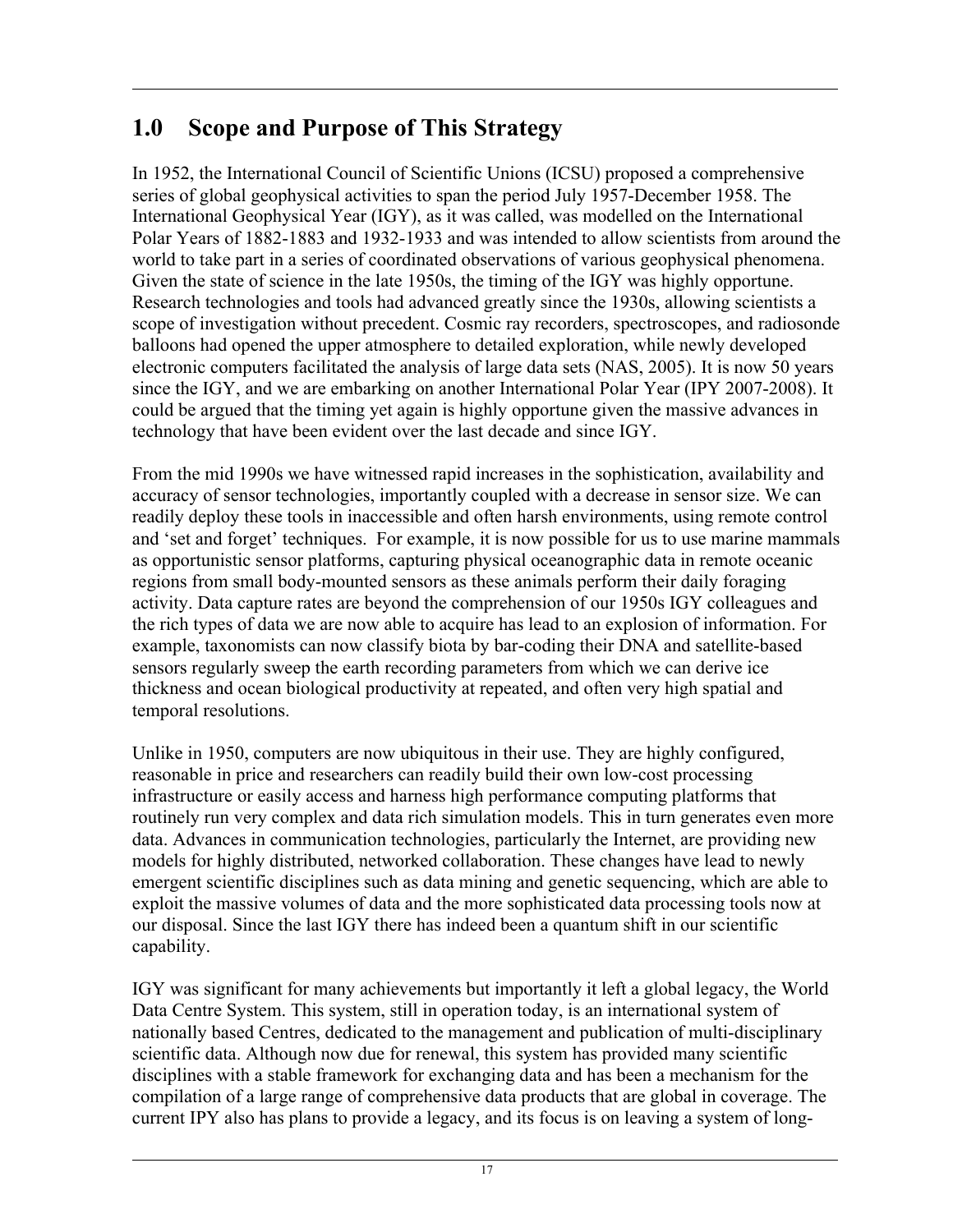term observing networks to support Polar research for decades to come. These networks will among other things enable establishment of a baseline against which to detect and forecast future environmental, biological and climate change (ICSU, 2007). Significantly this IPY goal will also require substantial enhancement of the existing Polar data management infrastructure if we want to effectively discover, access, use, store, archive and protect the data being captured and add value to these data many times over through their re-use in crossjurisdictional, inter-disciplinary research.

Given this context, the following Data and Information Strategy focuses on the framework required to enhance the current data management system supporting science in the Antarctic and sub-Antarctic polar regions, so that it can provide the basis for a suitable data and information management system for the future as a key legacy of the IPY.

A significant amount of Antarctic-based research is loosely coordinated by the Scientific Committee on Antarctic Research (SCAR) through collaborations amongst SCAR Members (comprising countries represented through their national academies, and international scientific unions with Polar interests) primarily via national science programs. In 1992 SCAR, in collaboration with the Council of Managers for National Antarctic Programs (COMNAP) agreed to appoint a Joint Committee on Antarctic Data Management (JCADM) to pursue the development of an Antarctic Data Directory System. JCADM has been in operation for over 10 years and has been successful in raising the profile of data and information management within the SCAR community, but its work to date has not been supported by a comprehensive Strategy that defines the goals of an Antarctic data management system, and there is no community-agreed roadmap which outlines how such goals are to be achieved. The need for a data and information strategy to fill this gap was clearly identified by the SCAR Strategic Plan 2004-2010, and confirmed by the independent external review of JCADM that took place in Texel, The Netherlands, 31 March – 1 April, 2005.

The Data and Information Management Strategy outlined below addresses this gap. The recommendations made in the Strategy are designed to guide an upgrade to the current data and information management system. Importantly it hopes to stimulate the creation of a more sustainable and network-based infrastructure for the future that is capable of meeting the information management challenges that accompany the technological advances which we now enjoy at the beginning of  $21<sup>st</sup>$  Century. An important constraint applied throughout the Strategy is that an Antarctic Data Management System should be interoperable with other existing global infrastructures and initiatives, particularly with the reform of the ICSU World Data Centre System and should leverage existing and emerging global standards and protocols wherever possible.

This document first provides an overview of SCAR and the SCAR data management coordinating bodies and then summarises the generic data management issues that are being faced by SCAR science projects. This is followed by an analysis of how Antarctic data management currently functions, noting positive and negative features of the model. The final section of the document makes a series of strategic recommendations to strengthen SCAR data management, covering the following:

• Components necessary for an Antarctic Data Management System (ADMS)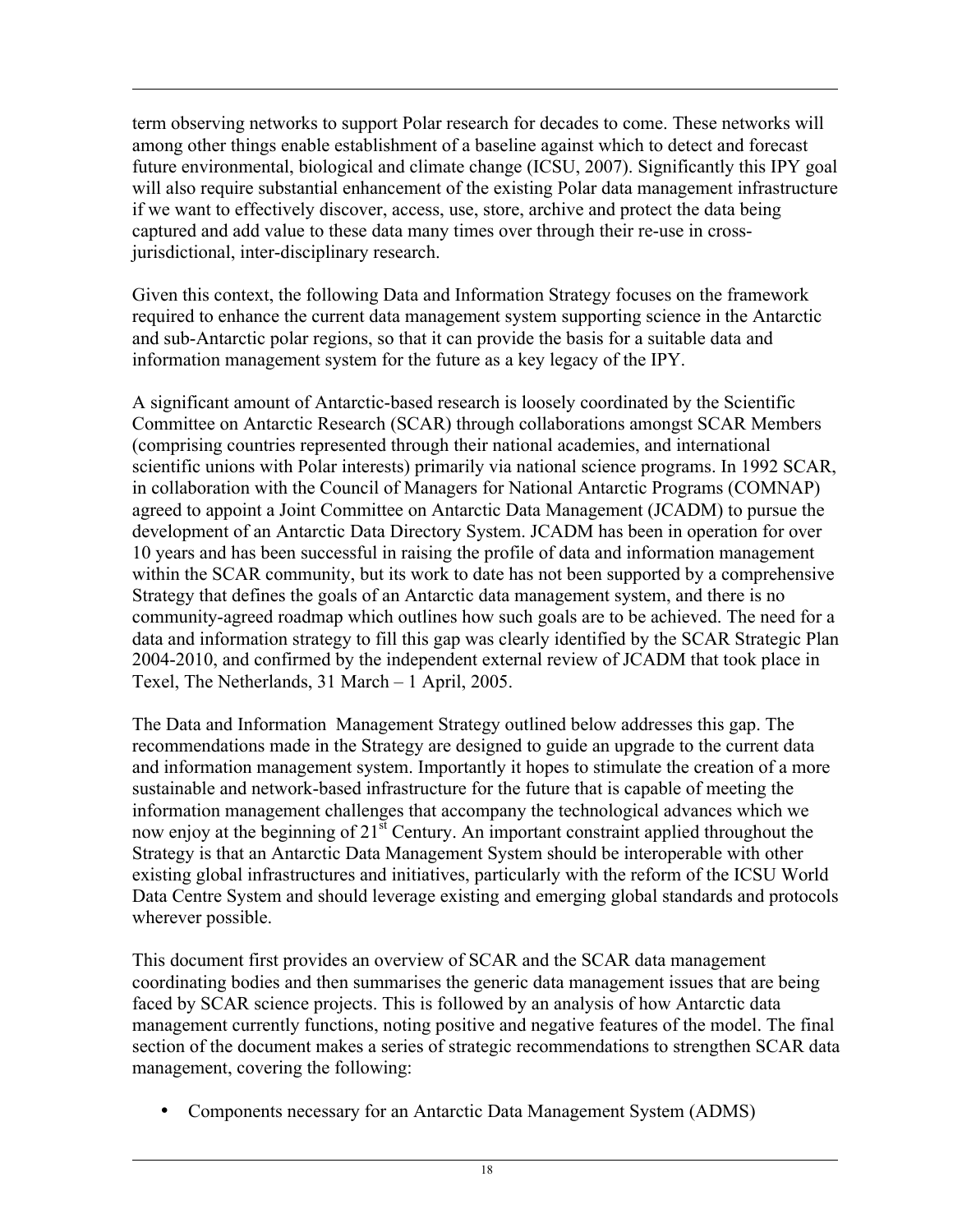- Governance, Partnerships & Coordination
- Data Management Culture
- Leveraging Resources and Systems
- Standards & Interoperability Issues
- Education, Outreach & Guidance

The report concludes with a prioritisation of the recommendations made in order to provide guidance for the development of annual or 2-yearly JCADM and SC-AGI work-plans. These plans should contain specific tasks and implementation detail sufficient to achieve the objectives articulated in this Strategy.

# 2 Overview of SCAR, JCADM and SC-AGI

#### 2.1 SCAR

SCAR is an inter-disciplinary committee of ICSU. It is charged with initiating, developing and coordinating high quality international scientific research in the Antarctic region, and advising on the role of the Antarctic region in Earth systems. The scientific business of SCAR is conducted by its Standing Scientific Groups, which represent the scientific disciplines active in Antarctic research.

In addition to carrying out its primary scientific role, SCAR also provides objective and independent scientific advice to the Antarctic Treaty Consultative Meetings (ATCM) and other organizations on issues of science and conservation affecting the management of Antarctica and the Southern Ocean. The Antarctic Treaty System (ATS) is the whole complex of arrangements made for the purpose of regulating relations among States (known as Parties) in the Antarctic. At its heart is the Antarctic Treaty itself. The original Parties to the Treaty were the 12 nations active in the Antarctic during the International Geophysical Year of 1957- 58. The Treaty was signed in Washington on 1 December 1959 and entered into force on 23 June 1961. The Consultative Parties comprise the original Parties and a further fourteen States that have become Consultative Parties by acceding to the Treaty and demonstrating their interest in Antarctica by carrying out substantial scientific activity there.

The primary purpose of the Antarctic Treaty is to ensure "in the interests of all mankind that Antarctica shall continue forever to be used exclusively for peaceful purposes and shall not become the scene or object of international discord" (Antarctic Treaty, 1961). To this end it prohibits military activity, except in support of science; prohibits nuclear explosions and the disposal of nuclear waste; promotes scientific research and the exchange of data; and holds all territorial claims in abeyance. The Treaty applies to the area south of 60° South Latitude, including all ice shelves and islands.

SCAR supports Treaty activities through the work of its Members who comprise the appropriate bodies of those national scientific academies, or research councils, which are the adhering bodies to ICSU and which are, or plan to be, active in Antarctic research, together with the relevant scientific Unions of ICSU. There are over 42 nations and organisations represented through SCAR (see SCAR web site at www.scar.org).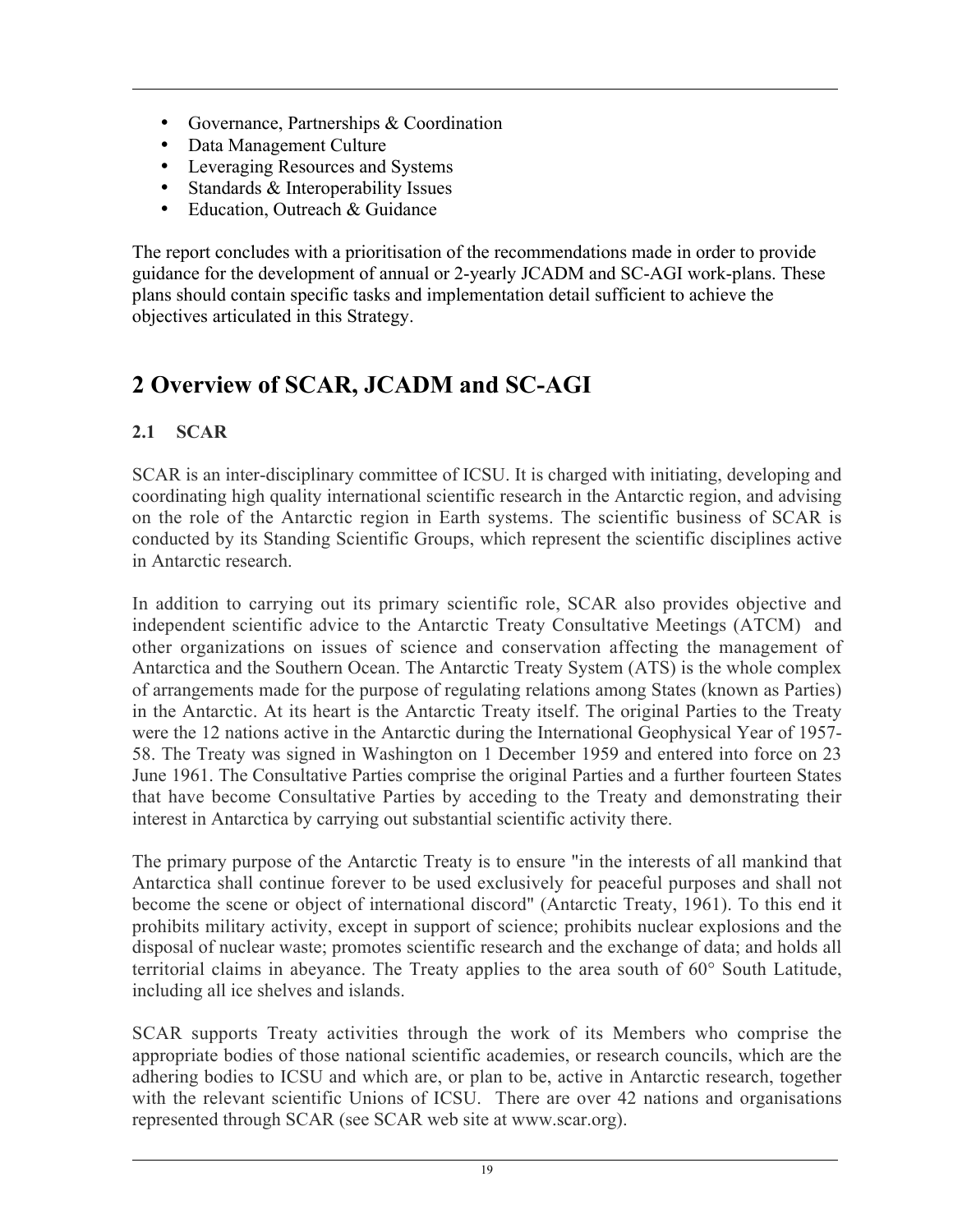The main programs of SCAR are carried out primarily through its Standing Committees, of which there are 7, comprising:

- Standing Scientific Group on GeoSciences (SSG-GS)
- Standing Scientific Group on Life Sciences (SSG-LS)
- Standing Scientific Group on Physical Sciences (SSG-PS)
- Joint Committee on Antarctic Data Management (JCADM)
- Standing Committee on the Antarctic Treaty System (SC-ATS)
- Standing Committee on Antarctic Geographic Information (SC-AGI)
- Standing Committee on Finance

The Standing Scientific Committees coordinate scientific research. They are responsible for:

- Sharing information on disciplinary scientific research being conducted by national Antarctic programmes;
- Identifying research areas or fields where current research is lacking;
- Coordinating proposals for future research by national Antarctic programmes to achieve maximum scientific and logistical effectiveness;
- Identifying research areas or fields that might be best investigated by a SCAR Scientific Research Programme and establishing Scientific Programme Planning Groups to develop formal proposals to the Executive Committee; and
- Establishing Action and Expert Groups to address specific research topics within the discipline.

The management of data and information on behalf of SCAR's scientific community is carried out by SCAR's national members, but with the coordination and leadership provided by two Standing Committees, these are the:

- Joint Committee on Antarctic Data Management (JCADM), and
- Standing Committee on Antarctic Geographic Information (SC-AGI).

#### 2.2 JCADM

The SCAR–COMNAP sponsored group that predated JCADM was the ad-hoc Planning Group on Antarctic Data Management. The terms of reference for the Planning Group included the development of a plan for the coordination and management of Antarctic data, taking into account SCAR's programmes and requirements under the Antarctic Treaty System, especially with respect to the Protocol on Environmental Protection (See Antarctic Treaty Secretariat web site at www.ats.aq). The Planning Group's first report (October 1992) proposed a committee for Antarctic data management whose role would be to manage the development of an Antarctic Data Directory System (ADDS), comprising National Antarctic Data Centres (NADCs) linked to an Antarctic Master Directory (AMD). The recommendations of this report were accepted by the Antarctic Treaty Meeting in November 1992, and by the SCAR and COMNAP Executives in April 1993. As recommended, JCADM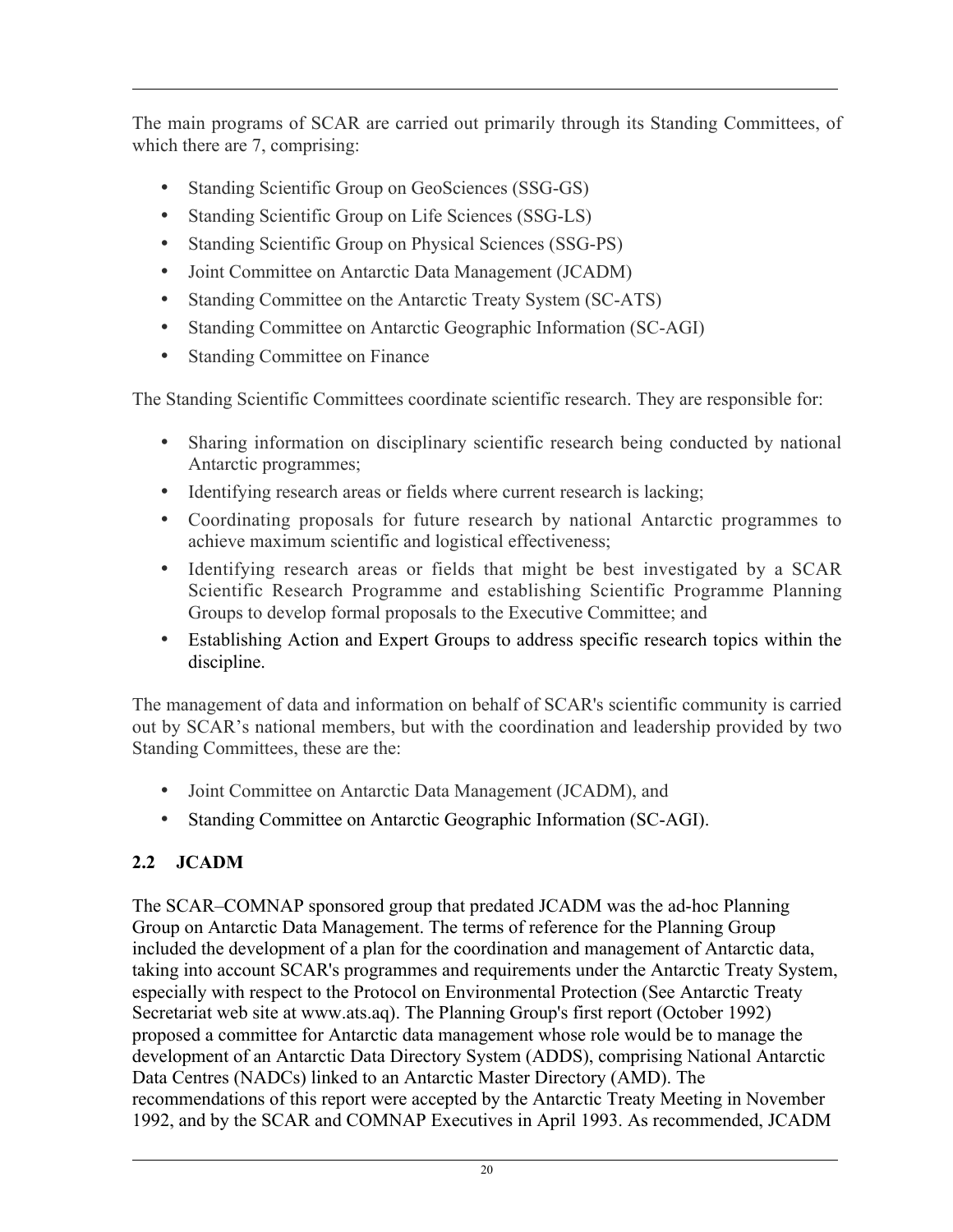replaced the Planning Group on May 23, 1997. In the following year the Antarctic Treaty Parties re-confirmed their commitment to Article III.1.c of the Treaty, which urged Parties to exchange scientific observations and results from Antarctica and make them freely available (ATCM XXII)*.* ATCM Resolution XXII-4 (1998) was also passed urging members, who had not yet done so, to establish National Antarctic Data Centres and link these to the Antarctic Data Directory System managed by JCADM. Further, in the same resolution Consultative Parties and their National Antarctic Data Centres were asked to encourage their scientists, through a process of education, support and the development of policies and procedures, to provide in a timely manner appropriate information to their National Antarctic Data Centres for distribution through the Antarctic Data Directory System.

Some ten years on from its formation, JCADM now comprises 30 national representatives reponsible for Antarctic data management within their respective jurisdictions. JCADM's purpose is to advise SCAR on key facets of the management of Antarctic data. A primary role is to provide strategic guidance on the development of a broadly encompassing Antarctic Data Management System (formerly referred to as the Antarctic Data Directory System), which is founded on the activities of National Antarctic Data Centres (NADCs). JCADM is also responsible for the recruitment of NADCs into the System and for encouraging scientists to submit metadata to the SCAR endorsed metadata system, directly, or via the NADCs. JCADM, in conjunction with the NASA-based, Global Change Master Directory (GCMD) has developed the Antarctic Metadata Directory (AMD) System to manage these metadata records. JCADM must now compliment this system with other components, that can provide a more holistic framework for Antarctic data management.

The JCADM Chief Officer reports anually to the SCAR Executive Committee (EXCOM) . The Chief Offier is elected by EXCOM , generally for a period of four-years, which can be on a rolling basis. The role is currently part-time and is supported by the home institution of the elected official. In 2006 JCADM also appointed 4 Liaison Officers whose roles are to forge links with the SCAR Science Standing Groups and the CEP, to facilitate communication between JCADM and SCAR scientists.

#### 2.3 SC-AGI

At the XXIX SCAR meeting in Hobart 2006, the Expert Group on Geographic Information (EGGI) was repositioned from within the Standing Scientific Group for the Geosciences to become the Standing Committee on Antarctic Geographic Information (SC-AGI). SC-AGI is the direct descendant of the SCAR Working Group on Cartography, formed near SCAR's beginnings, in 1958.

Most scientific and logistical work carried out in Antarctica relies on a consistent geographic framework, and the main function of the new SC-AGI is to manage and improve this framework. This Group's primary focus is aimed at developing an Antarctic Spatial Data Infrastructure (AntSDI). An idealised AntSDI would be characterised by:

• Easy and efficient mechanisms for sharing and exchanging topographic and other spatial datasets (e.g. management zones, protected areas, infrastructure footprints, bathymetry) using agreed datums, reference systems, place names and features either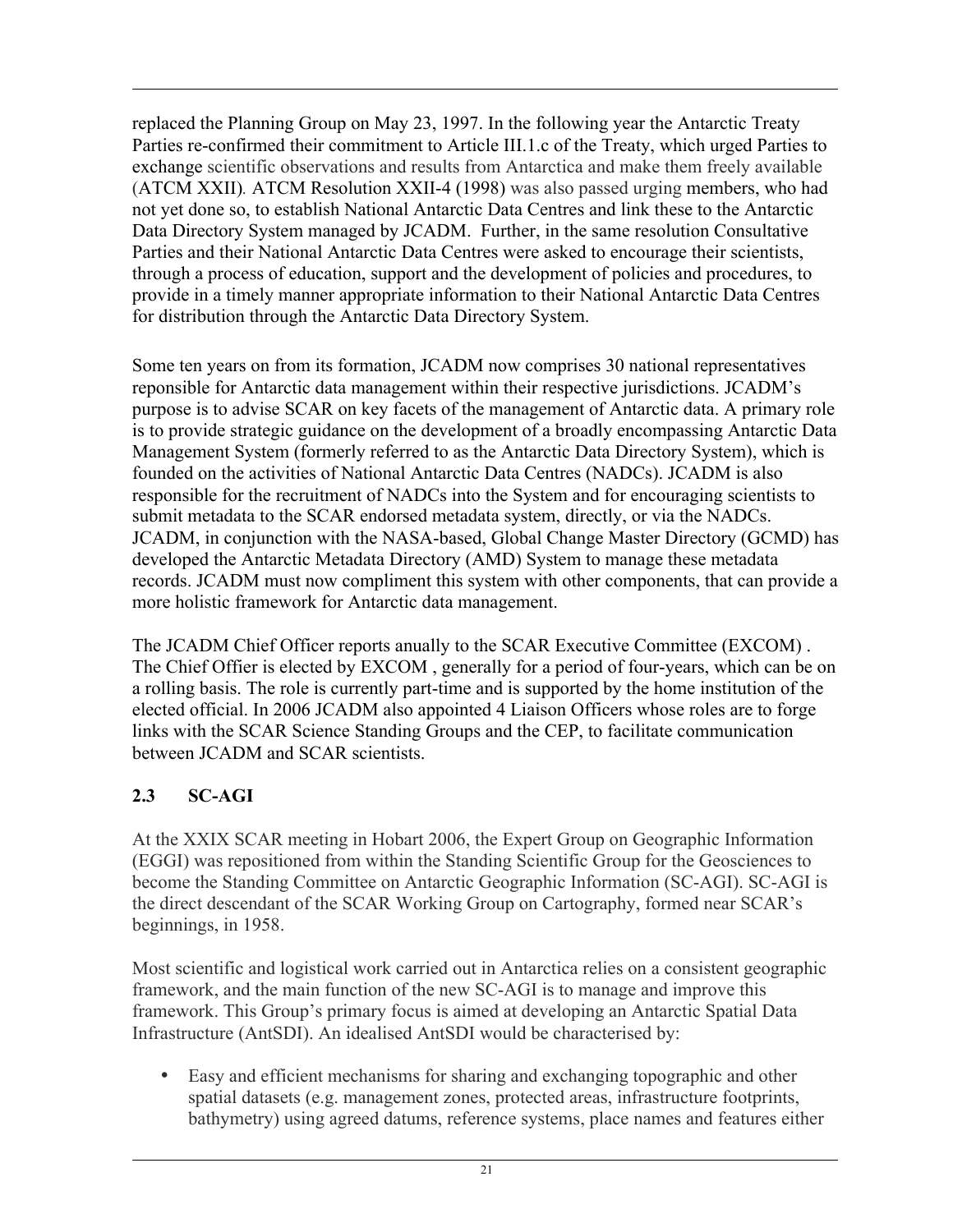at the point of data capture or through a process of mapping to commonly agreed standards at the point of exchange,

- Complete and regularly updated seamless map coverage of the Antarctica and surrounding ocean at a series of scales commonly determined as useful for research, territory and environmental management purposes,
- Globally shared services and infrastructure that permit access to these data from anywhere on the Earth, and which provide users with a variety of data portrayal methods dependent upon their needs.

Building on the work done by its predecessor, SC-AGI continues to deliver and manage a range of Geographic Information products that have been developed to address some of the AntSDI goals outlined above. These products include the SCAR Composite Gazetteer of Antarctica, the SCAR Antarctic Digital Database, the SCAR King George Island GIS Database, the SCAR Feature Catalogue and Symbology Editor and the SCAR Map Catalogue. SC-AGI also seeks to integrate and coordinate, where feasible, national Antarctic mapping and GIS programs of the SCAR member countries. Using its GIS expertise SC-AGI has forged liaisons with other key non-polar bodies that have an influence on the spatial information framework for Antarctica. These bodies include the geographic standards group within the International Standards Organisation (ISO); the International Steering Committee For Global Mapping (ISCGM), the International Hydrographic Organisation (IHO) and the International Society for Photogrammetry and Remote Sensing (ISPRS).

The SC-AGI Chief Officer reports annually to the SCAR Executive Committee (EXCOM). As with JCADM, the Chief Officer is appointed by EXCOM for a period of four years which may be on a rolling basis. The position of Chief Officer is resourced by the elected official's home agency and is a part-time appointment. The group meets face-to-face annually to discuss progress with its work programme.

There are obvious overlaps between the roles of JCADM and SC-AGI and it is one of the key goals of this Strategy to ensure that both groups work in unison to develop a coherent and integrated framework for Antarctic data management, which meets the requirements of Antarctic research, logistic operations and environmental management now and in the future. In practical terms there is very little difference between the stated goals of the two groups, as both want to initiate a comprehensive system for managing and utilising data and information derived from Antarctic research and national Antarctic operations.

# 3.0 General Data Management Issues Facing SCAR Science **Groups**

Through the activities of its 3 Standing Scientific Groups, their associated expert and action groups, and SCAR's 5 coordinated research programs (http://www.scar.org/researchgroups/), SCAR members are involved in capturing an extremely diverse range of data types. The individual data management requirements of all SCAR related activities are as varied as the data types being captured, but there are a number of commonly recurring requirements, which can be exemplified by reference to specific SCAR research interests that should be generically addressed in a whole-of-SCAR Data and Information Strategy. These basic requirements are articulated and discussed below.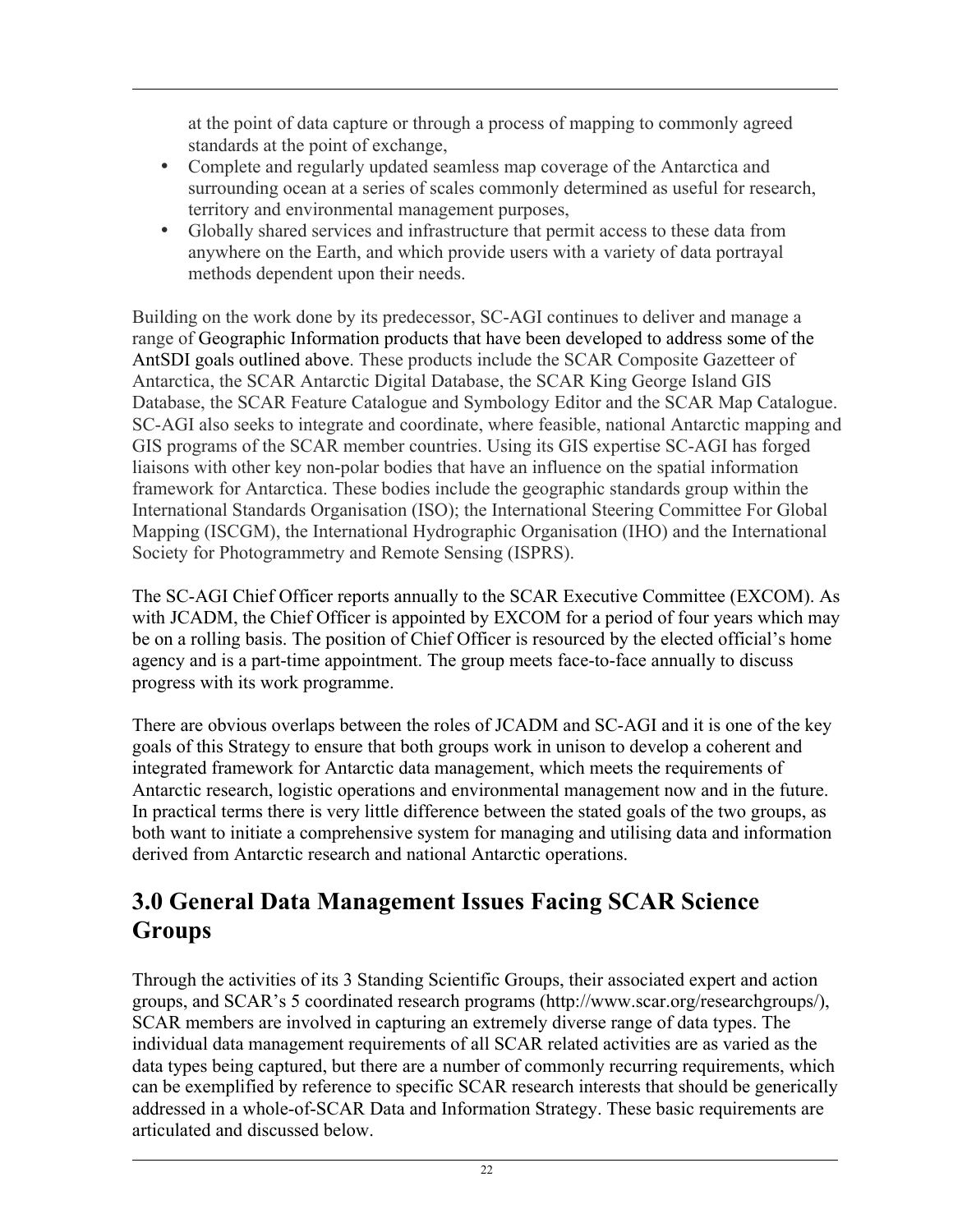# 3.1 Data Discovery

The trend in funding science is towards support for multi-disciplinary research. Given this trend and the increased capacity for even poorly funded researchers to conduct sophisticated, temporally and spatially repeated measurements without belonging to a large SCAR endorsed project, it is no longer reasonable to assume that all applicable sources of data are well known to scientists. Some required data can often be sourced from outside of Antarctic national programmes and may be captured outside of the Antarctic region of interest. These situations, combined with two key objectives of SCAR - which are to (a) share information on disciplinary scientific research being conducted by national Antarctic programmes and (b) to identify research areas, or fields, where current research is lacking, indicates that SCAR science needs effective ways to advertise and consume information about all of the datasets available that can support Antarctic research.

JCADM invested the majority of its effort in its formative years in providing scientists with a flexible data discovery mechanism through the the vehicle of the AMD. This tool is capable of providing a window into data of significance to Antarctic science, but it is also part of a system with broader thematic and geographical coverage with the capability to link to other catalogues of interest. Adequate data discovery mechanisms are therefore already in place for SCAR scientists to leverage, but these tools are only as useful as the content they operate on. Although JCADM has expended a considerable amount of energy in promoting an Antarctic metadata system, the system is still relatively under-patronised given the scope of the data that is regularly being collected by national Antarctic programmes. Of significance to the success of any such system as the AMD are the cultural issues associated with the motivation of individuals to contribute content when the "pay-offs" for contribution might appear nebulous in comparison to the effort required to register requisite information.

Scientists need to be shown the benefits of publicising their data for broader use, and until there is sufficient traction (as evidenced by systems containing large volumes of readily searchable data) artificial incentives may need to be applied to motivate contributions. It is worth bearing in mind that this is equally true of attempts to develop national data and information management systems. The cultural problem is generic and has led, for example, to individual countries, and entities like the European Commission, developing carrot and stick data and information policies to encourage the population of data banks.

# 3.2 Data Access

Data streams produced through SCAR activities can be thought of as belonging to three groups: real-time data, delayed mode data and modelled data.

Real-time data is any data stream that is conveyed in "real", or "near-real" time. This type of data is usually transported:

• using the Global Telecommunications System (GTS) (e.g. meteorological data exchanged regularly under the auspices of the World Meteorological Organisation);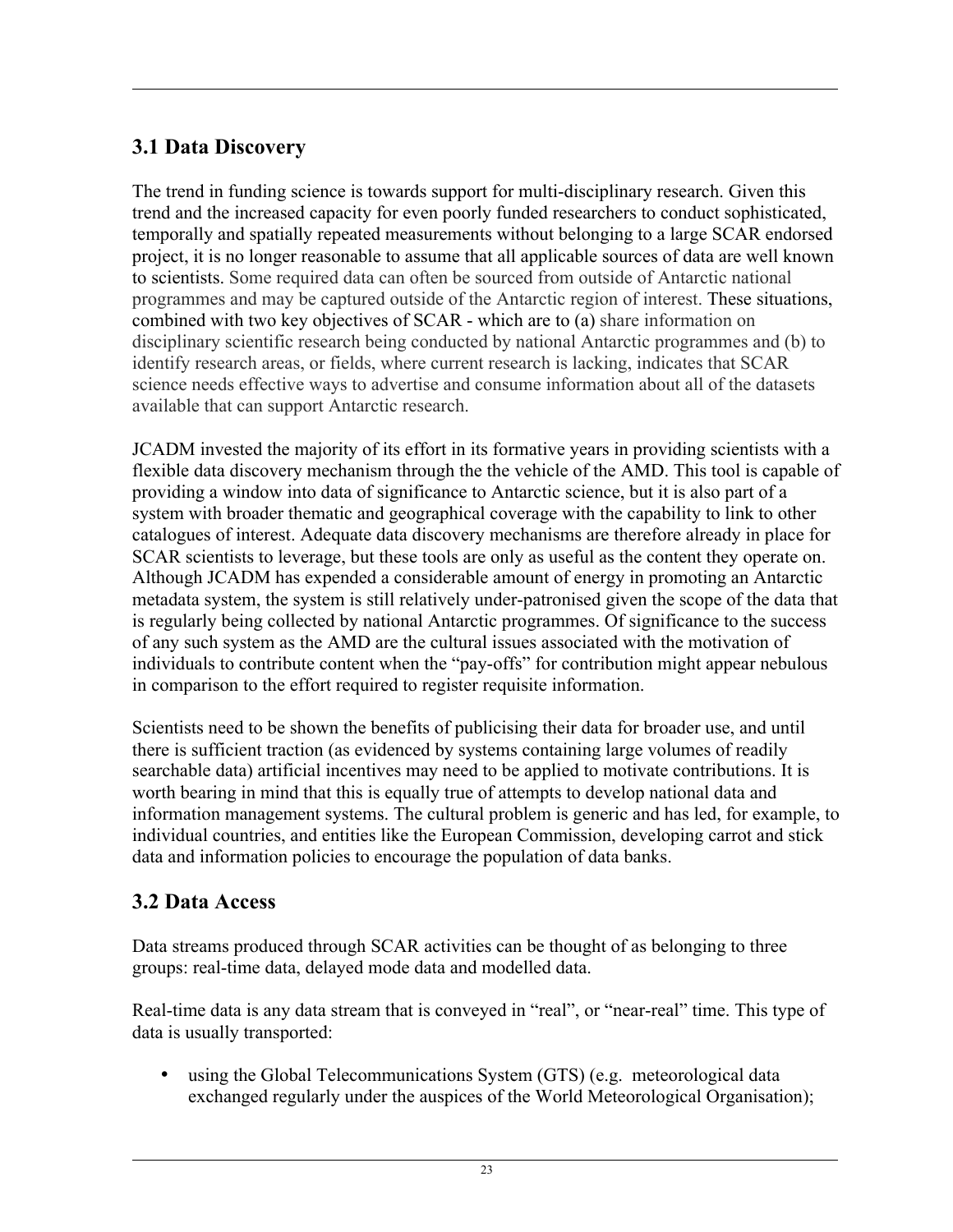- via global networks such as the ARGOS telemetry system (as used by many biological programs tracking animal movements, or Argo floats); or,
- using dedicated private networks established specifically to capture and transmit data from in-situ sensors to one or a number of collaborators (e.g. automatic weather station data captured by national programmes that is relayed back to a local Antarctic base or national headquarters).

Very little post-processing is performed initially on these data before they are received by users.

In contrast, delayed-mode data is generally more highly processed, may be qualified and is available some time after the collection event. Nearly all SCAR research programmes utilise this type of data.

Modelled data can be envisaged as synthetic data in that it is generated from algorithms (often embedded in software), rather than being captured from direct measurement and observation. This category of data is generated by most SCAR science programmes at some stage in their research (e.g. modelled habitat regions, predicted ocean circulation patterns, and upper atmosphere thermal tides).

There are many existing initiatives underway aimed at establishing on-line data access networks that cover these different types of data. Some of the larger and more relevant activities to SCAR members include:

- (a) IODE Ocean Data Portal (http://www.iode.org): A system that will use web-oriented technologies to access non-homogeneous and geographically distributed marine data and information. It is intended to be a "system of systems" but will require conformance to a range of agreed standards.
- (b) SeaDataNet (http://www.seadatanet.org/): A pan-European marine data and information infrastructure built to eventually link 35 data centres involved in data management by integrating databases of standardised quality on-line. The quality, compatibility and coherence of the data issuing from so many sources, will be ensured by adopting standardized methodologies for data checking, and by dedicating part of the activities to training and preparation of synthesised regional and global statistical gridded products from the most comprehensive in-situ and remote sensing data sets made available by the participants.
- (c) Global Biodiversity Information Facility GBIF (http://www.gbif.org/): GBIF is an infrastructure for sharing biodiversity related information from the molecular to the ecological level.
- (d) Ocean Biogeographical Information Systems OBIS (http://www.iobis.org/) and SCAR-MarBIN (http://www.scarmarbin.be/): These two related global systems are concerned with sharing marine biodiversity data. MarBIN is exclusively Antarctic, and provides the Southern Ocean node of OBIS.
- (e) BioMoby (http://www.biomoby.org/): The MOBY-S system defines an ontology-based messaging standard through which a client is able to automatically discover and interact with task-appropriate biological data and analytical service providers, without requiring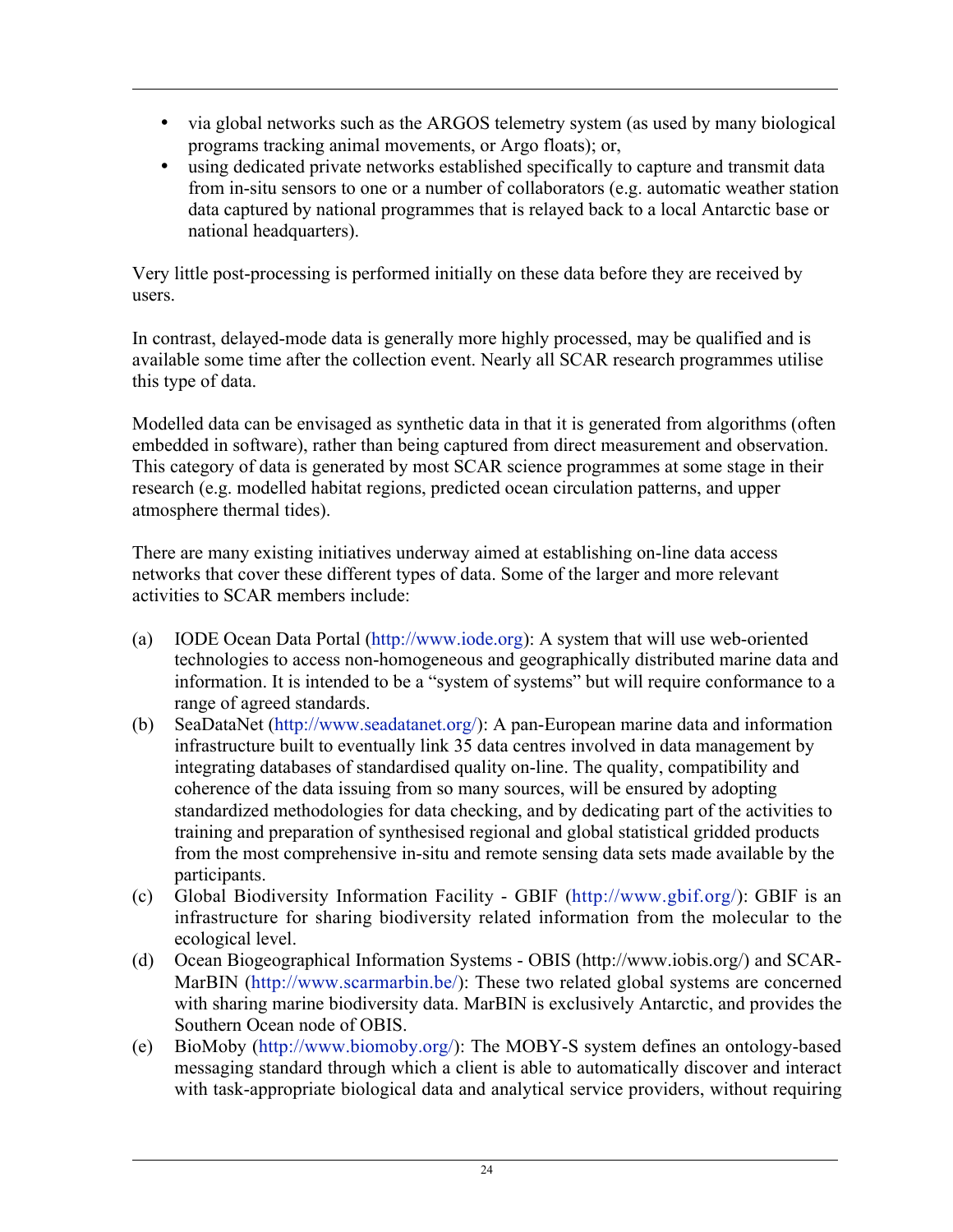manual manipulation of data formats as data flows from one provider to the next. Used primarily by genomics and plant scientist.

- (f) The Geosciences Network GEON (http://www.geongrid.org/index.php): GEON is a collaboration among a dozen PI institutions and a number of other partner projects, institutions, and agencies to develop cyberinfrastructure in support of an environment for integrative geoscience research.
- (g) SuperDarn (http://superdarn.jhuapl.edu/) is an international radar network for studying the upper atmosphere, so involves data sharing between national data providers.

While SCAR members may be individually involved in one or a number of such initiatives, there is no planned or coordinated effort amongst NADCs to patronise any particular systems, possibly with the exception of SCAR-MarBIN, which directly supports the SCAR Census of Antarctic Marine Life Project and is being actively promoted by JCADM.

It should also be mentioned that there are some "super" networks planned for the future, which intend to bring together existing and new hardware, software and newtorks to provide integrated and comprehensive data to support environmental decision-making. The Global Earth Observing System of Systems (GEOSS) (http://www.epa.gov/geoss/) is one such programme. These ambitious "system of systems" projects are yet to get any real traction, but they do have considerable political support globally and therefore need to be kept visible on the horizon. GEOSS comprises land, ice, ocean and atmosphere components (such as the Gloal Ocean Observing System for instance), each of which currently has its own way of managing the data relevant to its needs.

#### 3.2.1 Duplicates, Versioning and Language Issues

All data access systems that attempt to aggregate data from disparate sources, particularly those with delayed mode and real-time data feeds, face similar data management obstacles. Effective and comprehensive solutions for many of these issues are still under development.

For example, real-time data streams may not contain the same degree of data resolution as their delayed mode counterparts, usually because filtering has been applied before publishing to reduce data transmission volumes. Because both types of dataset (real-time and delayed mode) can be transported over the same network, it is not always immediately apparent which dataset is the parent and which is the filtered derivative.

In addition, delayed-mode data may be processed or subjected to quality control measures several times, by any number of individuals, particularly in collaborative pursuits. After each set of processing another set of slightly different, but otherwise similar data are produced. Again, all of these variants may be launched over the same network but will often lack a reliable electronic method of identifying which datasets are original source files and which are derivatives.

Similarly, a model may be run several times each time with slightly different parameterisations or random starting points, and so many modelled datasets may be available for almost identical generating scenarios. It is important for both a researcher and a data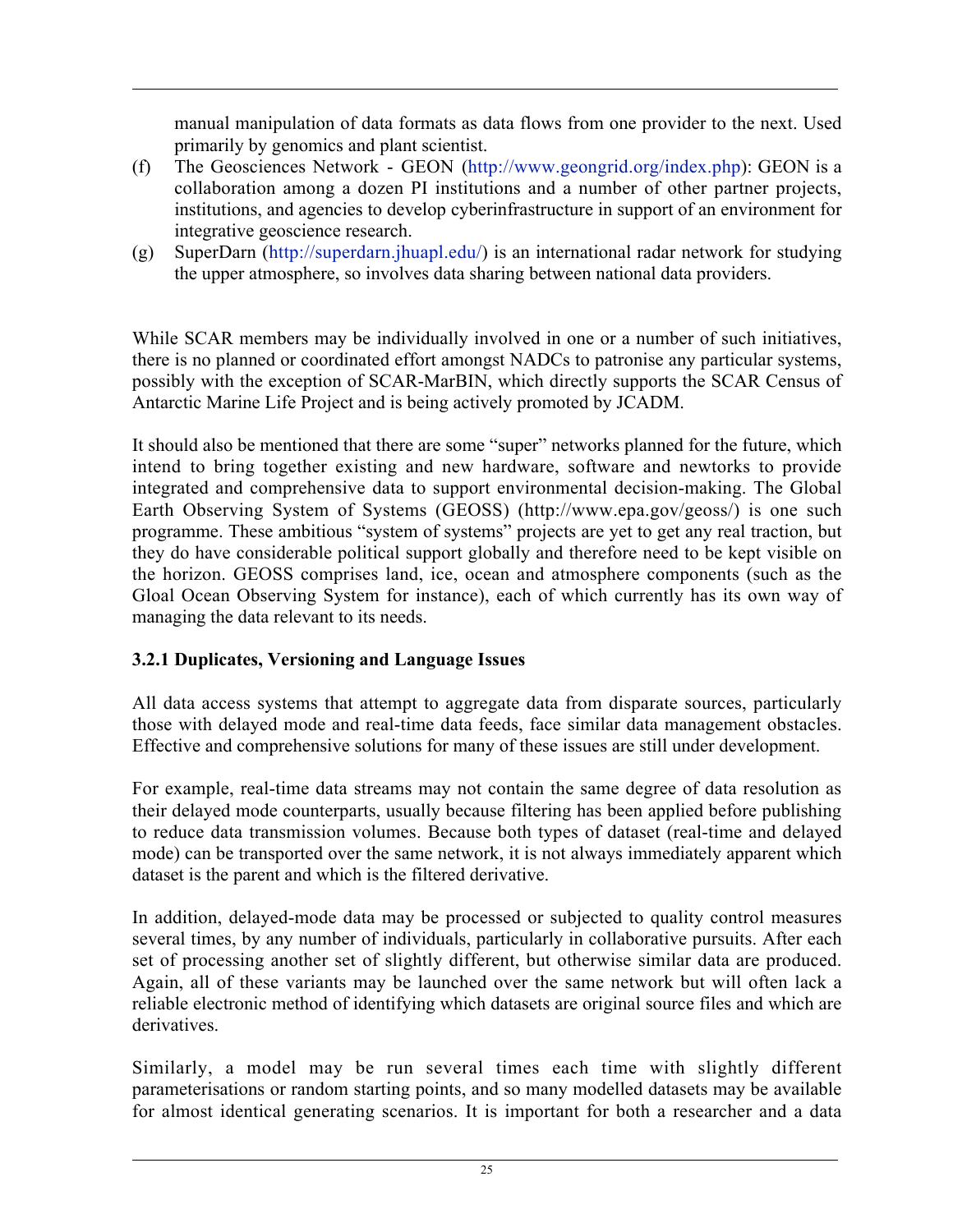manager to be able to identify that some data streams are simply different versions derived from the same source.

In addition to being able to identify different versions of a dataset, it is also important to be able to detect when two or more datasets are duplicates of each other. In an era where the Internet is the main data access medium, and it is now popular practise to establish aggregator portals delineated by theme, research programme, discipline, or geographic region, it is particularly important that we are able to detect duplicate data. The utility of search and discovery tools is quickly compromised if large volumes of data that are retrieved by users are found to consist of numbers of duplicate datasets.

If data is publicly available and on-line it is not difficult for that data to be harvested for republication elsewhere on the Internet. There is also pressure on science programmes and Data Centres to distribute data to several different aggregator networks simultaneously, which may then also harvest data from each other (GBIF and OBIS for example regularly exchange data). In some cases, re-published data can be re-packaged, or slightly modified so that detection of inexact duplicates is very difficult. Inexact duplicates are data that are essentially identical but for a few minor modifications.

Within the Life Sciences field, the concept of assigning unique Life Science Identifiers (LSIDs) to both biological objects and taxonomic concepts has recently gained ground not just to address the duplicates issue, but also to ensure that biologists can refer to objects of similar classification without ambiguity. It is anticipated that governance mechanisms will soon emerge, sufficient to manage the allocation and use of these globally unique labels. An LSID conforms to the Universal Resource Name (URN) name standard. Every LSID may consist of up to five parts: the Network Identifier (NID); the root Domain Name System (DNS) name of the issuing authority; the Namespace chosen by the issuing authority; the Object ID unique in that Namespace; and finally an optional Revision ID for storing versions of the information. Each part is separated by a colon to make LSIDs easy to parse. Each LSID names and refers to one unchanging data object. Unlike the familiar URLs of the World-Wide-Web, LSIDs are location independent. This means that a programme or a user can be certain that what they are dealing with is exactly the same data if the LSID of any object is the same as the LSID of another copy of the object obtained elsewhere. Digital Object Identifiers (DOIs) managed by the International DOI Foundation (see http://www.doi.org/) provide the same service, but for a fee.

The use of a persistent identifier for all data objects exchanged within SCAR, regardless of the discipline from which it derives, is something which has significant merit and requires further investigation.

In terms of data access, it should also be remembered that SCAR is a community of international collaborators, so we need to be mindful of how we provide on-line access to datasets in terms of the language options used in our web sites, when developing data products and any accompanying material that we distribute with SCAR endorsed datasets.

#### 3.2.2Gated vs Public Access To Data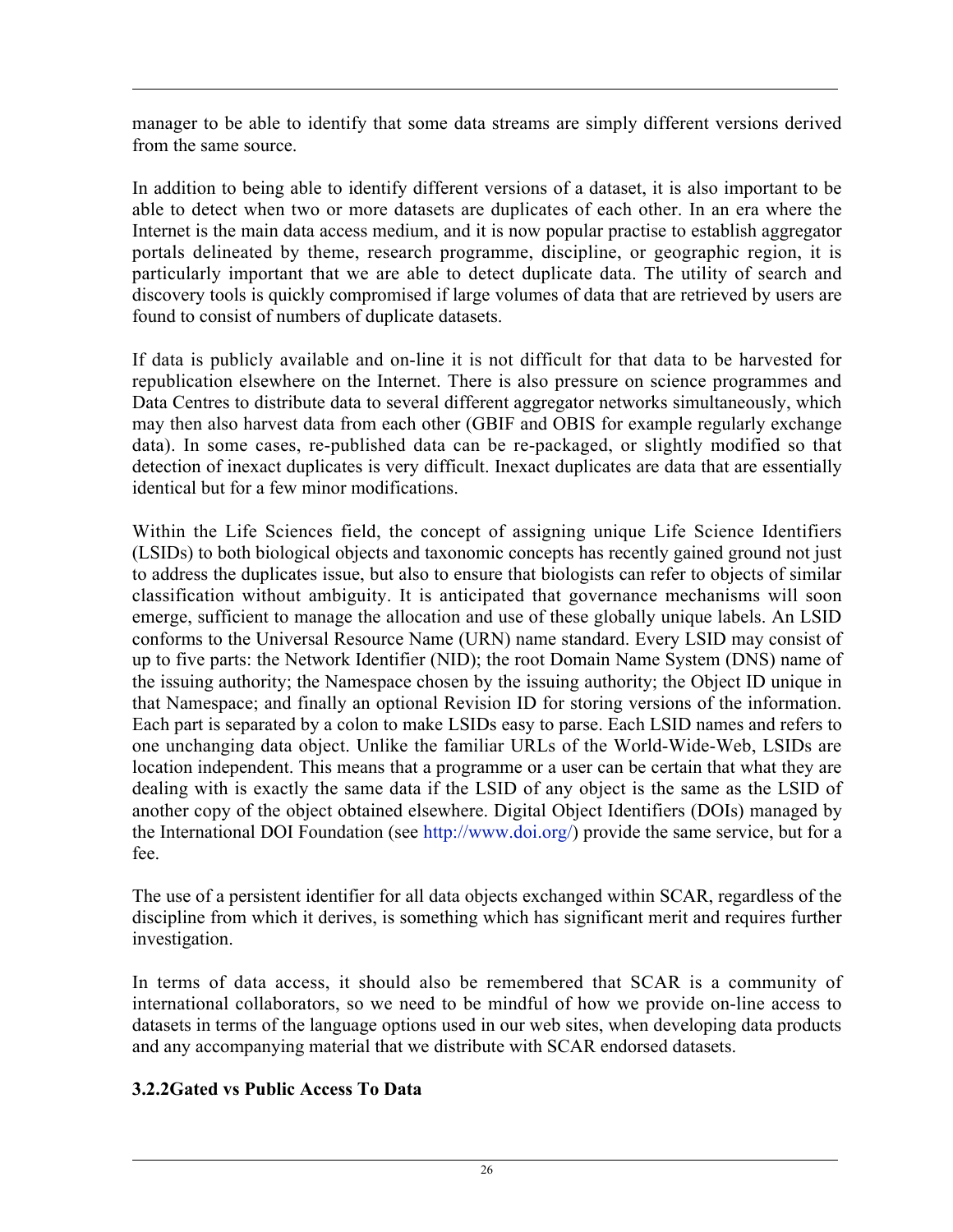It could be argued that the Antarctic Metadata Directory (AMD) has not so far achieved the acceptance levels hoped for with SCAR scientific groups because it has focused on metadata content when what is really desired is a discovery mechanism that leads to direct access to those data that have been returned as a result of the user's search criteria. Being able to achieve such a goal, however, requires that there must be a genuine willingness on the part of investigators to make their data widely accessible, and that they will link these data to the metadata records. Not all scientists are willing to provide that link, despite their countries signing up to the Antarctic Treaty which states that "*to the greatest extent feasible and practicable" ... "scientific observations and results from Antarctica shall be exchanged and made freely available*". The level of conformance with this aspiration is patchy, and responsibility for meeting the aspiration must to a great extent rest at the local level with individual national Antarctic programmes. Where national scientists work in SCAR programmes, there is likely to be a greater degree of international data exchange than where that is not the case.

Investigators, when questioned privately, will often agree to "gated" access to their data but not "public" access. If "gated" access is required, so that only an investigator's closest collaborators can gain access to specific datasets, variable levels of authentication must be built into the systems we are using. Currently this is not the case. Implementation of secure authentication systems is not impossible, but is a technological challenge where the user domain is spread across geographical and organisational boundaries and the number of potential security groups that any single user can belong to is highly variable. Simple password protection, while not particularly secure, is a much easier technology to implement.

An issue open for debate is whether the AMD would be more heavily patronised and seeded with accessible datasets, if it provided for optional secure access to hyperlinked datasets and whether the introduction of such a facility is even palatable given the public access obligations implied by the Treaty. SCAR's data policy is for free and unrestricted exchange. National policies may differ.

# 3.3Data Exchange

The topic of data exchange can be considered to include the data access issues outlined above, but the issues articulated under this heading relate primarily to the various modes available for communicating and encoding data streams that are collated and used by SCAR members.

#### 3.3.1 Data Encodings & Formats

The Internet is now the main communication tool for exchanging data and information. The Hypertext Transfer Protocol (HTTP) underpins this technology and eXtended Mark-up Language (XML), developed by the World Wide Web Consortium (W3C), has rapidly proliferated as the language of choice for many web users wishing to exchange information. Despite its propensity for creating what some may argue are unnecessarily verbose data files, its popularity is assured for the foreseeable future. XML is a tagging language and has a syntax that allows users to encapsulate text inside tags that are meaningful to the author. The semantics of the tagged text may not, however, be meaningful to someone not involved in authoring the mark-up. So using XML generally involves some form of prior user-community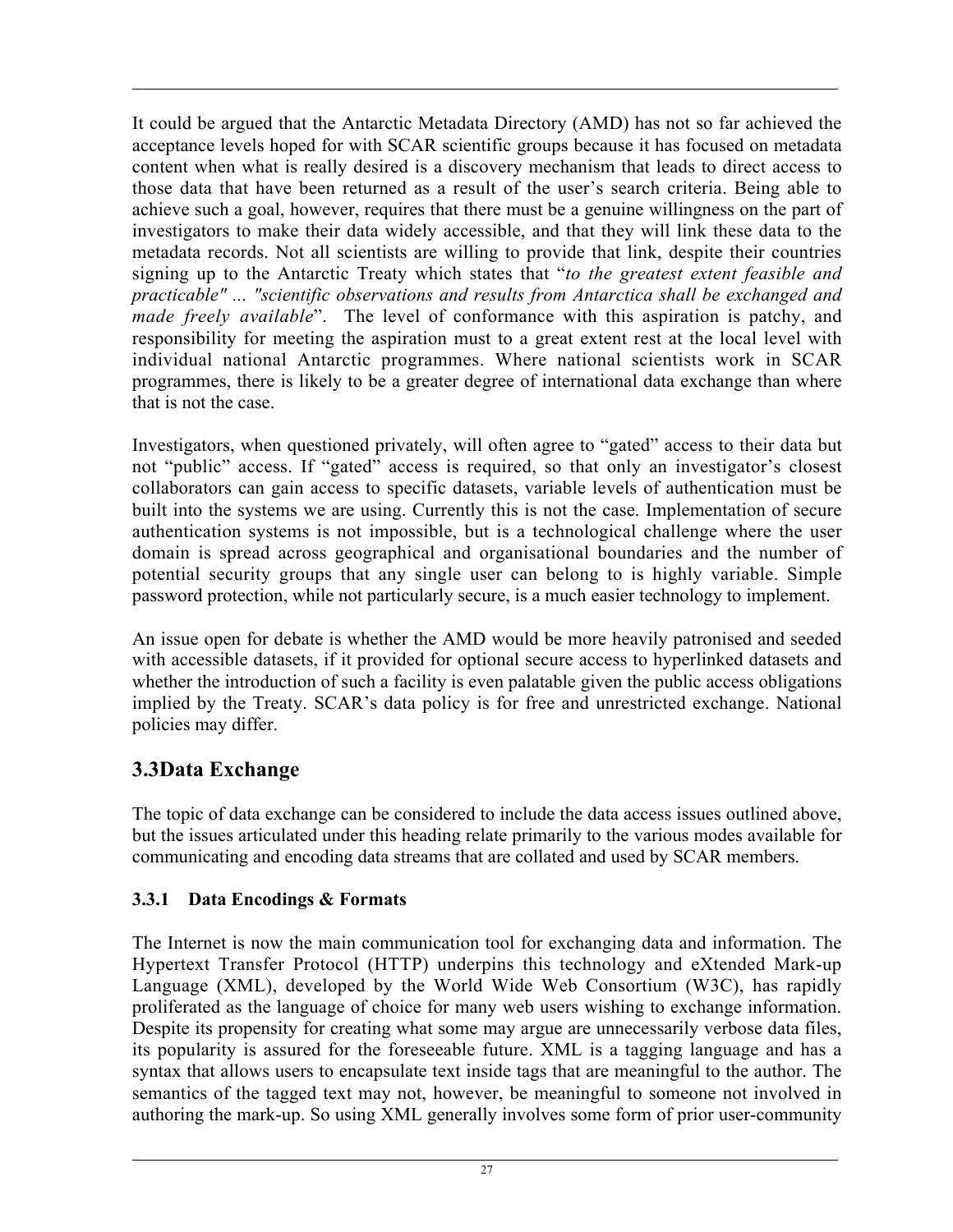agreement on what the tags represent, so that both producers and consumers understand the semantics implied by the tags.

XML as a language has now been supplemented with several utilities: XMLQuery, a language primarily for filtering and restructuring XML data; XPath a language that permits a user to parse an XML file and address a specific point in the document; XLink which allows elements to be inserted into XML documents in order to create and describe links between resources and XSLT which is used for transforming XML documents into other XML documents. This group of utility languages are considered *de facto* standards when working on the Internet and have been very broadly adopted by the global business and commercial software companies. It is impossible to ignore their pervasiveness as accepted technologies in all of the environments in which SCAR member nations operate.

Less well adopted and perhaps more focussed and bounded in use are the Resources Description Framework Language (RDF), another W3C standard – which is used quite extensively in the Life Sciences; the Geography Mark-up Language (GML), which arose out of the geospatial community; Keyhole Mark-up Language (KML), used by Google Earth, and Sensor Model Language, for describing all types of sensors and their behaviours.

RDF is used regularly for modelling the relationships between biota, biotic communities, their environments and their interactions as well as for exploring and encoding the relationships between functional elements at the cellular level, particularly gene sequences. Recent advances in network-based visualisation tools, which can operate on RDF, have made this encoding language popular. GML, championed by the Open Geospatial Consortium (OGC), is gaining in popularity amongst scientists and data managers alike as the commercial software companies responsible for producing GIS, web-based mapping and spatial data analysis tools have adopted GML as the *de facto* industry standard for data exchange. GML is an XMLbased language tuned for representing spatial objects and spatial object relationships. A less expressive, but simpler language as an alternative to GML is Google Earth's Keyhole Mark-up Language (KML). This language (similar to GML version 1) has gained recent popularity because of its use in Google Earth products, and isn't used widely outside of this environment. Sensor Model Language (Sensor ML), based on XML and also championed by the OGC, is a language for defining the geometric, dynamic, and observational characteristics of a sensor. Its popularity within the physical sciences is anticipated to escalate as more sensors are deployed and linked into sensor networks. The IPY goal of leaving a comprehensive observation system as a legacy for IPY should expedite the adoption of Sensor ML.

The languages discussed above can be considered relatively contemporary, at least in terms of their mainstream adoption within the scientific community, but there are other encoding languages, or rather formats, that have been in popular use within the scientific community for some time. netCDF is widely used for the exchange of in-situ marine observations and measurements. netCDF is often used for 'coverage' or gridded type data where a variable or variables have some regularity across either horizontal, vertical or temporal axes. Like XML it suffers from requiring prior community agreement on the semantics of the contained variables and attributes, but unlike XML it is compact in its encoding. netCDF uses a binary file format so its contents are not human readable, unlike XML, but there are utilities available for rendering the netCDF file into a human readable format. This format is simply for human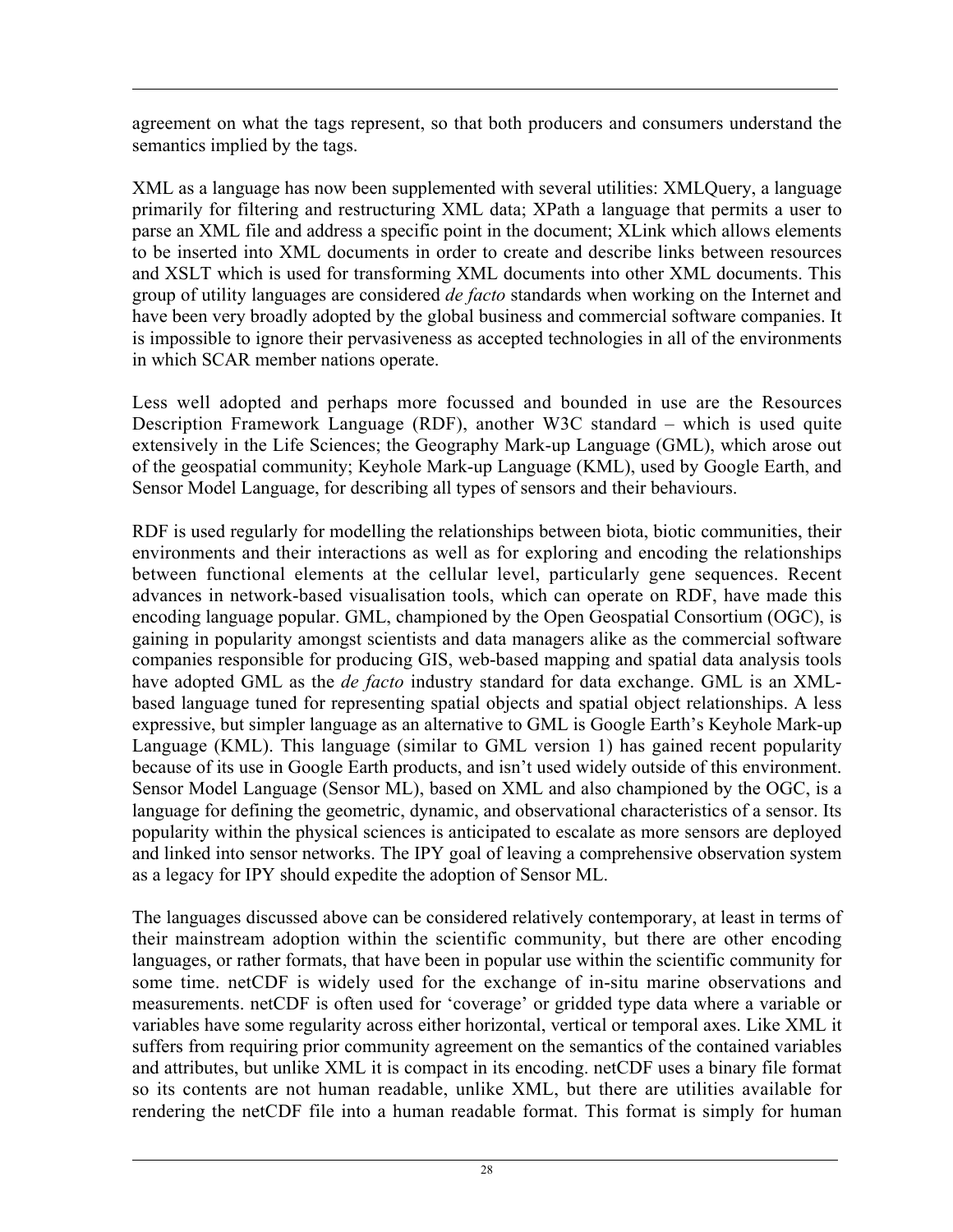consumption to enable viewing of the binary encoding. The use of netCDF is not going to diminish and there are already several initiatives underway to ensure that netCDF files can be used in conjunction with GML in order to exploit the wide variety of web-based spatial data analysis, visualisation and discovery tools available, whilst maintaining the efficiency of encoding.

The encodings specifically mentioned above are not the only formats in use within the SCAR scientific community, but they could be considered to be the most ubiquitous ones used, or are viewed as being emergent standards that cannot be ignored by SCAR members. Our strategic data management directions must be cognisant of the existence and importance of these data exchange encoding standards, particularly in terms of our ability to interoperate with other non-SCAR based scientific research and global data management programmes.

#### 3.3.2 Data Exchange Protocols

While HTTP has already been mentioned as the most ubiquitous communication protocol in use today, there is a range of other protocols, which usually operate at a level above HTTP, and which are, or will soon be, significant for the SCAR science community. Several of these deserve special mention.

There has been a trend in last 5 years towards using a services approach to the development of software, particularly software that involves the Internet as a transport medium. Serviceoriented-architectures (SOA), where software services are bundled with self-describing interfaces, which are then registered and advertised in service registries so that they can be found and used by human or computer based resources, are increasingly being deployed within the science community (see Figure 1). Often this approach is coupled with architectures that support distributed processing, as in the development of scientific grids. The use of grids to run complex, data intensive models that sometimes require massive amounts of parallel processing is an increasing phenomenon, and one which is already heavily patronised by the astronomical, particle physics, meteorological and atmospheric sciences.

SOAs are supported by a range of protocols; the most commonly used at present are:

- Universal Discovery, Description and Integration (UDDI) protocol for composing registries (Clement, Hately, von Riegan & Rogers, 2004),
- Simple Object Access Protocol (SOAP) that defines how to format a message to communicate between applications (W3C, 2003),
- Web Services Description Language (WSDL), a language for describing services and how to access them (Christensen, Curbera, Meredith & Weerawarana, 2001),
- Web Service Business Process Execution Language (WS-BPEL) uses web services standards to describe business process activities as Web services and defines how they can be composed to accomplish specific tasks (http://www.oasis-open.org/news/oasisnews-2007-04-12.php).

In the past few years, the geospatial community, mainly led by the OGC and the ISO Technical Committee 211 for "Geographic Information/Geomatics, has embraced the SOA model but developed alternate standards which are designed specifically to deliver or discover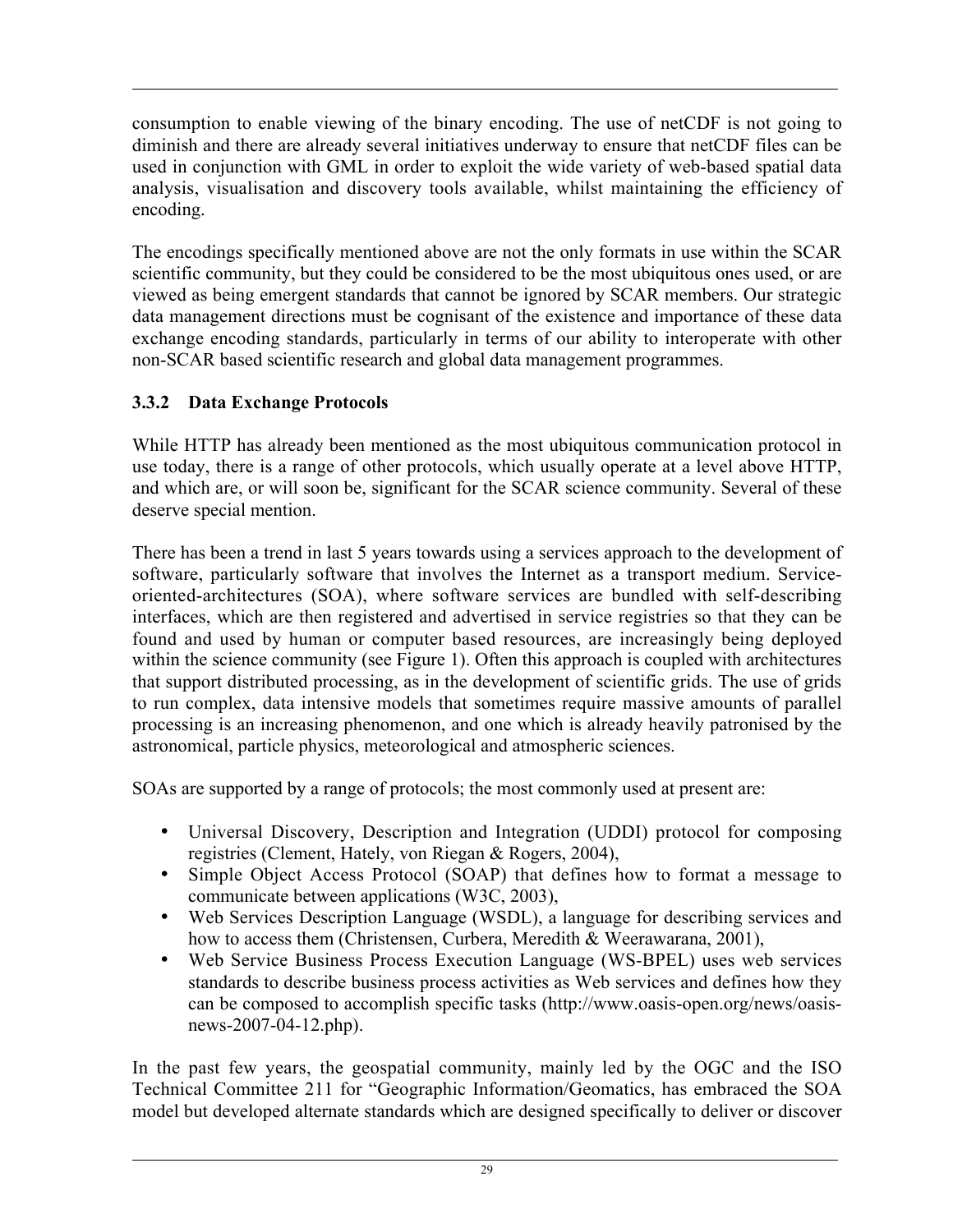geospatial data payloads (see http://www.opengeospatial.org/standards and http://www.isotc211.org/). For example, instead of UDDI and WSDL, the OGC has developed a registry interface standard, the OpenGIS Catalogue Service (CS-W) and three types of web services with their own messaging formats, the Web Maps Service (WMS http://www.opengeospatial.org/standards/wms), Web Feature Service (WFS http://www.opengeospatial.org/standards/wfs) and Web Coverage Service (WCS). These web services and other spatially-based standards are expressed in GML. While the OGC and its ISO counterpart are currently in the process of harmonising these standards with mainstream IT protocols (OGC, 2005), a degree of specialisation is currently still required until mainstream IT interface standards efficiently cater for the discovery, transfer and manipulation of data with a spatial component.



Figure 1. Service-oriented architecture publish, find, bind paradigm (source: Brauer & Kline, 2005).

The use of OGC-based web services within the scientific community for both data visualisation and exchange is now significant, and their use is apparent in many disciplines. Some protocols, however, are more firmly anchored in specific areas of science. For example, the Distributed Generic Information Retrieval (DiGIR) protocol (http://digir.sourceforge.net/), which is a set of tools for linking a community of independent databases into a single, searchable "virtual" collection, is used primarily by the biological sciences. The DiGIR protocol was developed by BRC Informatics in collaboration with the Museum of Vertebrate Zoology at UC Berkeley and the California Academy of Sciences. It provides a uniform interface for managing XML-based search requests to a community of dissimilar data sources. Each institution in the DiGIR community implements an interface application called a DiGIR provider. The DiGIR provider hides the details of the underlying database and presents a uniform "virtual" view of the data to the network. SCAR-MarBIN, for example uses DiGIR as its preferred data exchange protocol as does GBIF and OBIS.

DiGIR will eventually be replaced, although not in the immediate future, with a new protocol called the TDWG Access Protocol For Information Retrieval (TAPIR) – see http://wiki.tdwg.org/twiki/bin/view/TAPIR/. TAPIR specifies a standardised, stateless, HTTP transmittable, XML-based request and response protocol for accessing structured data that may be stored on any number of distributed databases of varied physical and logical structure. TAPIR extends the features of DiGIR to create a new and more generic means of communication between client applications and data providers.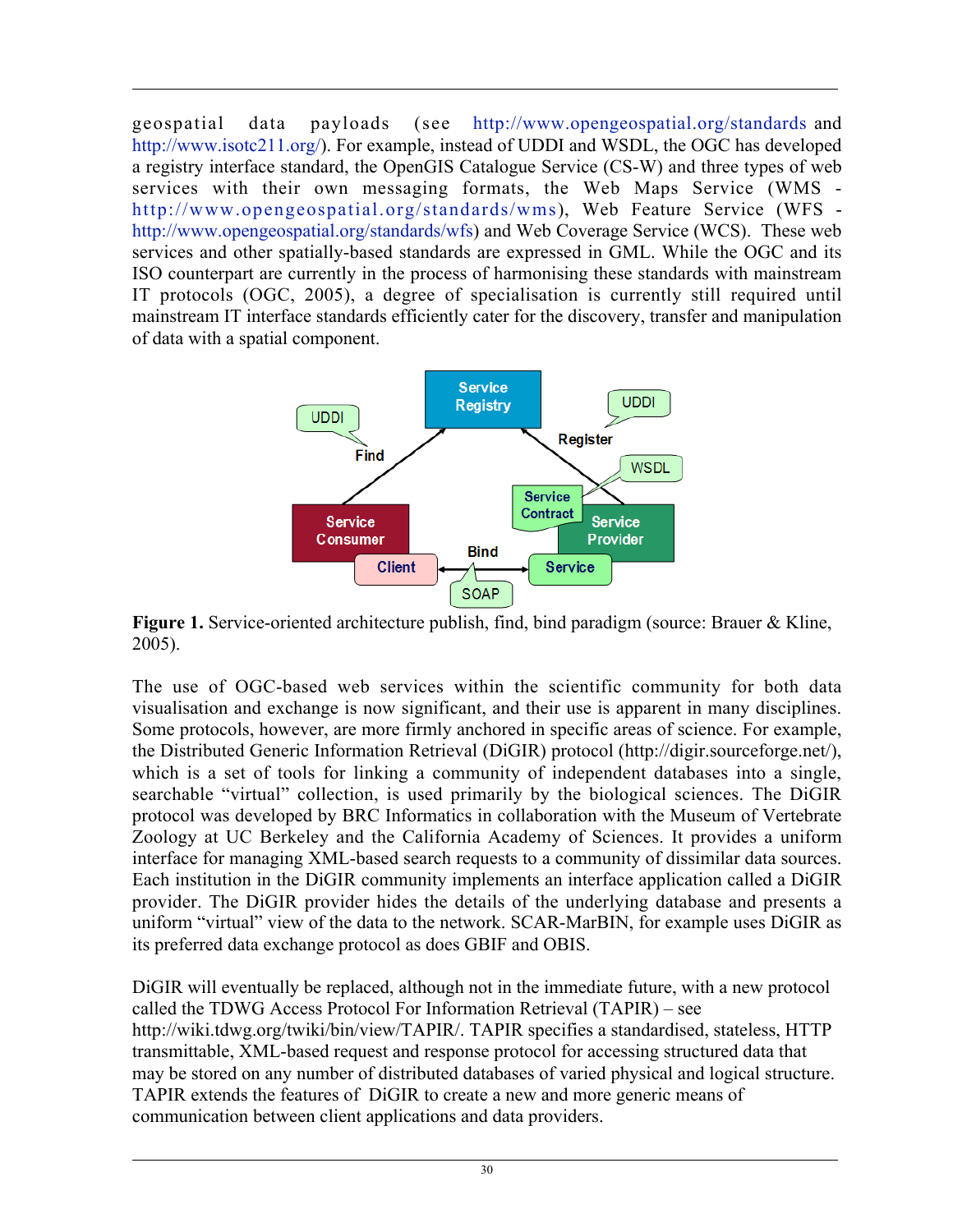While the biological sciences use protocols such as DiGIR and TAPIR, the physical sciences, particularly the oceanographic and atmospheric communities have been using a protocol called, OPeNDAP (http://www.opendap.org/). "OPeNDAP" stands for "Open-source Project for a Network Data Access Protocol". The OPeNDAP provides a way for ocean researchers to access oceanographic data anywhere on the Internet from a wide variety of new and existing programmes. By developing network versions of commonly used data access Application Program Interface (API) libraries, such as those for netCDF and others, the OPeNDAP project can capitalize on years of development of data analysis, and display packages that use these existing APIs, allowing users to continue to use programmes with which they are already familiar. Using flexible data types suitable for many uses, the OPeNDAP servers deliver data directly to the client programme in the format needed by that client. To expand the universe of data available to a user, OPeNDAP incorporates a data translation facility, so that data may be stored in data structures and formats defined by the data provider, but may be accessed by the user in a manner identical to the access of local data files on the user's own system.

Scientists that regularly use OPeNDAP will generally also subscribe to a "type" of SOA architecture built from a specific set of middleware called THREDDS (Thematic Real-time Environmental Distributed Data Services). The goal of this software is to simplify the discovery and use of scientific data and to allow scientific publications and educational materials to reference scientific data. At the heart of THREDDS (http://www.unidata.ucar.edu/projects/THREDDS/) is a cataloguing system built using XML documents that describe on-line datasets and contain (non-standardised) metadata. THREDDS users have now built bridges into systems such as the GCMD to leverage the metadata and services housed in such systems. The THREDDS software uses a common data model to read datasets in various formats, and serves them through OPeNDAP*,* OGC Web Coverage Service*,* netCDF subset*,* and bulk HTTP file transfer services.

Understanding that different scientific groups use different data encodings, formats and protocols to exchange data is fundamental to developing a data management strategy that can address the diverse needs of the SCAR scientific community. Most communities have already made a significant investment in one or more of these foundational technologies and the SCAR Data and Information Strategy must acknowledge this investment.

# 3.4Data Quality

Data quality is something that must be judged by a user and will necessarily relate to the uses to which the data will be put. By accompanying datasets with structured, high level descriptive metadata, a user can get some sense of a dataset's fitness for use. The types of information generally provided in descriptive dataset level metadata, which help an assessment to be made, might include information about the scale of capture of the data, positional and temporal accuracy, geographic and temporal coverage, and broad descriptions of the instruments used in data capture etc. This type of metadata does not, however, generally present information about individual data points in the dataset (although the ISO 19115 metadata standard does cater for this), nor does it explain how the data may have been processed. A good dataset metadata record will be accompanied by processing notes if processing has taken place, otherwise it is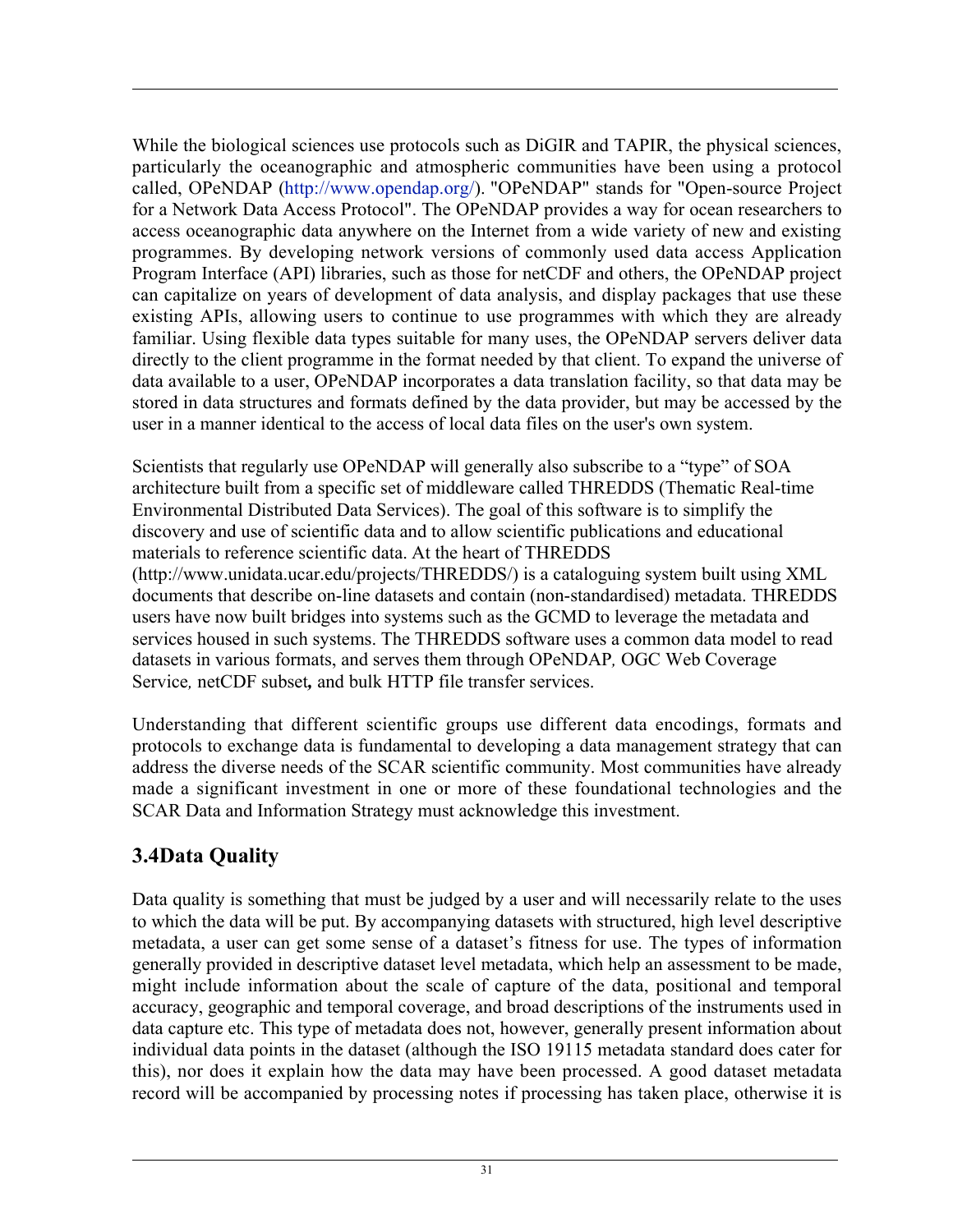extremely difficult for a user to make a well informed judgement about the quality of data for his or her purposes.

Many disciplines require a comprehensive understanding of a dataset's lineage before it can be used. Take for example climate studies, which in some cases rely on very small variations in the temperature of the ocean (of only tenths of a degree) over time, geography and depth to deduce changes in ocean circulation patterns. In these types of research, for data to be of any value, it is imperative that instrument types and calibration details are known, and that all quality control processes applied to the data are understood - including who did the processing and what degree of reliability has been placed on each data point in the dataset. All of those details could affect decisions made about the quality of the data.

This stringent requirement for understanding data quality has led many scientific disciplines to "flag" datasets and data points after processing has been applied. Unfortunately there are numerous "flagging" and "processing systems" in place, many of which are not well documented. Obviously, while it is difficult to standardise on tests, processes and flags across disciplines, it should be possible to develop some consistency within disciplines. The World Ocean Circulation Experiment (http://www.awi-bremerhaven.de/GEO/eWOCE/), one of the largest oceanographic collaborations in history, demonstrated that it is possible to develop common systems and conventions for processing and documenting data.

The lack of processing and flagging consistency or documentation conventions can result in the same tests being applied to data over and over again when data is passed from one user to another, simply because each user is unaware of what has already been applied to the data. The Joint Commission on Marine Meteorology (JCOMM) has rated this problem as a significant issue and one that it will be addressing with its partners (Keeley, 2007).

# 3.5 Data Integration

Thus far, most discussion has centred on issues related to the discovery, access and exchange of data, but only cursory mention has been made about attributing and structuring datasets so that their content is widely and unambiguously understood by both machine and human interpreters. This topic was touched on briefly in section 3.3.1 during discussion on XML, RDF and GML.

The tasks of efficiently integrating, filtering, transforming and analysing exchanged data, requires that we structure and codify information using agreed language syntax and known semantics, often supported by logical constructs. There are many initiatives underway across many different scientific communities of interest, to approach these tasks with more rigour than has perhaps been applied in the past. Scientific data users and generators alike now recognise the value to be derived from combining a myriad of differentially sourced datasets to answer questions that could not otherwise be answered. Many aspects of global climate modelling fall into this category. It is the sum total of all current and previous efforts that combine, often through the data, that makes complex interdisciplinary scientific problems tractable.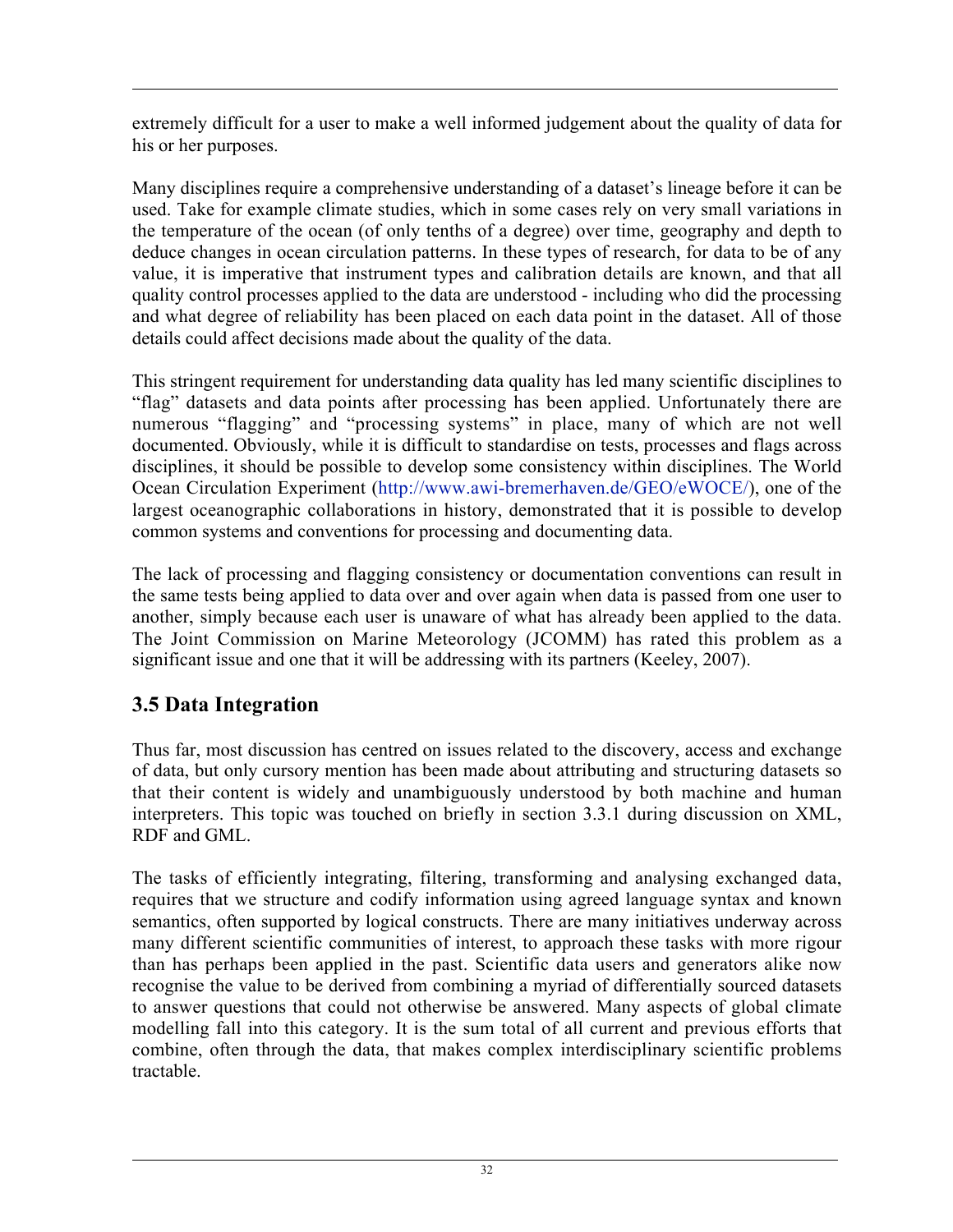There are a range of activities, projects and communities working on standardisation issues to improve the ability to integrate data from different sources that are relevant to the SCAR domain. Three categories of activity worthy of special mention are expanded upon below.

#### 3.5.1 Development of Species Registers

In biodiversity research and many other biological fields of study, species are the common currency with a well-established, standardised code of nomenclature. Unfortunately, despite the existence of the Linnean System for naming species, different names are often used for the same species and the same names for different species (Costello, 2000). This can cause considerable confusion when exchanging and integrating biological datasets, particularly when machine-mediated transactions take place in the absence of a human user.

To address this issue there are efforts by a wide range of communities to develop species lists or taxonomic registers. These lists usually commonly contain core information on taxonomy associated with particular specimens, the taxonomic authority, synonyms, common names and sometimes codes allocated to specific taxons by various naming authorities or institutions. Using such lists as mediators, equivalent taxon concepts can be mapped as synonyms and common names mapped to their taxonomic concept counter-parts, making integration of data that much easier and more accurate.

Recognising the need to combine all of these individual efforts into a coherent whole there are a few global-in-scope aggregation projects that through a federated approach aim to create a validated checklist of all the world's species (plants, animals, fungi and microbes). Species list projects that are already being contributed to, or leveraged by SCAR, include The Register of Antarctic Marine Species (http://www.scarmarbin.be/scarramsabout.php) and The Catalogue of Life (http://www.catalogueoflife.org/search.php) – and amalgamation of Species 2000 (http://www.sp2000.org/) and the Integrated Taxonomic Information Systems (http://www.itis.gov/).

#### 3.5.2 Standardising Terminology

Without semantic interoperability, the type and value of the services that can be launched to operate within any deployed data access infrastructure that relies on multiple data feeds from a wide range of sources will be severely restricted. Computers are not innately able to interpret or infer the meanings of data elements, nor their relationship to related or similar elements. To assist this process we must be able to be explicit about the definition of exchanged objects and their properties, and state their relationship to other objects in the system, ideally using formal logic. The concept of the semantic web is based on this premise.

Communities are beginning to develop and agree upon terminologies to describe real-world objects and concepts that are routinely encountered in their domain of interest. For example, this might include parameter dictionaries, equipment and instrument descriptions, standardised units of measure, observation techniques, phenomena dictionaries and process descriptions. These types of terminologies are often called ontologies. Ontologies are referred to as either being "lightweight" (i.e. essentially little more than taxonomies of terms) or "heavyweight" (taxonomies with added axioms and constraints). Formal (heavyweight) ontologies are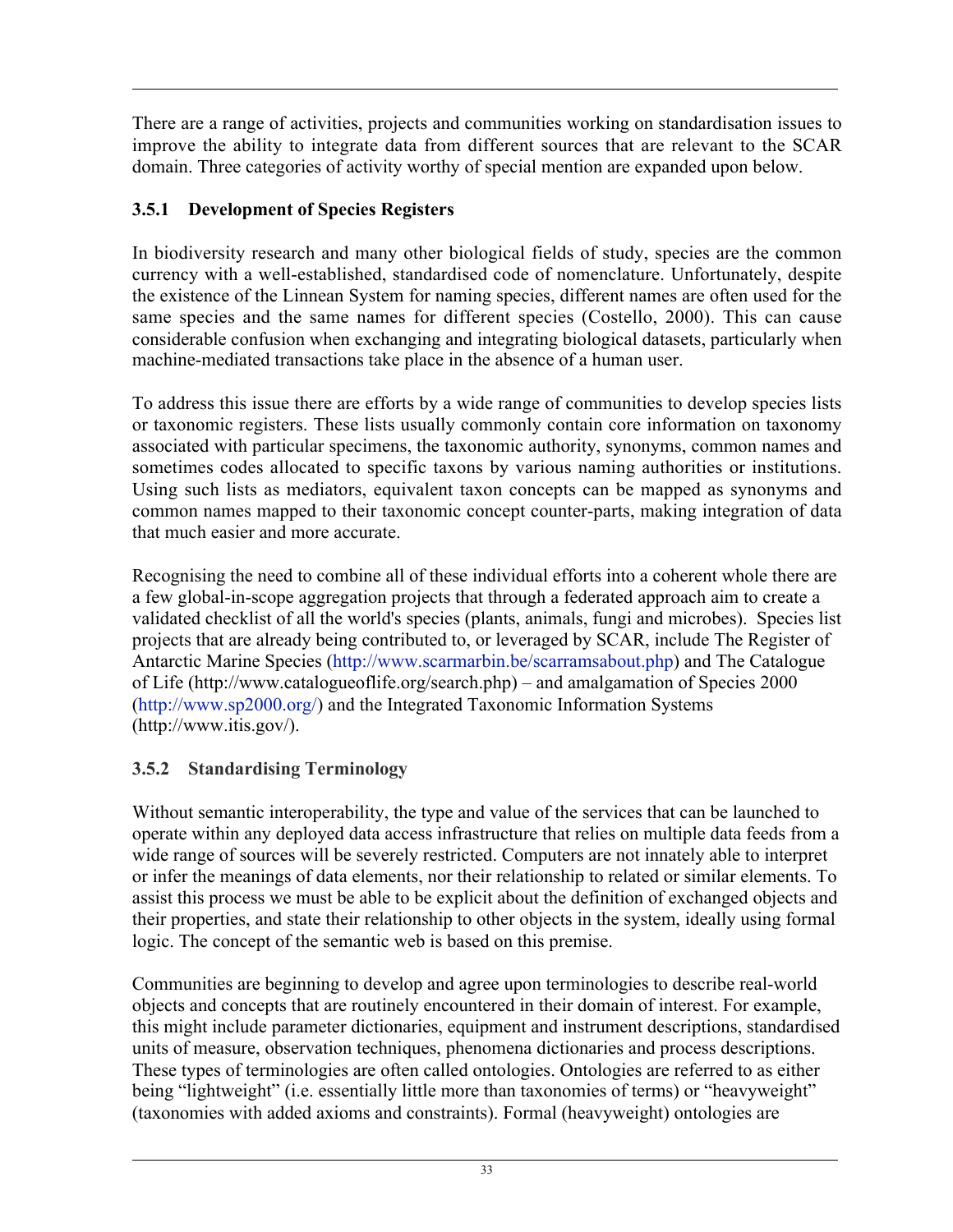generally expressed in an ontology language, of which there are now many, but the most popular is the Web Ontology Language (OWL) – built on RDF. Using OWL and inference engines (now available through the open source community) it is possible to build "intelligent" web applications that are able, in a limited sense, to infer information about particular data elements based on their context. This is good from both a data discovery and a data integration perspective. But one of the most widely used applications of ontologies at present is simply to define the universe of discourse for a particular domain and then leverage this for mapping between domain vocabularies for data integration purposes.

Standardising terminology is a particularly onerous task and if it is possible to leverage and/or extend the work of an existing community, this should be encouraged. Several communities have taken a lead in this area including the GCMD with its GCMD keywords; the Marine Metadata Interoperability Project (http://marinemetadata.org/); SEEGRID (http://www.seegrid.csiro.au/); GEON – the Geosciences community (http://www.geongrid.org/); SEEK – the ecological community (http://seek.ecoinformatics.org/) and numerous niche medical communities under various e Health initiatives.

#### 3.5.3 Special Issue of Place Names (Gazetteers)

Like taxonomic terms, place names deserve special mention as a type of terminology requiring particular attention in Antarctic data management. The Antarctic continent is a jointly managed entity. Generally in most national contexts, various scales of mapping are usually ascribed to one or more jurisdictional authorities, which manage the naming of features and places, or cooperate with those national bodies that have that mandate. National mapping authorities then perform the task of ensuring that place names appear consistently and reliably on mapping products.

In Antarctica we have the situation where there are often several nations naming the same features and places, using their own national naming systems. Frequently, even similarly named features or places are ascribed different geographical coordinates. This poses difficulties for the production and compilation of common mapping products. For example, let's assume that there is an incident in Antarctica requiring several nations to cooperate in a search and rescue operation. Each nation begins the search using their own national maps of a particular region. Each nation has named similar places and features by a different name, and it becomes almost impossible for a rescue coordinator to communicate effectively with the different search parties about their location, particularly given that the original distress call may have only provided a place name rather than a precise geographical coordinate. Similarly, coordinating multi-national scientific campaigns would suffer identical problems without some way of harmonising these various national naming conventions.

Fortunately, development of a SCAR Composite Gazetteer has been underway for some time to help national operators and scientists circumvent this kind of problem. Up until recently the Gazetteer was hosted by Italy, but it has now been transferred to the Australian Antarctic Division. The Gazetteer maps the various place and feature names applied by nations to a common identifier for interoperability purposes. Italy continues to moderate the Gazetteer's content by harnessing the inputs of various contributing nations. Urging nations to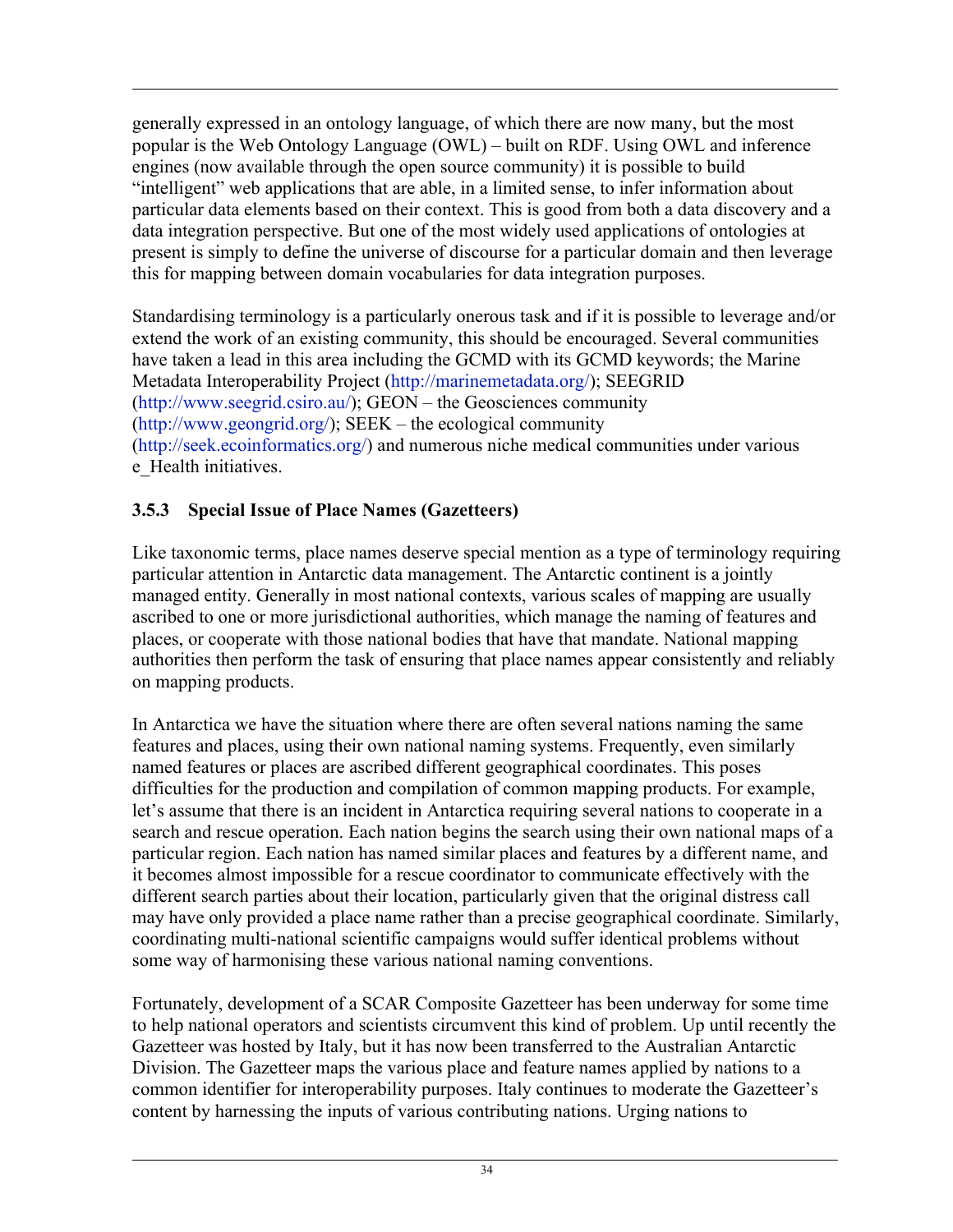continuously provide the requisite input requires a surprisingly large effort applied by a very small group of SC-AGI members.

### 3.5.4 Feature and Symbology Catalogues

Having agreed on common vocabularies and ontologies, we have to manage these community standards in web accessible repositories as part of a data access infrastructure so that they are available for community use. Ontology libraries and Feature Catalogues are two types of tools that provide the mechanics for managing domain vocabularies and data models. The ISO 19000 series of standards includes various specifications for defining feature types and for developing Feature Catalogues. A feature catalogue holds the various definitions and relationships that exist between commonly used features found in the real world (e.g. a "Mountain" is a type of feature and a "Peak" is "part-of" a "Mountain").

Feature catalogues and other semantic concept libraries usually rely on other types of applications to provide information about how data objects are portrayed when they are displayed in a map or some other type of visualisation medium. Symbology catalogues are tools that perform a role in data portrayal. For example, in a data access system using web services it should be possible to source data from any provider capable of deploying a standards-based data service, and integrate and render the supplied data in a web map for a client by using consistent symbology and styling.

### Style Layer Description standards developed by the OGC

(http://www.opengeospatial.org/standards/sld) have been developed to facilitate this process, but this type of visual integration of data from disparate sources requires prior agreement on a symbology set, which in turn must be linked to an existing ontology describing the concepts to be symbolised. The Australian Antarctic Data Centre (AADC) has developed a Symbology Catalogue service (http://aadc-maps.aad.gov.au/aadc/symbology/) which integrates with the SCAR Feature Catalogue (http://aadc-maps.aad.gov.au/aadc/ftc/) but now requires partners to help populate the catalogues and assist with trialling the deployment of the tools in operational situations. Other communities investigating the use of such tools include the IHO (http://www.iho.shom.fr/); the Intergovernmental Committee on Surveying and Mapping (ICSM) (http://www.icsm.gov.au/icsm/) and collaborators in the Infrastructure for Spatial Information in the European Community (INSPIRE) project (http://www.ec-gis.org/inspire/).

## 3.5.5 Datums and Reference Systems

Integrating data, particularly those which have a spatial component, necessitates a common understanding of the frames of reference in which these data have been captured or placed.

Prior to satellite mapping technology, the best approximation of the shape of the Earth was the mathematically calculated geoid, which evolved into slightly flattened spheroids or ellipsoids. Geographic coordinate systems use a spheroid to calculate positions on the Earth. A datum defines the position of the spheroid relative to the center of the Earth (Price, 2001). Knowing which datum a dataset belongs to matters significantly when you want to bring data from different datums together, because the same feature represented in one datum will be offset in location when it is represented in another datum. As there is a range of datums and geographic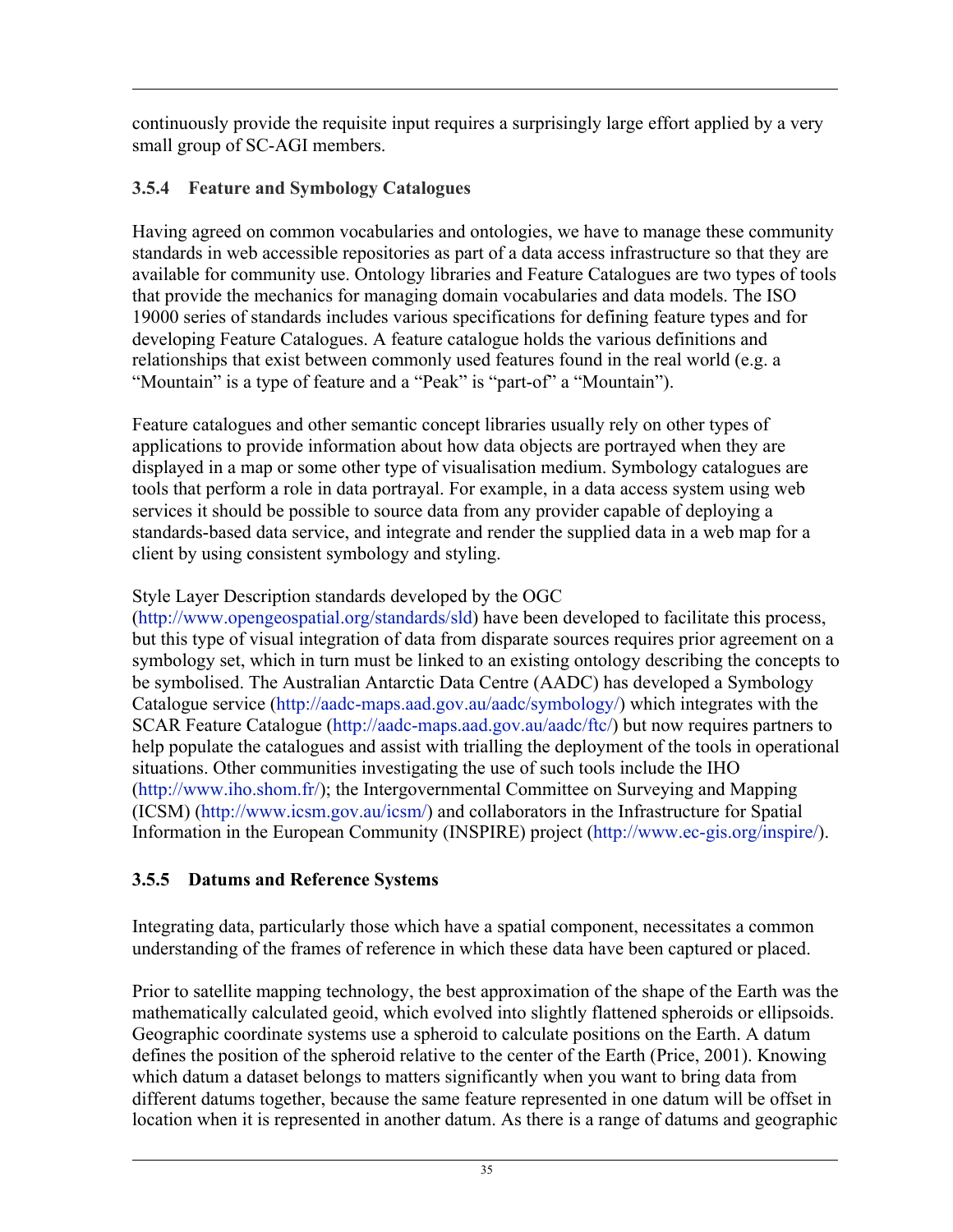coordinate systems to choose from, particularly as datum models have improved over time, bringing multi-national datasets together can be a challenge when all the datums are different and, worse still, un-stated.

Other reference systems often used in capturing and representing scientific data can be termed engineering reference systems, and might describe the topology of a particular dataset. Again, understanding these systems and having them explicitly stated is the first step required before data integration can be undertaken. SC-AGI members in particular have considerable interest in the standards associated with datums and reference systems, and where practical they have appointed liaison officers to a limited number of standards bodies active in these areas.

# 3.6 Data Archiving

Ultimately, data collected from SCAR scientific endeavours must be appropriately archived if they are to be re-used many times over, often for purposes not envisaged at the time of capture. SCAR requires well enunciated archiving standards and guidelines and these should be available to National Antarctic Data Centres. Consideration should also be given to establishing a network of capable, designated facilities that are geared to archiving data from all Antarctic programmes and projects where archiving capacity does not already exist.

There is a range of ways in which a designated network of facilities could be reliably achieved, including but not limited to harnessing the existing ICSU World Data Centre System, by forging explicit partnerships between existing SCAR National Data Centres, by aligning with the IODE, or by exploring a partnership with the Global Change Master Directory to provide data hosting, as well as a metadata services. In all cases the goal required is to identify Centres willing and able to archive data according to SCAR archiving guidelines, and for those Centres to participate in a virtualised network for data discovery and data re-use purposes.

# 4.0 Antarctic Data Management – The Current System

In the preceding section an overview was provided of the types of issues that need to be taken into account in any modern scientific data management system. This section discusses the ability of the current institutional arrangements to address these requirements and the nature of the systems that have already been established.

JCADM and SC-AGI have been founded on the understanding that scientific and operational data are core assets of the Antarctic community and are valuable in their own right. When these data are managed well, they provide vital resources for the future and facilitate the development of interdisciplinary research and international collaborations.

JCADM is the entity ostensibly responsible for the Antarctic Data Management System (ADMS) and purportedly provides:

• A single portal for recording information about data holdings - the Antarctic Master Directory (AMD), and;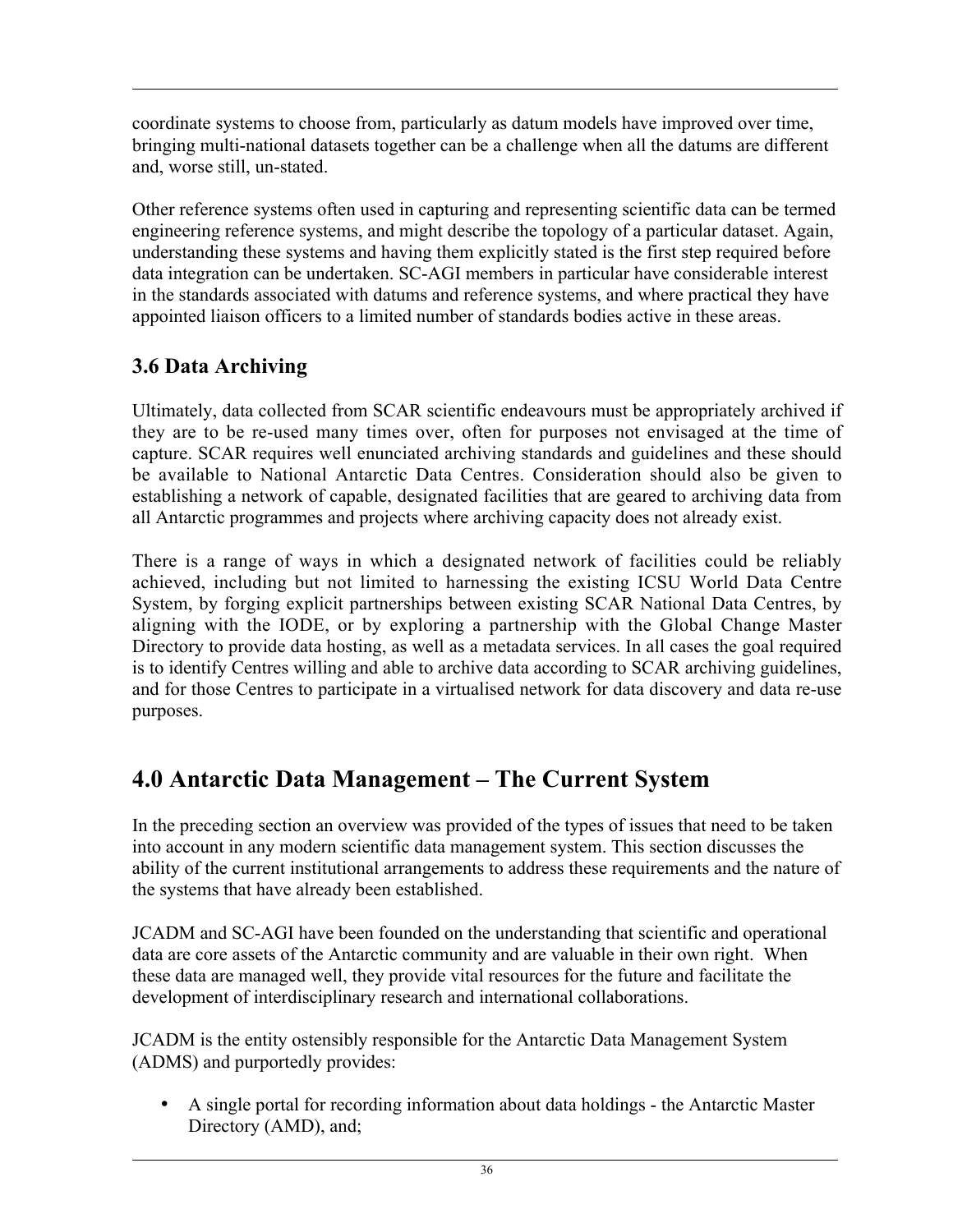• A distributed system for storing and providing access to that data – the National Antarctic Data Centres (NADC).

JCADM's recently reviewed and re-drafted Terms of Reference (listed below) reflect these two responsibilities:

- 1. To promote long-term preservation and accessibility of data relating to Antarctica and the Southern Ocean in sustainable repositories,
- 2. To assist in establishing Antarctic data management policies, priorities and best practices,
- 3. To support the establishment and ongoing work of National Antarctic Data Centres, in accordance with ATCM XXII Resolution 4.1 (1998),
- 4. To encourage submission of metadata and data to the Antarctic Data Management System,
- 5. To further improve and populate the AMD and provide guidance to the AMD host,
- 6. To provide linkages to other relevant data management systems and thereby enhance the ADMS,
- 7. In partnership with SCAGI to work with SCAR SSGs, COMNAP and the Antarctic Treaty Secretariat to identify and develop fundamental datasets of value to the Antarctic Community.

JCADM is essentially a coordinating body, comprising over 30 officers who represent their country's interests in SCAR data management. The Committee meets annually in various member's States, on a rotational basis, although only a sub-set of member states (usually less than a 1/3) generally funds participation in these meetings. It is important to understand how JCADM currently operates so that there is a common perception of its capabilities, as these issues, as well as the scientific data management needs mentioned earlier, have significantly influenced the character of the strategies detailed later in this document.

A 2007 email survey of JCADM members indicated that relatively few of the 30 nations involved in JCADM are actually operating a National Antarctic Data Centre (NADC). Most countries have assigned a single individual officer as an Antarctic data management coordinator, and often this person has dual roles, in many cases also acting as the national science coordinator or science liaison officer. In these cases it is highly unusual for the coordinator to (a) handle any Antarctic data and (b) know exactly where all data from their Antarctic programs reside, although it is common for these officers to be involved in metadata submission. There is also a highly variable level of data management proficiency between coordinators (and Data Centres) within JCADM, whether data are being handled or not. Many respondents to the survey readily acknowledge this latter point as a significant issue.

Where there is a designated Data Centre, in all cases reported through the survey, the number of people directly involved with Antarctic data management is 2 full-time staff or less. Australia and the UK are exceptions and have the largest Centres (Australia with 8 staff in one dedicated Centre and the UK with 8 distributed staff who are loosely coordinated through a dedicated Antarctic Data Manager). This is a fundamental issue for SCAR because very few JCADM member States are operating NADC's and yet coordinating these Centres is one of JCADM's key goals. The current Antarctic Data Management System in reality is founded on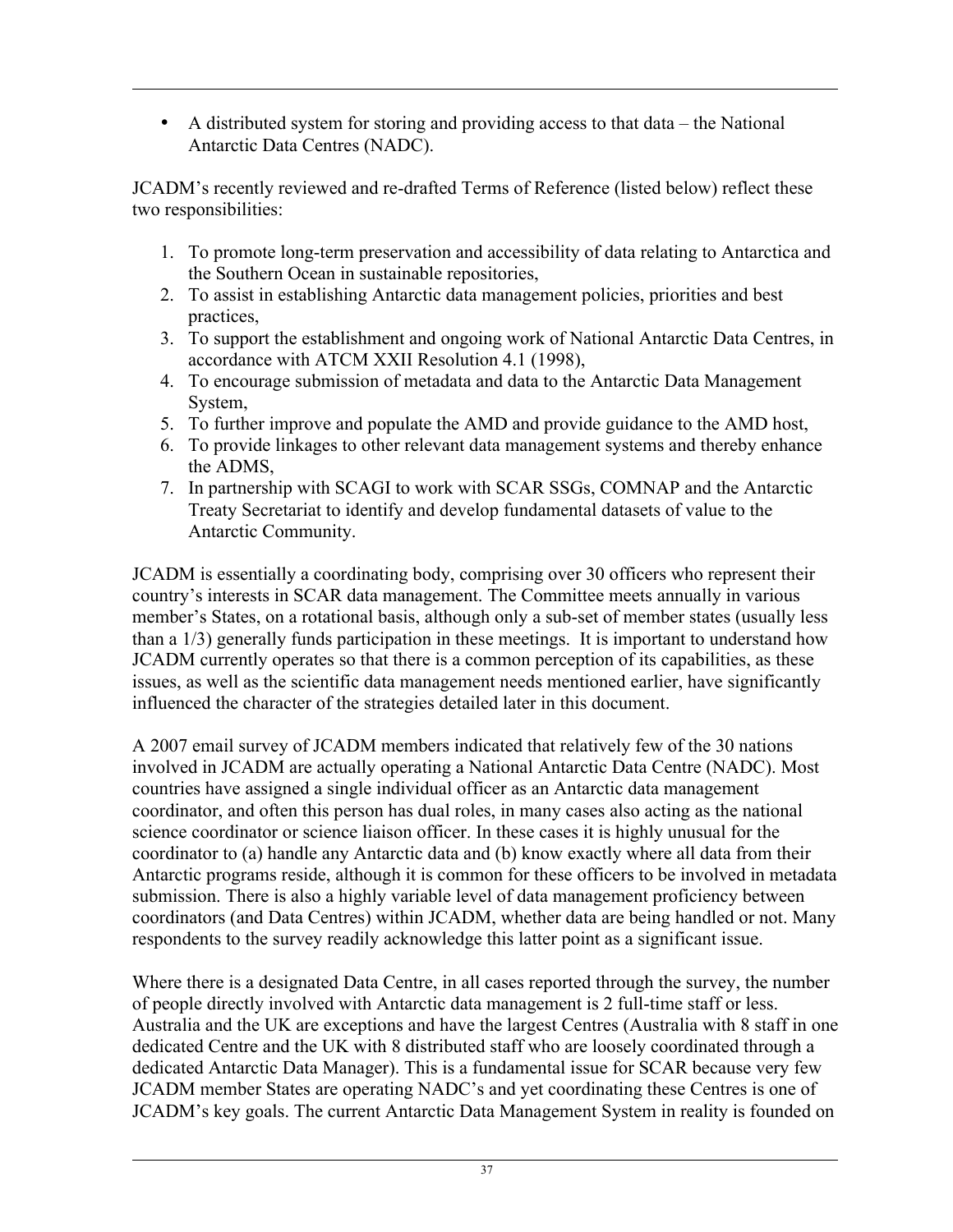metadata management and activities surrounding the development and ongoing population of content to the Antarctic Master Directory, rather than on a system that is collaboratively organised to manage, publish and archive actual scientific data. The discrepancy between the stated goals of JCADM and the reality of what can be achieved with the current resources, creates unrealistic expectations of JCADM within the SCAR science community and has in the past lead to tensions.

However, this resourcing issue is well known to many in SCAR and it was highlighted in the 2005 review of JCADM (Rickards et al, 2005). Unfortunately, no suggestions were forthcoming about how this situation should, or could be remedied. That assessment also recognised several other key short-comings with the current system which include:

- (a) poor compliance by SCAR members with Antarctic Treaty provisions relating to data access,
- (b) the need for more outreach to SCAR science projects and programmes,
- (c) the lack of a SCAR strategy for data and information management, particularly one which pays appropriate attention to the future use and management of data,
- (d) the political role that the SCAR Executive needs to play in urging SCAR member states to safeguard data for future use,
- (e) the need to involve science/national/international funding bodies in ensuring adequate data management within funded scientific programmes,
- (f) that there are insufficient resources within JCADM and the NADCs to expand from managing metadata into managing the data and associated generation of products,
- (g) the need to forge better links with existing global initiatives such as CCAMLR, IODE, OBIS, GBIF, SuperDARN and JCOMM,
- (h) lack of an explicit forward plan for the GCMD-based AMD software,
- (i) a view that it is too difficult for JCADM to work with SCAR projects or programmes where the data remains with the scientists rather than within a professionally managed archive, and
- (j) a number of relatively minor issues related to the operation and functioning of the AMD.

To JCADM's credit, in the three years since the 2005 review was conducted, it has attempted to address all of the metadata related issues and a number of other short-comings, including the development of this Strategy, but it continues to be hampered by a fundamental lack of resources. The inability to attract active members has lowered morale and if left to continue unaddressed will eventually render the network unviable. The larger, better-resourced Data Centres have in the past taken on the lion's share of responsibilities in anticipation that capabilities within the network would grow over time, and others would eventually rise to play similar roles within the community. This has not happened, and perhaps that particular strategy has been flawed by allowing fundamental problems to be masked and therefore allowing a certain level of complacency to occur at senior levels within SCAR and JCADM in terms of recognising the need to correct and strengthen the system.

In contrast, action has recently been taken to improve the operational circumstances of the SC-AGI Group, where it was taken out from under the GeoScience Standing Group wing and given the stature of a Standing Group in its own right. There has been a change in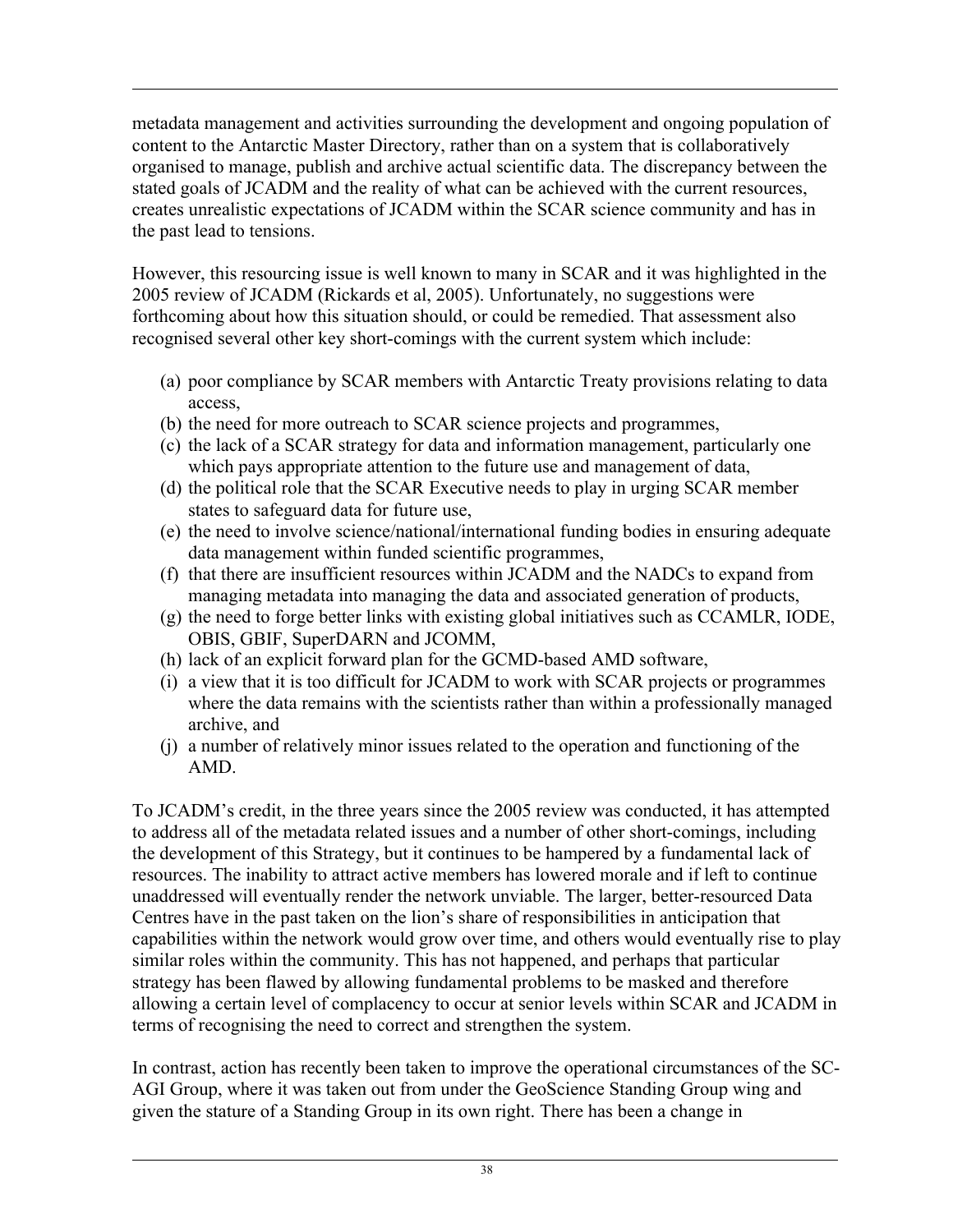chairmanship and strong support from the SCAR Executive Committee in the group's operational activities and in the promotion and marketing of SC-AGI products. Like JCADM, SC-AGI, like its predecessor, suffers from inadequate resourcing. The group has a large and ambitious work-plan, but many of the tasks have no definitive end date and have been on the group's "to-do" list for some time. More importantly, although each task on the work-plan is no doubt contributing value, it is difficult to discern how many of the nationally-centric tasks fit into a coherent plan for strategically building Antarctica's spatial data infrastructure. Despite a lack of resourcing, an active cluster of nations has in the past managed to produce a number of important products, which if better patronised and more strategically utilised will greatly assist SCAR members to put in place an AntSDI.

The Strategy that follows in the next section suggests a mechanism to bolster and expand the existing JCADM group and Antarctic Data Management System (encompassing an AntSDI), in addition to recommending a range of data centric activities designed to assist SCAR science groups with their data management needs, given the various contexts in which they are operating. This Strategy of necessity can only deal with common and generic issues faced by the SCAR science groups. It does not seek to address project-specific data management problems, but provides a framework which individual scientific projects should be able to leverage to their advantage. While many of the SC-AGI and JCADM data management issues overlap there are some cases where recommendations are made that address matters specifically related to building the AntSDI.

# 5.0 SCAR Data & Information Strategy

The SCAR Data and Information Strategy is directed towards building an Antarctic Data Management System, capable of supporting Antarctic science and aligned activities of nations participating in the Antarctic Treaty System. The ADMS should be viewed as a science and operations enabler. We will know when this Strategy has succeeded because the ADMS will be a tangible operational entity, it will be deemed an indispensable tool for doing scientific research and logistical operations, much like the Internet works now for business operations, and the cost of supporting the system will be routinely factored into national programmes.

## 5.1 Necessary Components of A Globally Distributed Antarctic Data & Information Network

SCAR, through a range of individual activities, is already making some progress towards a system such as the one illustrated in the testimonials presented earlier on pages 9 & 10. But much more could be achieved, and the likelihood of getting a successful outcome would be far greater, if appropriate strategic foundations were put in place now. These foundations would necessarily include:

- Better articulated governance arrangements and strong leadership, suitable for driving development of a distributed and shared infrastructure,
- Fostering a culture willing to share and collaborate on data management related activities,
- Introducing a data citation system, possibly in conjunction with the publishing industry or other partner,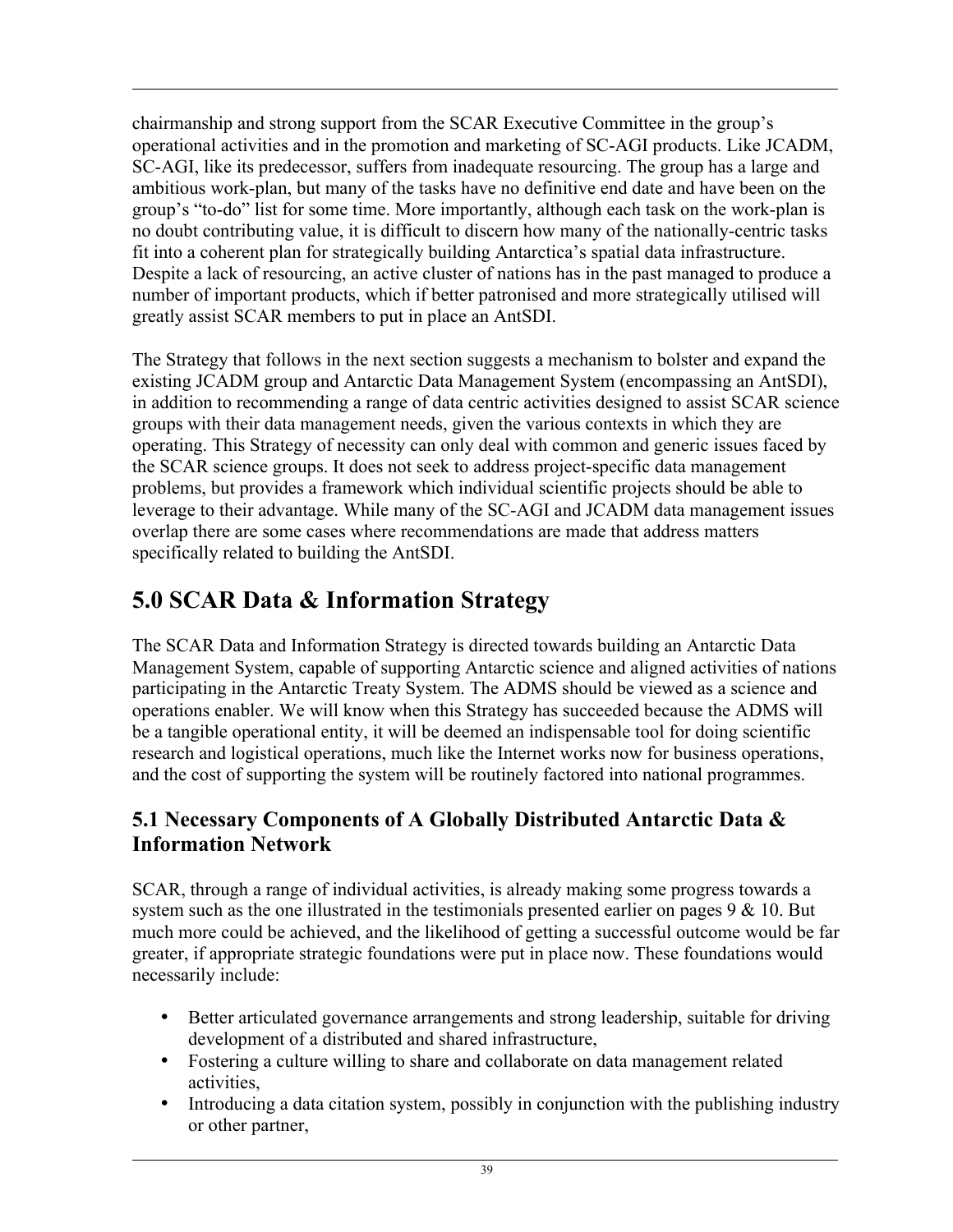- Leveraging existing SCAR and non-SCAR systems, capabilities and resources and supplementing these where there are obvious deficiencies,
- Creating a network of designated permanent data archives capable of the long-term management of all types of SCAR related data,
- Agreement on, and implementation of, standards that support interoperation of technology platforms and data transport protocols,
- Harmonisation of standards for facilitating data discovery and data evaluation,<br>• Development or adoption of standards to describe and encode data objects equ
- Development or adoption of standards to describe and encode data objects, equipment, processing techniques and instruments that ultimately function to permit data integration and aggregation; and
- Education, outreach and guidance on all facets of the systems operation, protocols and functions.

## 5.2 Policy, Governance, Partnerships & Coordination – Strengthening The Existing System

To help clarify obligations with regard to data access, SCAR requires a clearly enunciated data management policy that elaborates upon Article III 1-c of the Antarctic Treaty so that there is unambiguous guidance on what is expected of SCAR members in relation to data access and data management. Two suitable policies that can readily be adopted or adapted are the IPY Data Policy (http://ipydis.org/data/) and the IOC data exchange policy (http://www.iode.org). The creation of Data Management Plans for all major SCAR endorsed science projects should be a mandatory component of the SCAR policy.

Governance aspects of SCAR data management need to be reviewed and the use of partnerships with existing networks should be aggressively pursued to bolster the resources and infrastructure available to SCAR science. In addition, to ensure that SCAR is well informed on the needs and activities of the wider Antarctic community, such as those involved in environmental management, JCADM should seek to involve groups requiring access to, or management of Antarctic science data. As a first step, the Commission for the Conservation for Antarctic Marine Living Resources (CCAMLR), Data Manager should be invited to join JCADM and the CCAMLR Data Centre should be asked to consider becoming an NADC node in the ADMS.

#### *Recommendation: JCADM tasked to develop a SCAR Data Policy.*

*Recommendation: SCAR Executive to invite CCAMLR to join JCADM.*

#### 5.2.1 Data Management Plans – Why Are They Required?

In complex, multi-disciplinary science, particularly research that uses a combination of observed and modelled data, with collaborators widely geographically dispersed, effective data management needs to begin at the time the research is planned. Deferring data management considerations to later phases of the research, when observing programmes are already well underway, or have been completed can significantly compromise what can later be achieved in terms of research outcomes. The two hypothetical situations expressed below can be used to exemplify this point.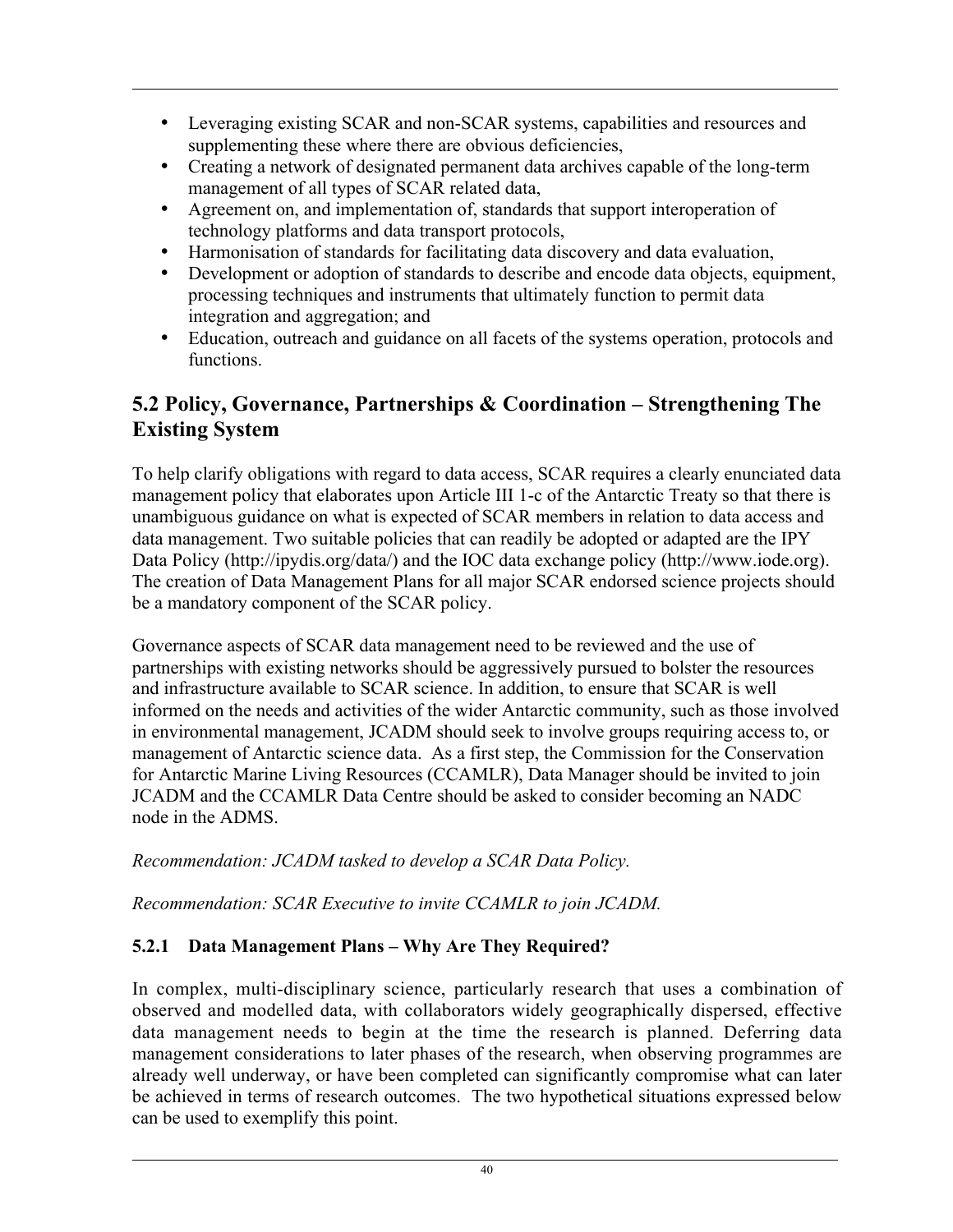- *(i) A coordinated set of voyages is planned under a large science programme that amongst other activities will collect plankton samples. One scientific objective of the collaboration is to better understand the distribution and abundance of planktonic biota and how it varies according to a range of environmental parameters. All collaborators are clear on the objective, but each collaborator has a different tacit understanding of how the objective will be achieved. Half of the collaborators involved analyse the samples that they have collected and record the resultant taxonomic data as presence - absence data, to the best taxonomic resolution possible and these results are grouped according to voyage transect segments 5km in length. The other collaborators collect and analyse the samples using 10's of km transects, record taxa to "family" level only, and don't record absences, just presence data. After the voyages the collaborators start to share their data and discover that their divergent data capture and analysis methods will have an appreciable impact on their collective ability to integrate the data for broader analysis and will almost certainly affect achievement of their original goals.*
- *(ii) On the same voyages other collaborators have been funded to work together to produce a "habitat" map of the Antarctic region, which will be pieced together from the data captured across all of the voyages. Again each collaborator has been able to describe his/her scientific objectives to colleagues, there is consensus on the broad aims of the research, but each collaborator is left to design and conduct his/her own observation programme. While there is loose agreement on what variables will be observed or measured there is no detailed pre voyage data management planning or sampling programme design. Subsequently each collaborator uses different types of instrumentation, with varying degrees of accuracy and resolution to collect their data and the post voyage processing of data is performed according to a range of differing habitat classification systems. Each collaborator's timetable for working up the data is also very different and not previously agreed. When the collaborators start to exchange their data they discover that their habitat datasets do not readily integrate, and because many collaborators have already managed to publish their specific outcomes, they have moved on to other projects and are reluctant to re-process their data to achieve an integrated dataset.*

These types of situations could be readily avoided if adequate data management planning was instituted for all SCAR sponsored research programs. Data management plans can also help to ensure that research projects are allocated sufficient resources to undertake data management related activities. These plans also make very explicit who will be responsible for specific data management tasks, they outline collaborator expectations and the protocols required to achieve effective data sharing. JCADM should develop a template Plan to make it easier for science projects to pitch their planning at the appropriate level of detail and should assist if requested in developing such plans.

A cursory examination of documentation available for the 5 current SCAR research programmes, from the SCAR web site (http://www.scar.org/researchgroups/) demonstrates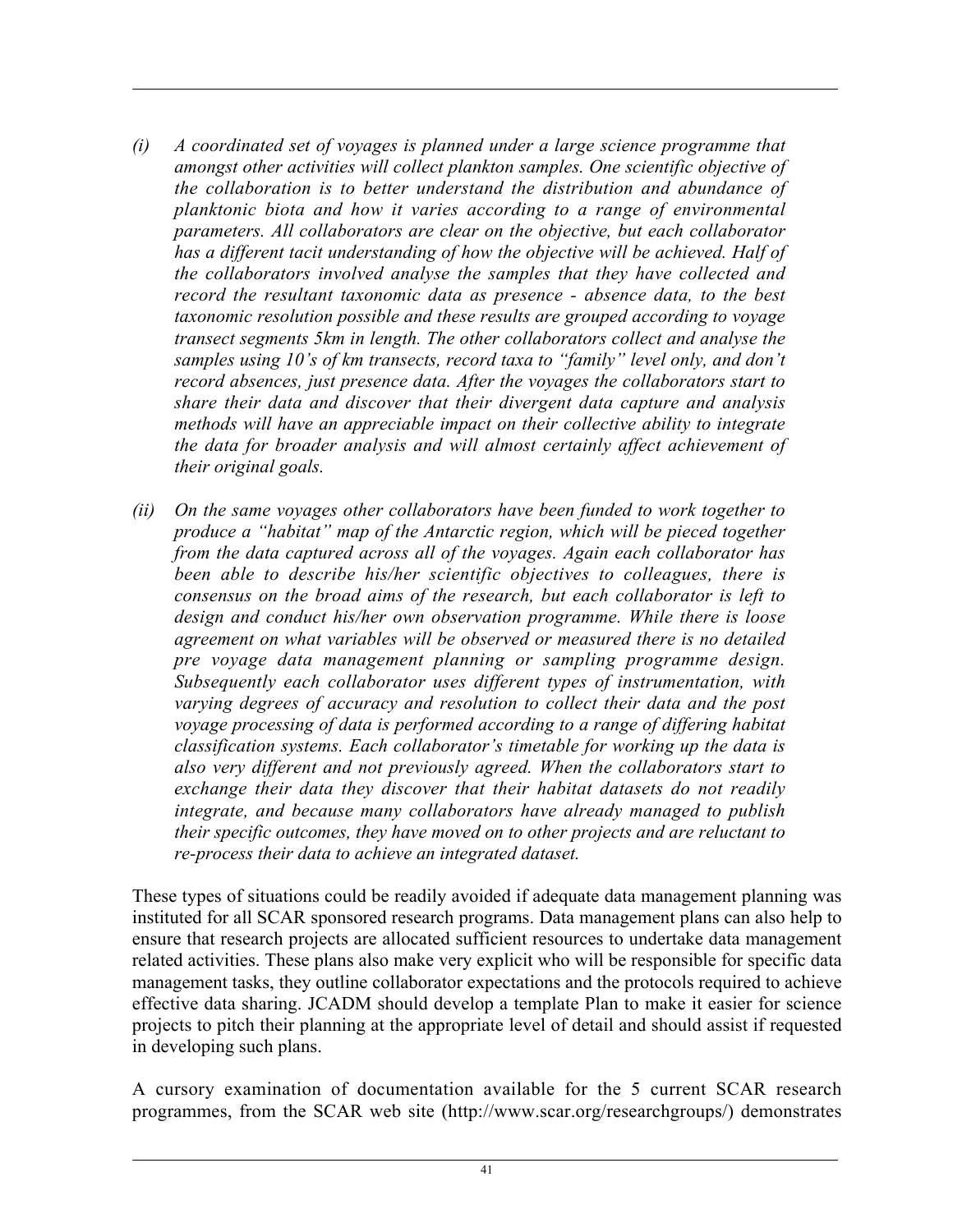that the need to consider data management up-front in research planning has been recognised, but there is considerable variability in the degree to which each programme has articulated data management aspects of the research. Some of the more mature programmes have established databases for the collation of data but there is very little other overt guidance for collaborators on how data management operates within the research programmes. Some of the newer programmes mention the development of multi-parameter database products to support the research but it is unclear how these products will be developed, what relationship or overlap they have with existing thematic and global databases and there is no indication of how, or if, these products will be maintained into the future.

*Recommendation: JCADM tasked to develop a basic data management plan template.*

*Recommendation: SCAR Executive to request that all SCAR endorsed projects develop a data management plan in close consultation with their JCADM representative. JCADM should provide advice to the SCAR Executive on the adequacy of such plans prior to their endorsement.*

#### 5.2.2 NADCs

The Antarctic Data Management System is currently a loose, primarily administrative collaboration between individuals who are usually based in national institutions whose responsibility is for carrying out Antarctic science, or the coordination of Antarctic science. For a variety of reasons, these particular individuals or institutions may not always be best placed to manage the data sourced from Antarctic research, and an alliance is necessary with other national institutes in the same country that do have such capacity, even if their focus may not be on Antarctic science. Some JCADM members have such arrangements but in other cases there are no suitable institutes with which to partner, or suitable partnerships are yet to be formed. While JCADM may have 30 members, there are less than 8 designated NADCs.

Admittance to the SCAR family from a data management perspective currently entails nominating someone to represent data interests on JCADM. Implicitly JCADM has an NADC recruitment campaign, but there is no SCAR policy requirement to nominate a functioning NADC to participate in the ADM network. There is also no guidance as to what constitutes an NADC, nor any consistently applied criteria about the function of such a facility. There is also no onus on any member nation to designate any type of permanent data archiving facilities.

Some small, but potentially far-reaching changes to the obligations placed on SCAR membership could serve to remedy some of the more significant barriers to advancement of the AMDS. To have impact these obligations would need to be retrospectively applied, perhaps with a suitable transition period, to enable all existing members to comply with new obligations.

Data centric obligations of SCAR membership might for instance include: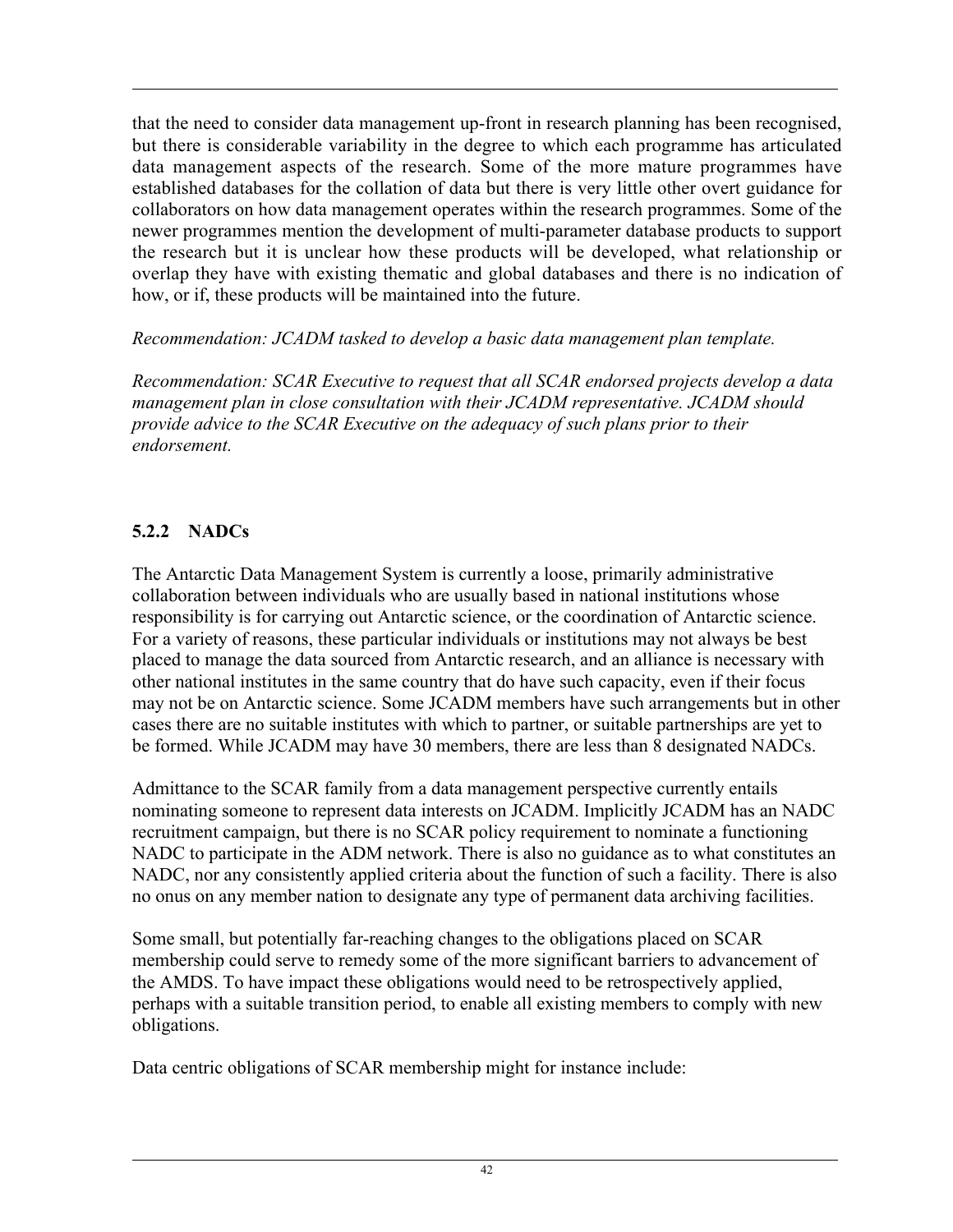- (a) Nomination of a national Antarctic data management coordinator, actively engaged in national data management coordination, and appropriately resourced to do so, plus
- (b) Nomination of an operational national Antarctic data hosting repository willing, and resourced to participate as a designated National Antarctic Data Centre and become part of the AMDS, and
- (c) Agreement to adhere to the SCAR Data Policy.

As in the current situation an Antarctic data management coordinator need not come from the same institution in which an NADC resides. The coordinator could be affiliated with this Centre or operate outside of it. The intent, however, where the NADC and coordinator are in separate institutions, would be that there is a close working relationship between the NADC and the coordinator. In addition there would be explicit and clearly articulated expectations of an NADC, which would need to be met by the member and monitored by the Coordinator and the JCADM Chair. Some suggested core NADC functions include:

- Assistance to users in using the AMD and preparing metadata,
- Collation of all data generated through national Antarctic and international science projects,
- Provision of data archiving services that permit the long-term re-use of data,
- Publication of data from Antarctic science to one or more SCAR endorsed data access networks,
- Active participation as a node in the ADMS (involving input into the development of network standards and infrastructure and conformance with community standards and protocols)

The primary function of the NADCs should be to act as long-term repositories for archiving and publishing Antarctic data, or coordinate this activity. To ensure that this is undertaken in a consistent manner across all NADCs, guidance should be provided as to what constitutes acceptable archiving and publishing procedures from a SCAR perspective. Archiving standards such as the OAIS Reference Model (CCSDS, 2002) could readily be adapted to suit the SCAR NADC operating context. Providing NADC obligations can be met, a member State could organise for its Antarctic data to be hosted through a virtual facility formed from the collaboration of several national institutes. A lead agency, however, would need to be nominated to take responsibility for interactions with JCADM and the JCADM Chair on Antarctic data management.

To ensure that the smaller, less well resourced nations are not penalised by any new obligations, where there is a lack of suitable national facilities, they should have the option of establishing a partnership with a larger nation probably located in their geographic region. This Regional Centre could perform a data hosting service. It is anticipated that this would involve some negotiation and mutual obligations, with an expectation that the smaller, less well resourced member would eventually develop the capacity internally to fully participate in the system in their own right.

This model of geographically dispersed designated Centres is common in the IODE and ICSU WDC Systems. The concept of having a number of designated facilities dispersed globally that could act as hosting facilities for less well resourced nations should therefore be explored in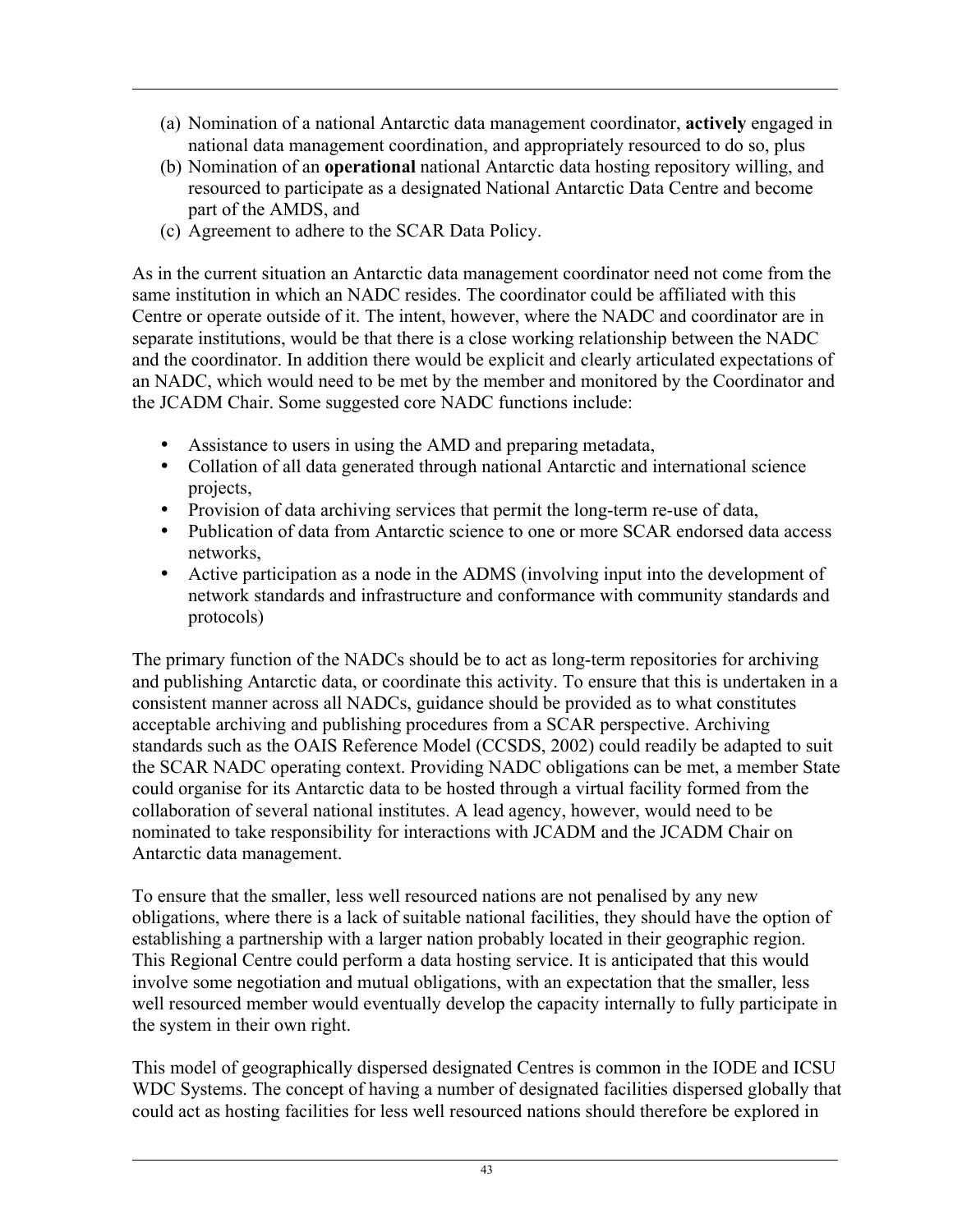conjunction with ICSU and the IODE, both of whom are currently revamping their institutional systems and facilities. It is highly likely that a formal partnership with both, or either of these entities, would significantly strengthen the ADMS.

*Recommendation: SCAR Executive to ensure that new SCAR members are aware of data centric obligations and that existing SCAR members are made aware of these retrospectively.*

*Recommendation: JCADM to develop a profile of a typical NADC, including its functions and obligations as part of the ADMS.*

*Recommendation: JCADM Chair to explore the potential for establishing regional data hosting facilities.*

#### 5.2.3 Governance Of The ADMS

JCADM has a part-time Chair and two part-time Deputies. The Chair's role at present focuses primarily on outreach, communication, liaison and reporting, with little time remaining for any actual leadership, coordination and monitoring of the JCADM Group and work-plan. The majority of JCADM inter-sessional work remains largely unfulfilled from year to year, in part because the Chair lacks the time to drive the effort, but importantly because there are insufficient resources within JCADM to undertake the work.

While SCAR is relying on the goodwill of members and a largely voluntary work-force to establish the ADMS, it is important that there is a dedicated, full-time individual available to lead and coordinate these efforts. An analogy can be drawn between the SCAR data management workforce and an open source community. In an open source community people coalesce to tackle tasks of mutual interest and then contribute their labour for free to derive a solution. What is perhaps less well known is that in successful open source communities there is generally a paid core of individuals who form the nucleus of the workforce and this core almost always includes an individual who dedicates themselves to leading, monitoring and continuously stimulating the activity. Open source projects with poorly articulated visions, illdefined goals, poor coordination and communication and cultures that don't adequately provide any intrinsic or extrinsic rewards usually fail to attract volunteers and soon wither on the vine. Importantly people are attracted by success (Schweik & Semenov, 2002; Latterman & Stieglitz, 2005).

If the AMDS is to expand through the recruitment of operational NADCs, possibly involving partnerships with other entities, the need for a full-time, or near full-time JCADM Chair is considered mandatory. Because SCAR relies on the contributions of members, this would require a large commitment from an individual nation willing to temporarily re-assign their staff to full-fill this Executive role. The current 4-year term for the JCADM Chief Executive position would tend to be a disincentive for nations to make such a commitment, so perhaps a much shorter term (e.g. 1 to 2 years) should be considered. Alternatively (or in addition), the SCAR Executive Committee, could seek to obtain sponsorship to support a full-time Chair position by lobbying private companies, funding bodies or philanthropic foundations.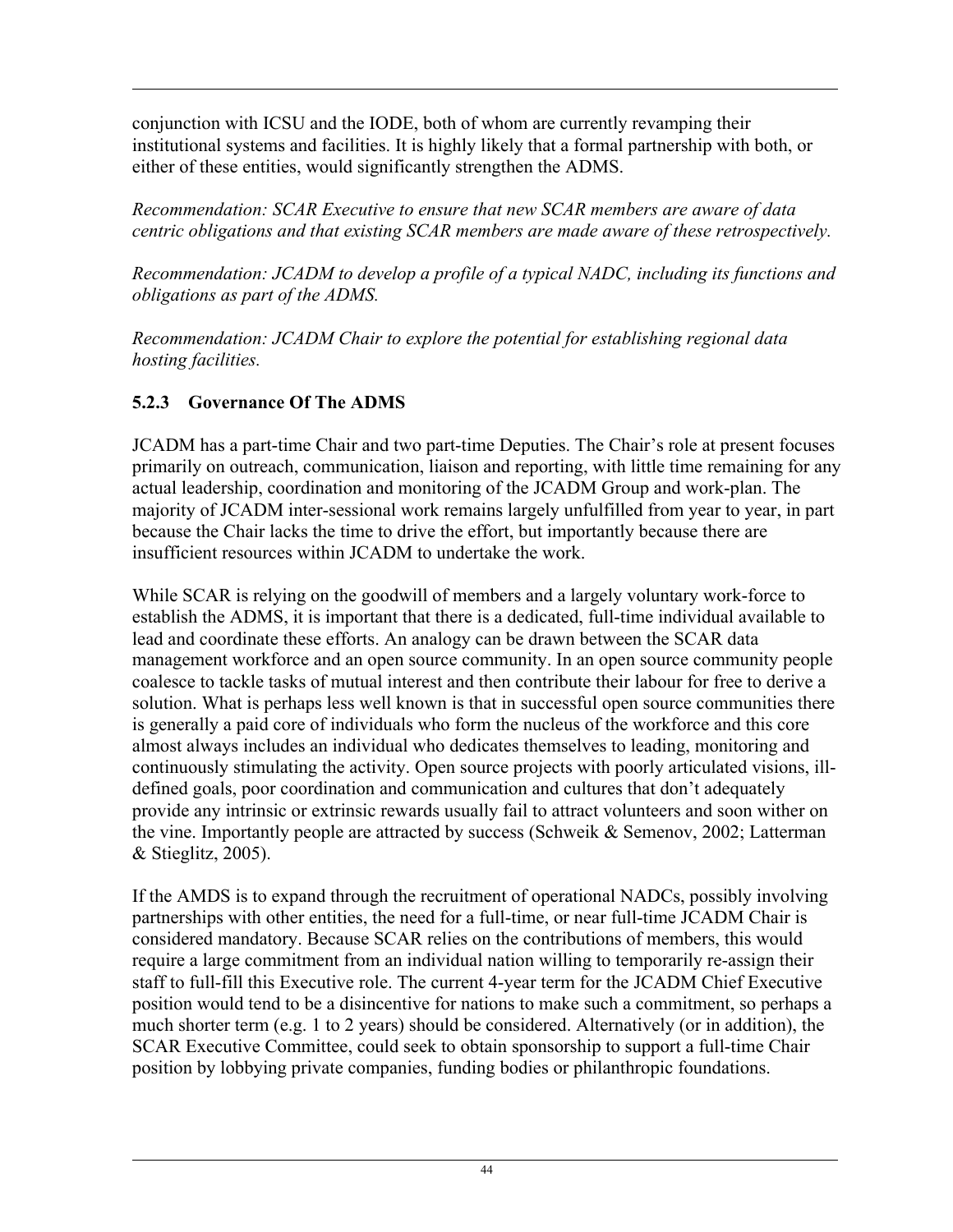While JCADM itself should continue to be open to all SCAR members, there should also be a smaller sub-group of individuals responsible for providing advice to the JCADM Chair on establishing and growing the ADMS. This technically oriented sub-group, probably comprising of no more than 5 individuals with expertise in data management and in developing data access systems, would have its membership regularly rotated on a staggered basis to enable wide international participation over time. Ideally these individuals would be affiliated with the SCAR NADCs and also with members from SC-AGI with expertise in OGC-type standards. This specialist group would provide a forum for the discussion of issues on standards, protocols and interoperability, while the broader JCADM group could concern itself with policy, communication, outreach and user-centric issues. Members of this subgroup could also be nominated by SCAR to participate in any technical bodies formed by potential partners such as the IODE and WDC Systems to promote fruitful cross-fertilisation between the partners. The technical group should work closely with the JCADM representatives for the SCAR Science Groups (SSG), to ensure that technical development remains closely aligned with their requirements.

In addition to the full-group, face-to-face meeting each year, JCADM members should undertake inter-sessional work using remote communication technologies. A one-day session, specifically for the core technical group and the JCADM representatives for the SSGs, should also be set aside at the beginning of each year's annual meeting. Any JCADM members should also be welcome to attend such meetings if they wish given that the meeting will precede the main JCADM meeting.

*Recommendation: SCAR Executive to consider the feasibility of, and options for, appointing a full-time JCADM Chair.*

*Recommendation: JCADM to form an NADC Technical Committee to focus on the technical aspects of building the ADMS and convene yearly meetings with the JCADM SSG representatives in conjunction with the annual JCADM member's meeting.*

*Recommendation: JCADM Chair to ensure that members of the NADC Technical Committee are included in any Technical Committees of partner data access networks.*

## 5.3 Data Management Culture – Data Citation

SCAR is a diverse and eclectic mix of nations, people and projects. Fostering a data management culture is already being actively pursued within SCAR, particularly through current JCADM activities and SCAR's involvement in IPY. But moving towards a culture that highly values the sharing and wide accessibility of well-described data is difficult in the SCAR environment. As an international collaboration, SCAR members can encounter potential sovereignty issues, which often act to impede data flow. The scientific reward system is also heavily geared towards individualism and small cliques of collaboration, where being the first to publish on a subject is still the most often used and highest weighted measure of scientific performance. Restricting timely access to data that you have invested significantly in capturing is therefore very tempting to individuals (and some nations) in such a competitive context. Many commentators have recognised these issues as impediments to cultural change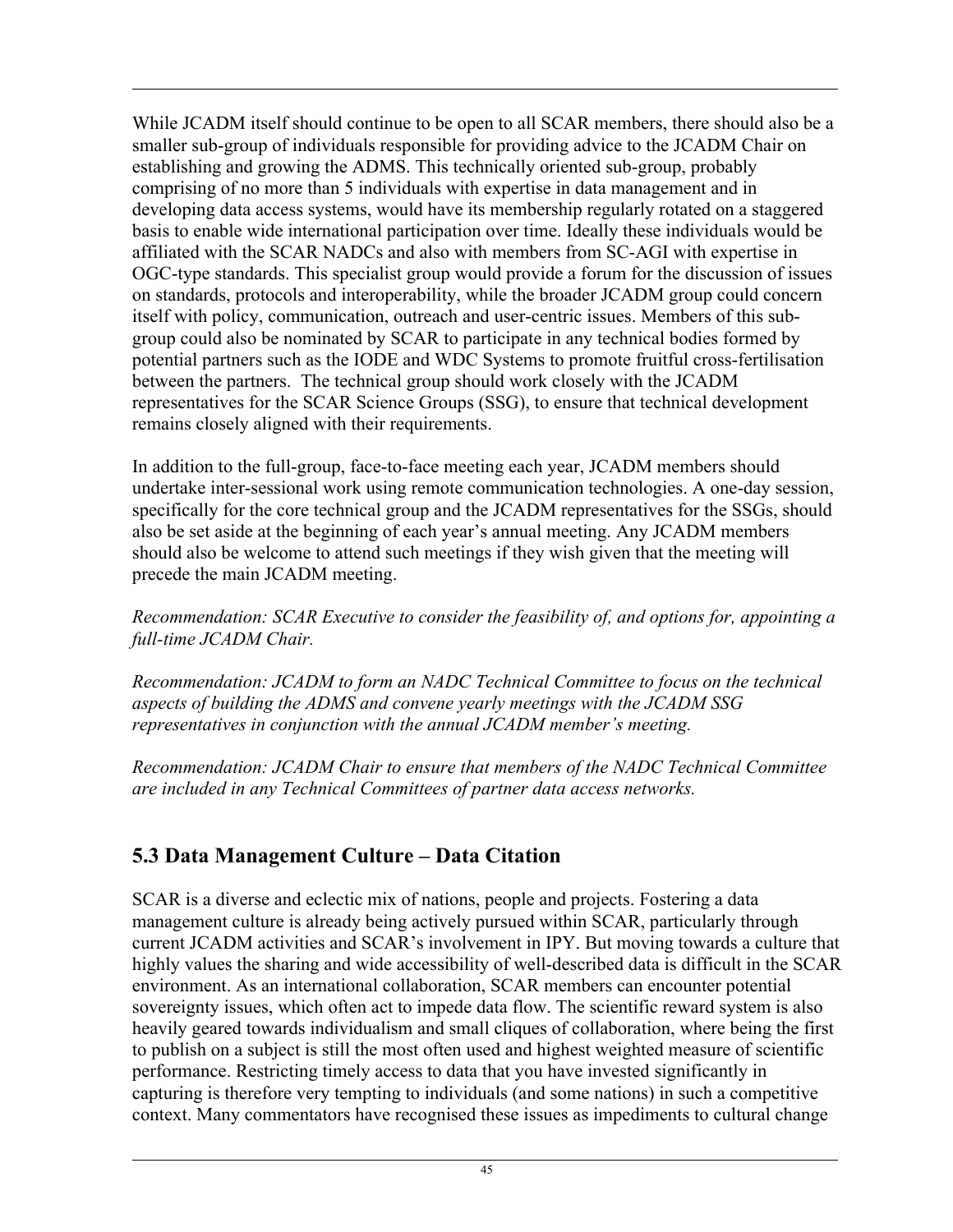and almost unanimously suggest that creating a dataset citation system would go a long way towards encouraging data sharing.

Rather than wait for a citation system to emerge, SCAR could take the lead in implementing such a system. The issue is not, however, straightforward. For instance, apart from establishing a publishing system and determining how to garner and harvest content, datasets, unlike articles or books, may not be considered to be final products. Datasets can continuously evolve, which means devising ways of referencing potentially dynamic objects that can change with time. In cases where a dataset is part of a larger database, how might only a portion of that database be referenced and how would, or should, datasets be refereed? Despite these issues this Strategy recommends that SCAR explores the possibility of creating a dataset citation system for SCAR related science. A path forward might involve the development of a partnership with the GCMD or the Polar Library community during IPY that is additionally supported by a research scholarship for a Masters or PhD student who could pursue much of the necessary work.

Scientists will find it difficult to patronise systems and processes that are intangible and where the benefits are unclear. Cultural change can often be effectively facilitated through the use of demonstration systems and pilot projects. Pilot projects, very publicly sponsored or driven by JCADM, which are well-bounded, have wide utility and which can be delivered in shorttimeframes are good vehicles with which to gain credibility and pique people's interest. Several such pilots are suggested later in Section 5 of this document.

*Recommendation: SCAR to seek a partnership with an appropriate institution, industry or Library peek body to pursue the concept of instituting a dataset citation system.*

# 5.4 Leveraging Resources & Systems

SCAR Data and Information Management will continue to be a largely voluntary collaborative activity for the foreseeable future. As previously discussed, SCAR must therefore capitalise on the activities of existing operational data management networks, efficiently coordinate any data management efforts directed from within SCAR, and build capabilities across members in order to distribute the workload.

## 5.4.1 JCADM & SC-AGI Interaction

The SC-AGI is currently undergoing a revitalisation in terms of its activities, having just been made a SCAR Standing Group in its own right. There is a new Chair, a commitment to consolidate on past achievements and a recognition that the Group needs to better articulate strategic directions. Fundamentally this Group's vision is to build an Antarctic Spatial Data Infrastructure (SDI). An SDI theoretically comprises networked, spatially-enabled databases or datasets that are accessible for downloading or manipulation by using contemporary technologies, usually according to explicit institutional arrangements, and which are supported by policies, standards and human capital. It is clear that this vision of an SDI is not achievable without the involvement of JCADM and operational NADCs. So the strategic directions of SC-AGI and JCADM must be in alignment if this SDI vision is to be realised. In recent years,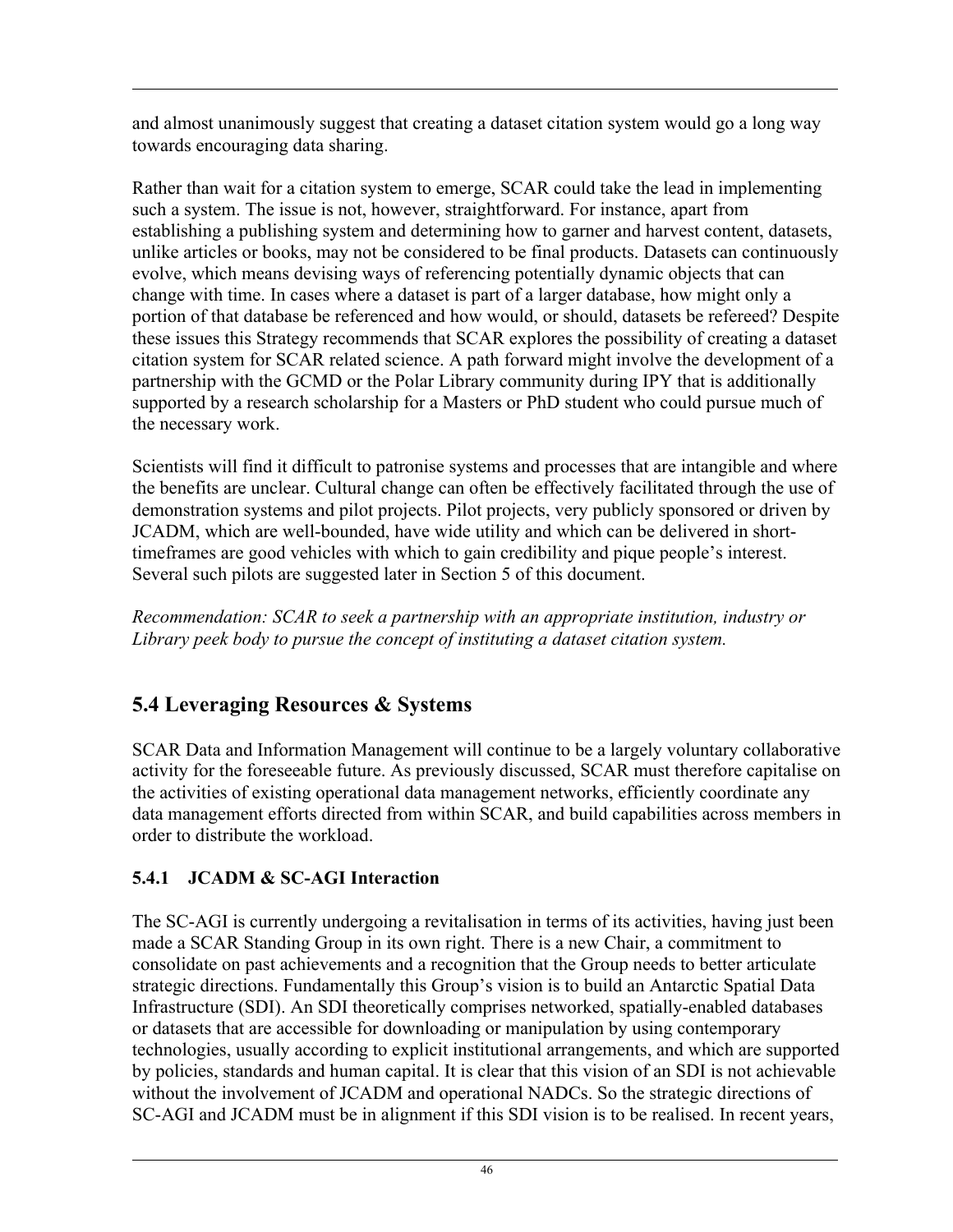given technological advancements, the distinctions between spatial data management and general data management have largely disappeared. With the few resources available to undertake work in the data management arena it makes no sense for these two groups to be pursuing independent agendas. Having cross-membership between the two groups as at present, while useful, is not sufficient to ensure such alignment.

The SCAR Executive, SC-AGI and JCADM Chairs must ensure that the strategic directions articulated by both JCADM and SC-AGI are complimentary and that the work-plans of the two groups are synergistic, with some tasks being jointly pursued.

*Recommendation: JCADM and SC-AGI Chairs collaborate to ensure synergies with respective work-plans and an alignment of strategic goals. JCADM and SC-AGI should jointly define the specific goals to be met in developing an Antarctic Spatial Data Infrastructure and then engineer work-plans to meet these goals directly. Consideration should be given to combining JCADM and SC-AGI in the future.*

### 5.4.2 International Initiatives & Funding

The ADMS must leverage initiatives, systems and funding wherever they exist. Partnering with the IODE and ICSU WDC systems has already been mentioned. But there is also a range of other large-scale activities that receive substantive international support and an element of core funding, and which could serve to play important roles in Antarctic data management. These initiatives bring together both expertise and infrastructure. The success and longevity of these activities is nearly always dependent on the ability of these systems and their infrastructure proponents to acquire content and steadily grow their user-base. This makes them very receptive to expanding their services to appease broader audiences. It is much cheaper to be a content provider to such networks and to leverage existing infrastructure than to build infrastructure from scratch.

From a strategic perspective the ADMS could be consolidated and shaped by subscribing to an appropriate range of relevant global networks. NADC's could then work towards joining these endorsed networks and contribute content and/or services. If SCAR endorsed networks that had the capacity to interoperate because of similarities in their operating standards and protocols, it would not be a difficult task to access multi-themed Antarctic data through one, or a number of Antarctic-centric web portals designed to draw data from these systems. Alternatively, SCAR, through JCADM, could influence one or more of the network partners to provide such a facility as an extension to its existing services.

A smaller number of endorsements with good levels of collaboration would be preferable to a large number of endorsements in a misguided effort to try and cover all SCAR disciplines. NADCs will be too stretched in terms of their capacity to contribute if required to distribute data to multiple networks using slightly different protocols. Data access systems are emerging entities, not maturing ones, and as such their standards and protocols are often quite dynamic. In the future, when systems are better embedded it will be much easier to distribute to multiple networks without significant effort on the part of an NADC. But this is not the current reality. Relatively robust networks that could be considered by SCAR include SCAR-MarBIN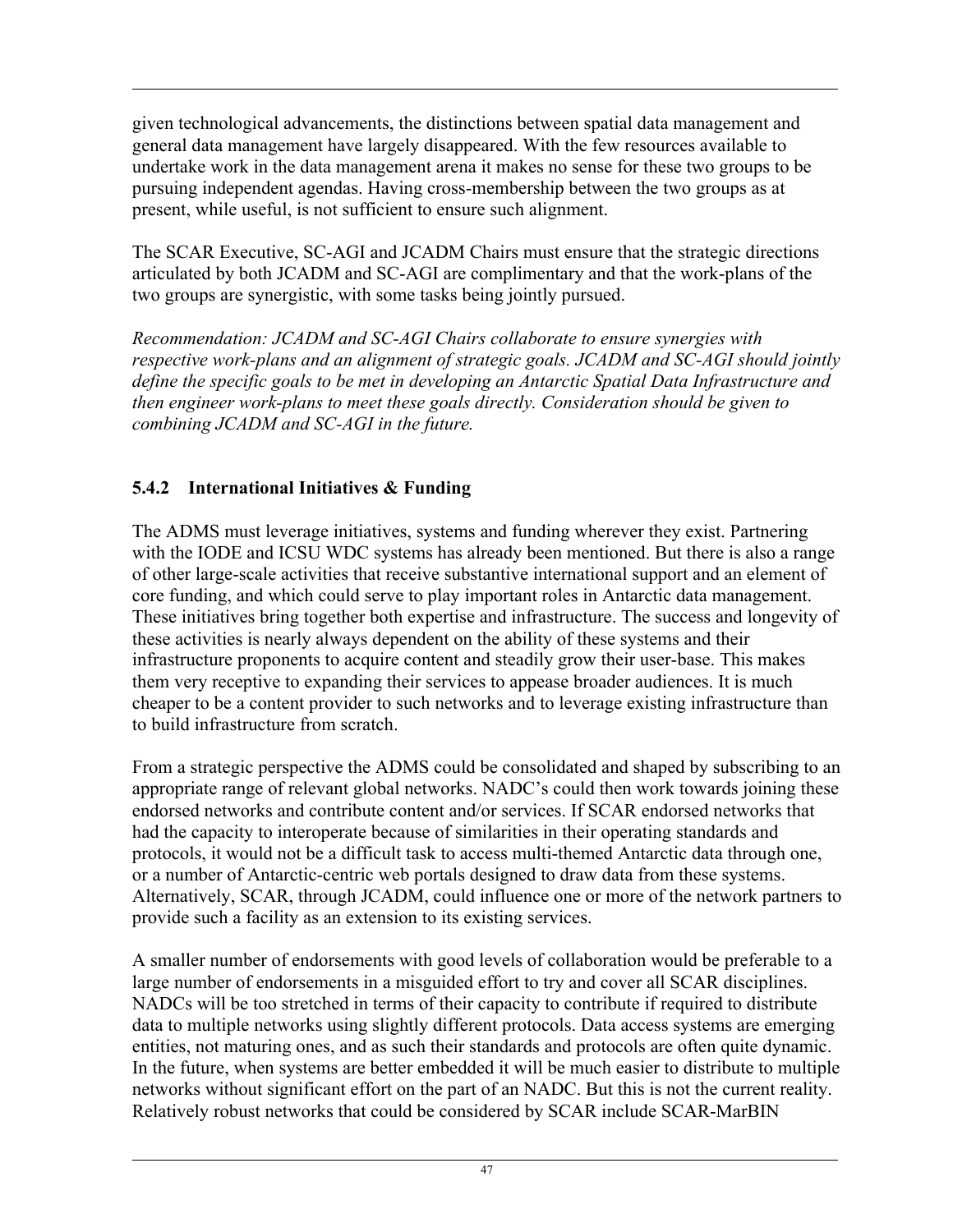(OBIS), GBIF, SeaDataNet (IODE), but these should be chosen in liaison with the SCAR science community.

While SCAR members individually regularly leverage national and international funding sources to support SCAR science, JCADM and SC-AGI as entities have not applied for funding to support Antarctic data management. SCAR, through one if its members, has recently sought funding for data management through IPY activities and has been relatively successful in securing a US National Science Foundation (NSF) grant to assist in establishing an IPY Data and Information Service (IPY DIS). The character and scope of this service is not yet fully detailed and only a portion of the money sought for the service was provided. However, any expanded SCAR ADMS must necessarily include the IPY DIS.

There are significant amounts of money available globally at present to support the development of data access networks, particularly those involving exploration of interoperability issues and those geared to support observing systems. The UK invested £120 million in the first phase of its e\_science program, the European Union is investing heavily through programs such as INSPIRE and its ICT programmes, and the US continues to fund data management projects through the NSF and various philanthropic trusts. Given the value of applying Antarctic data to many significant, global-in-scale environmental issues, freeing up access to Antarctic sourced data should be a global priority. Given the difficulty that JCADM and SC-AGI have with providing sufficient resources to implement a fully operational ADMS (including an AntSDI), they should be strongly encouraged to seek external grants to implement key aspects of their work programme.

It is therefore recommended that JCADM use existing European or US-based funding sources to undertake collaborative pilot projects centred on the management and publication of SCAR sourced data. Ideally these funded projects should include collaborators in the Asia-Pacific and Southern-hemisphere and an equitable way of resourcing such activities should be creatively established.

*Recommendation: JCADM and SC-AGI in liaison with SCAR science bodies should choose a (small) number of existing and complimentary data access networks with which to be affiliated and then endorse and promote NADC collaboration in these networks.*

*Recommendation: JCADM and SC-AGI, led by the JCADM Chair, should develop collaborative funding proposals targeting key European and US funding bodies. All JCADM members should keep a watching brief on calls for proposals.*

#### 5.4.3 ADMS Products & Services

As previously discussed, the NADCs should work together to create an ADMS that is more than just the sum of the individual AMDS institutions. This requires that the AMDS as a network should meet a number of goals, some of which should be achievable in the short-term and others in the longer-term. Achieving such goals will depend on the ability of JCADM and the NADCs to garner sufficient resources to develop collective capability and interest from SCAR scientists in using AMDS products and services. Some typical products and services that a useful AMDS might offer (but not necessarily from every node in the network) include: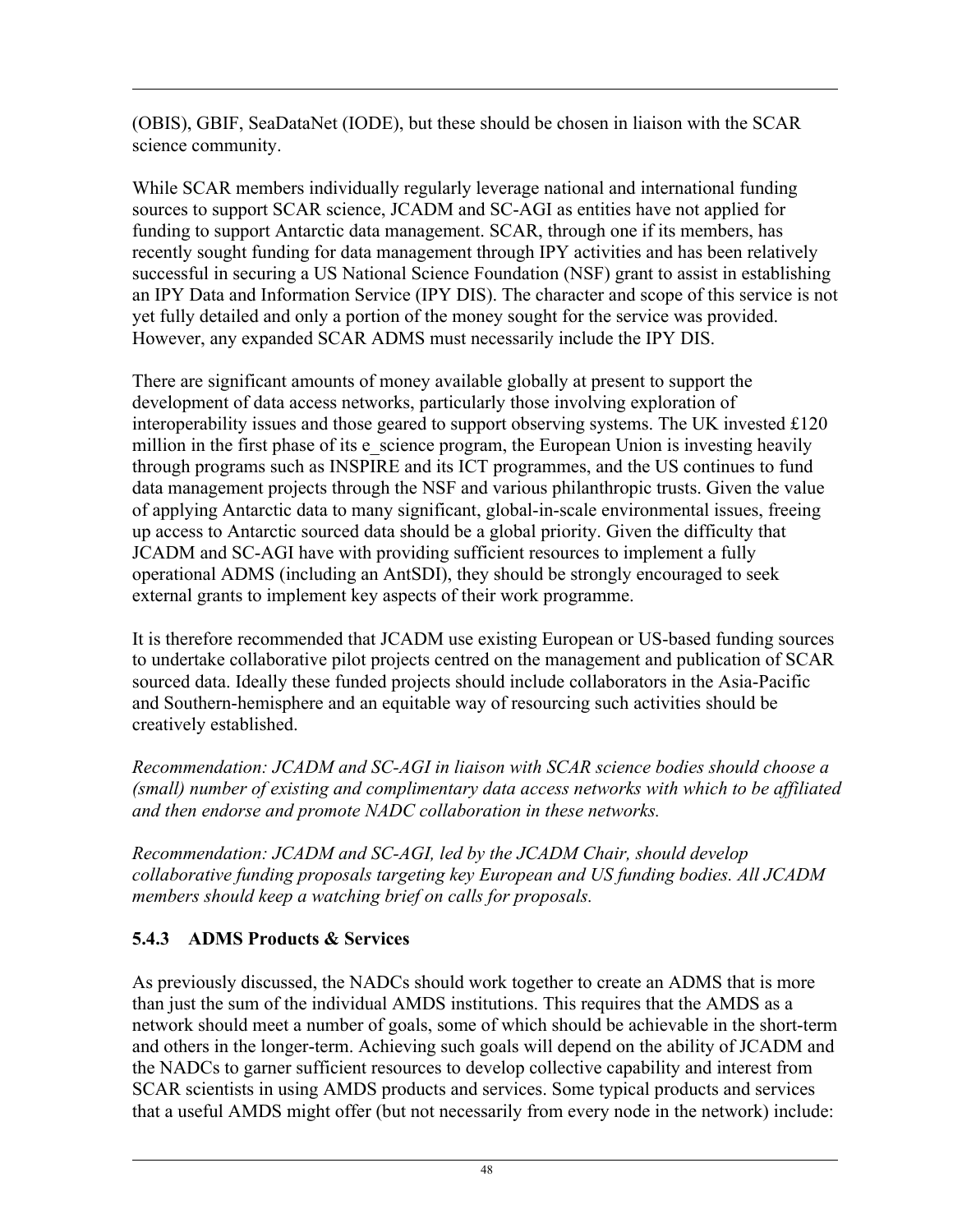- Metadata management services (which already currently exist through the GCMD),
- Data archiving services (with a variety of data retrieval options),
- Data publishing services (offering publication using a number of protocols and formats),
- Data translation services (converting data from one format or encoding standard to another),
- Data mapping services (semantically mapping data from one source to another to permit data integration),
- Data aggregation services (where different nodes may act as the point of truth for continuously updated fundamental datasets that are composites of data derived from a variety of sources – e.g. digital topographic database; bathymetric database, habitat classifications and regionalisations; sea surface temperature database; sea-ice thickness database etc),
- Infrastructure hosting services (e.g. manage and serve: taxonomic names lists; feature catalogues; services registries; gazetteers; symbology libraries or manage mirror sites), and
- Specialised data visualisations (where different nodes might specialise in the analysis and portrayal of different types of data)

Pilot projects are a useful mechanism to help incrementally develop capability. In response to the JCADM member survey, several members responded that they do run operational data centres (e.g. Italy, Japan, Australia, UK, Argentina, China, Norway, Spain), even if Antarctic data management occupies only a small proportion of their total data centre effort. These Centres in particular could begin to provide the core of the ADMS network and collaborate to provide one, or a number, of the types of services mentioned above through a series of pilot projects. Ideally these pilots could be partially funded through grants and involve SCAR science projects.

The most strategic types of projects, given current emphases on providing observing systems as a major legacy of the IPY, would be those that help build the basic components of virtual observatories. However, typical projects could include:

- Nomination of an ongoing SCAR host for compiling a widely used Antarctic fundamental dataset. Development of a web site for visualising and publishing this dataset. Development of content contribution guidelines, standards and data exchange mechanisms for this particular type of data between partners.
- Working with the Southern Ocean READER project being undertaken by the SCAR Antarctica in the Global Climate System (AGCS) Scientific Research Programme, to develop a system that actually extracts data from all of the sources independently listed on the web site and which then permits the user to visualise (map and graph) different parameters.
- Joint development of a range of data manipulation tools, executed as services which could be registered with the GCMD and used on certain datasets made accessible via the GCMD metadata system,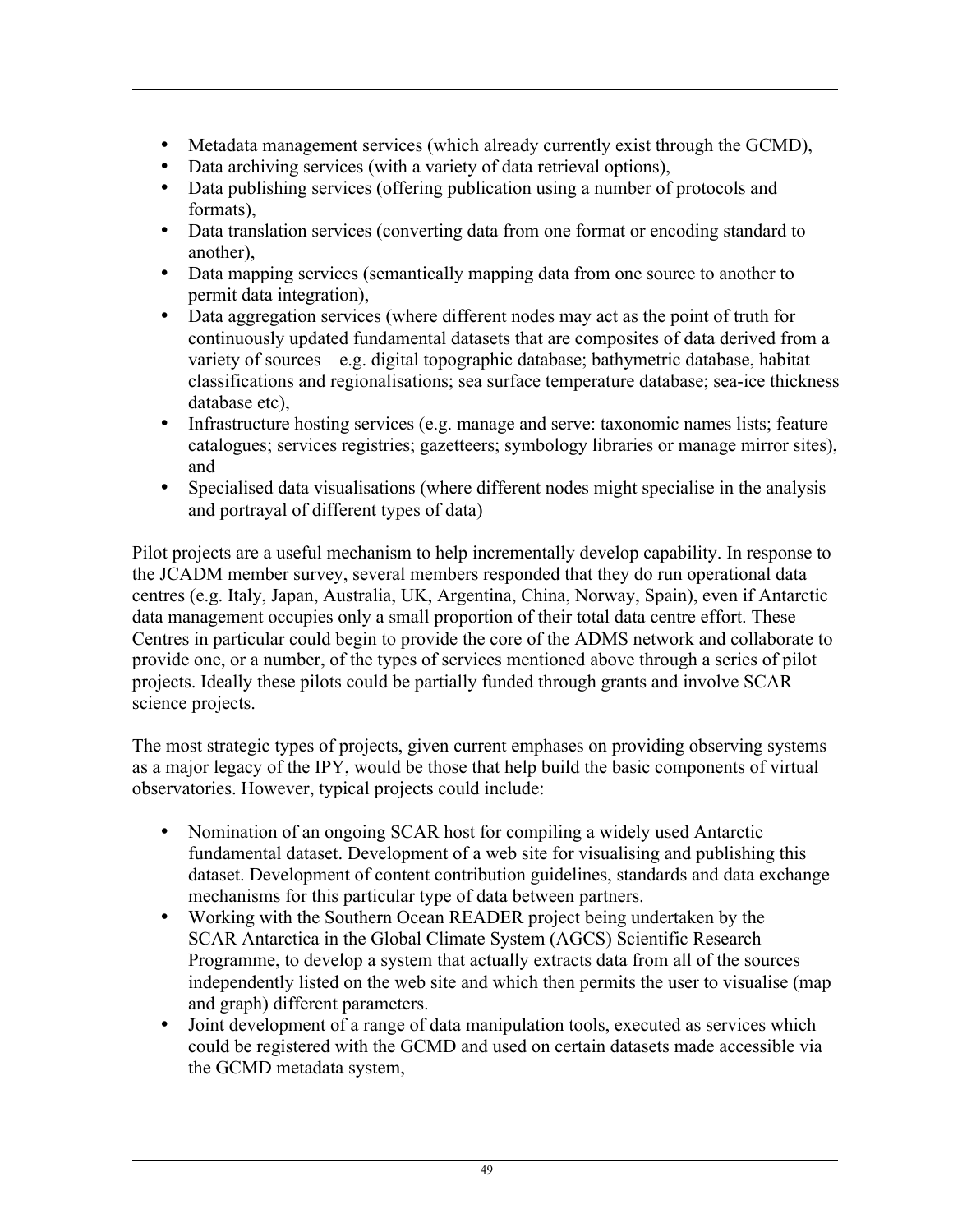- Agreement to publish data via an existing global scale data access network, and, independently or in conjunction with the existing network partners, develop mechanisms to visualise and extract Antarctic-themed data,
- Development of 'derived' or filtered dataset products that meet the needs of a broad cross-section of SCAR science projects,
- Collaborative development of a range of web map or web feature services that depict environmental and biological data that could be accessed via sites like SCAR-MarBIN or the IODE Oceans Data Portal, or the Encyclopaedia of Life.
- Development of rules and mechanisms for using Life Science Identifiers for SCAR biological data.
- Work within an existing data exchange community to develop data processing flags and explore how these can be exploited and promulgated by SCAR NADCs and science users.

*Recommendation: JCADM should review the types of data centric services it can supply and work towards the provision of a well-bounded set of services to increase its utility to SCAR science projects.*

*Recommendation: A small number of pilot projects should be endorsed, scoped and implemented to demonstrate capability, develop skills and incrementally develop the ADMS.*

#### 5.4.4 Capacity-Building

Many JCADM members have indicated that their capabilities could be significantly improved if they had access to training, mentoring and professional advice on data management issues and on polar data management in particular.

JCADM generally runs one or two day data management workshops in conjunction with JCADM meetings, but often the very nations that would benefit from these sessions do not attend. During these workshops it is often hard to pitch the material at a level suitable for all attendees, and language barriers also make the transfer of information difficult. Recognising these limitations, JCADM has already acknowledged the need to broaden its approach to encompass modes of training suitable for a range of situations.

An important role for existing NADCs is to help develop new NADCs. Four mechanisms could be tried to deliver the mentoring required:

- NADCs indicate their availability to conduct short training courses on establishing and running a polar data centre and JCADM manages the nomination process and brokers attendance at such courses. Members undertaking the training would have to bear travel and accommodation costs which could perhaps be supplemented by SCAR,
- NADCs indicate their willingness to host interns for periods of time with the view to training the intern in one, or all aspects of practically managing a polar data centre,
- NADCs collaborate on the development of multimedia product(s), distributable via DVD, that includes training material on operating a polar data centre,
- More developed NADCs to be allocated as mentors to less developed NADCs  $-$  in terms of a 'Buddy system'.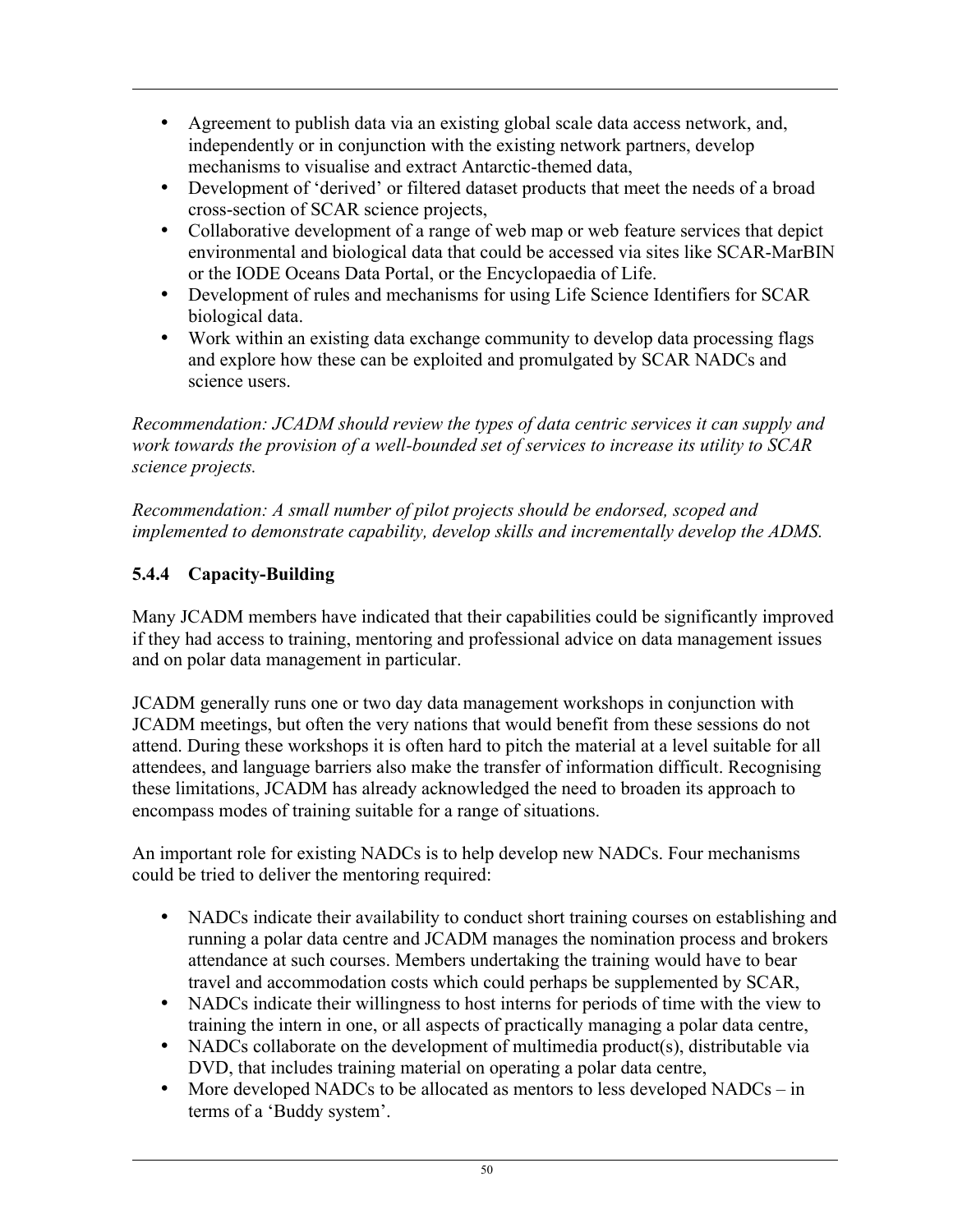For existing NADCs to invest the effort required to host and train people at their own expense, there needs to be an understanding that the members receiving such training will then invest in establishing a visible and active NADC. The whole network is then strengthened by this activity and the better-resourced NADCs gain their returns from the improved capabilities of a growing network.

The workshop sessions currently held in conjunction with JCADM meetings might be better utilised by targeting specific issues of relevance to all attending NADCs, rather than catering for newer members. This face-to-face time could also be used for developing funding proposals, fleshing out non-funded collaborative projects, knowledge transfer in a specific technical domain, or project reviews for collaborative projects already underway.

SC-AGI also holds an annual meeting where members primarily provide updates on activities in their national programmes as well as reporting on progress with collaborative tasks. Considerably more communication on SC-AGI matters occurs in the few weeks leading up to these face-to-face SC-AGI meetings than occurs at any other time in the year. The group would benefit from a more even and planned set of communications on key issues throughout the course of the year, so that issues can be aired and worked on prior to attendance at annual meetings.

*Recommendation: JCADM should investigate the training requirements of the newer NADCs and develop a training program, harnessing the expertise in the longer-established NADCs.*

*Recommendation: JCADM to instigate in the first instance a 'buddy system whereby more developed NADCs are allocated as mentors to less developed NADCs.*

*Recommendation: JCADM/SC-AGI should review the tasks undertaken at face-to-face meetings and the frequency of these meetings. The JCADM/SC-AGI Chairs should encourage the use of new communication technologies to pursue inter-sessional work.*

# 5.5 Standards & Interoperability

The most ubiquitous standards in use by JCADM and SC-AGI member are the ISO TC211 series of standards, which cover geographic data, metadata and services. These standards are therefore a good starting point on which to base the creation of interoperable systems. It is acknowledged, however, that they are not the only standards that are in use within the SCAR community (refer back to Section 3), and that they will need to be supplemented to provide for the diversity and complexity demanded of a credible, scientific data network.

#### 5.5.1 Metadata Systems

SCAR is fortunate in having a particularly strong partnership with the GCMD and an extremely robust and user-friendly metadata tool in the Antarctic Metadata Directory (AMD) system. Other networks that have been operating for significantly longer (e.g. IODE) still lack a common approach to this issue and this lack of adherence to a common standard or toolset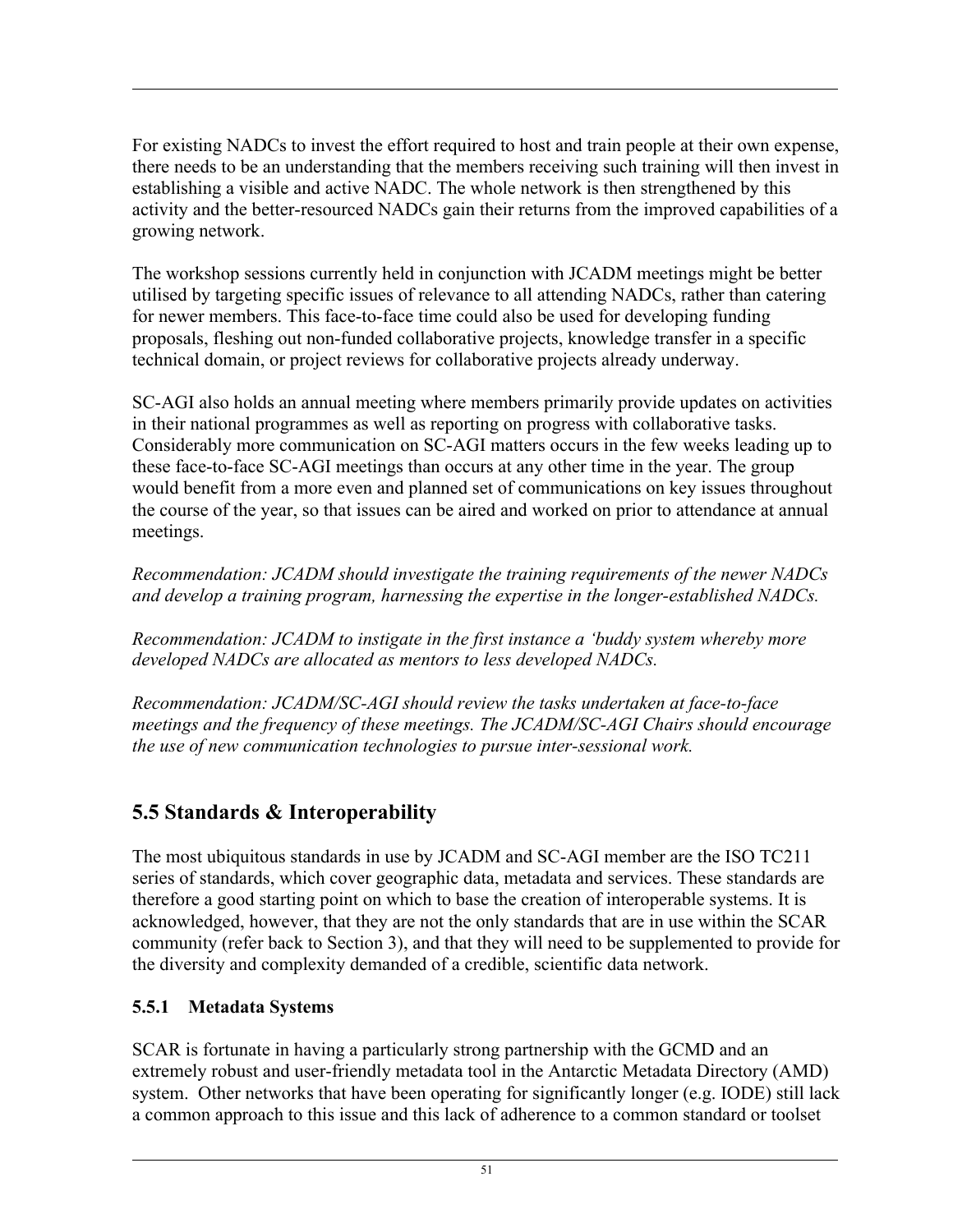continues to hamper development of the IODE system. Although the AMD metadata standard is based on the Directory Interchange Format (DIF), the GCMD is ensuring that all AMD (DIF) metadata records are ISO 19115 compliant. All ADMS NADCs are required to submit metadata to the AMD, regardless of whether they have their own national systems.

The AMD is a fully-hosted system so the metadata records are either posted directly to the US-based host, or harvested from existing national systems and copied into the AMD master database using the OAI-OMH Protocol. The toolset of the AMD satisfies most basic needs for metadata management and now contains a substantial number of records. One advantage of the AMD is that it is a node in a much larger system, which permits interested users to search for other types of data using the same software. The tool's utility will only grow as the GCMD widens its content acquisition programme to encompass harvesting of other metadata systems.

SCAR pays an annual fee to have this service provided and receives very good value for the money it outlays. As more JCADM members realise the value in contributing to, and using this system, SCAR will become substantially reliant on this key service and so it is reasonable in such a partnership to expect some input into the development plans for the system. The GCMD should therefore be encouraged, as part of the Memorandum of Understanding with SCAR, to provide annual updates on proposed future strategic directions and to seek input from JCADM on those directions.

JCADM, in collaboration with the GCMD should also investigate whether the AMD would be more highly patronised if it provided more consistent and direct methods of linking to available scientific data. Continuous improvements to the GCMD user interfaces to permit a more tailored and efficient user-centric search experience may also yield a higher degree of system usage.

*Recommendation: JCADM Chair to request that the GCMD provide a forecast of future directions of the GCMD over a 3-year time horizon and ensure that JCADM members are able to provide feedback which is taken into account by the GCMD.*

*Recommendation: JCADM and the GCMD explore better ways to link datasets directly to metadata records and improve user interfaces.*

#### 5.5.2 Beyond Metadata Systems To Interoperating Data Networks

While the AMD is designed to manage metadata records as well as links to the datasets they describe and any associated services, it is not currently a versatile data hosting and data publishing facility. These types of niche services are being provided, albeit in a fragmented way, by the NADCs and SCAR science project partners. It is useful to be able to provide links to such services via the metadata records, so that the AMD can function as a one-stop-shop for metadata discovery purposes, but a network of interoperable NADCs requires that a number of elements is in place before these services can be made available to be discovered and potentially integrated.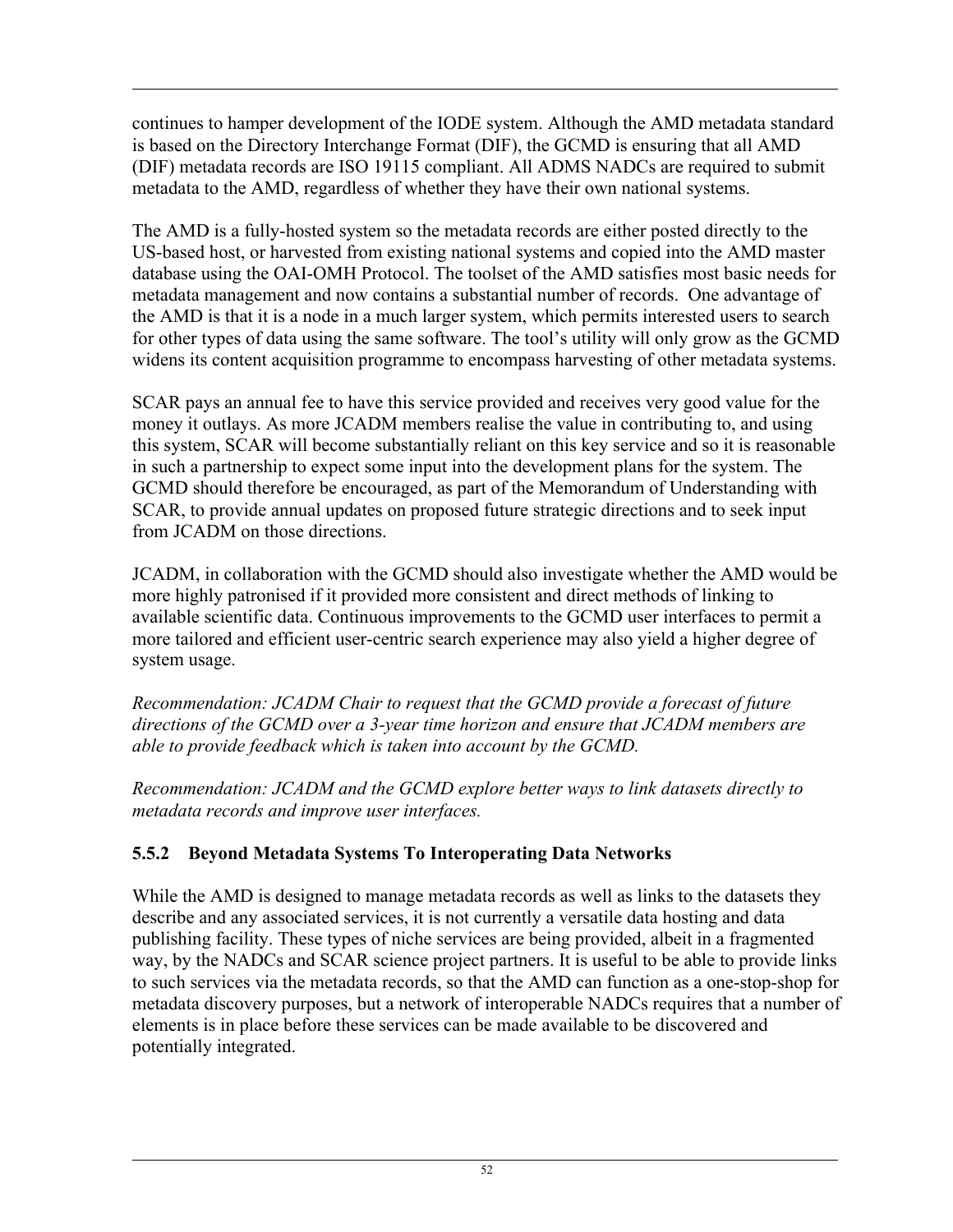Sections 3.4 and 3.6 have already outlined the types of data exchange and data integration issues that are faced by SCAR science projects. The ADMS must ultimately be capable of operating within the contexts that SCAR science projects' demand, which means:

- (a) Having a common set of reference data models, encodings and communication protocols,
- (b) Maintaining the flexibility to map from one system's formats, encodings and protocols to another,
- (c) Developing appropriate and shared infrastructure to support (a) and (b) above.

Culturally and strategically these are the hardest issues to work on in a voluntary, collaborative environment because appropriate vision and leadership are often lacking, traditional business drivers are not readily apparent, progress can often appear slow and cumbersome and the temptation to "just get on and do your own thing" in the absence of a well articulated framework is overwhelming. While creativity and novel approaches are important ingredients, building interoperable systems must be planned and coordinated on a number of levels.

If SCAR is to pursue the vision outlined in the previous hypothetical testimonials, several activities need to be better coordinated and pursued by the community. These activities could be initiated by a core set of NADCs or preferably be conducted in partnership with some of the larger data access initiatives mentioned earlier in this Strategy. In summary JCADM and SC-AGI need to encourage:

(i) Development of shared terminology and representation for objects that we exchange.

To date SC-AGI and its predecessor have focussed on the development of a number of online tools, primarily centred on cartographic and mapping requirements that were designed to assist with developing an SDI. These tools are extremely useful and accessible but have very limited penetration at present within the SCAR community. For example, SC-AGI has developed a SCAR Composite Gazetteer that lists place names in Antarctica and this tool is linked to a catalogue that describes the types of places or real-world features that these names represent. These tools, if all members contribute content, provide important baseline information that many other existing and future SCAR-based science applications should be able to draw upon when requiring access to internationally standardised nomenclature. Although the Feature Catalogue content is at present dominated by terminology focussed towards topographic mapping, it should be used much more broadly to house descriptions and definitions of any type of data object encountered while undertaking Antarctic science.

There is significant international activity at present surrounding the development of Feature Catalogues to support interoperability of data systems, particularly those systems that are OGC compliant and which use OGC web services to deliver data. Catalogue use is not necessarily tied to these systems or protocols. SCAR has had an operational catalogue for at least 2 years, but is failing to capitalise on the benefits of such a system because its advantages and uses are not widely understood within the community. This situation could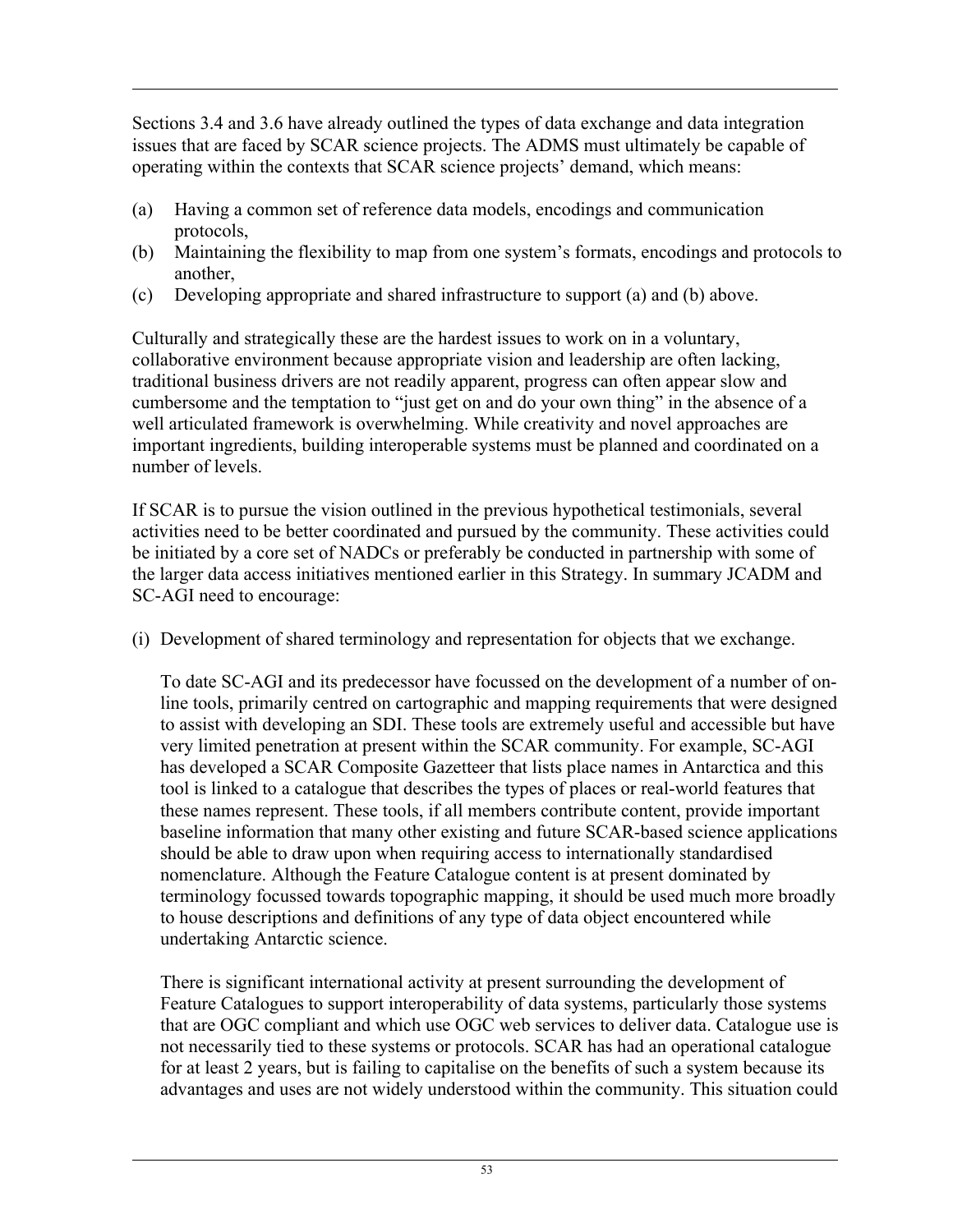be remedied if the catalogue was used within one of the pilot projects mentioned earlier to showcase its function in managing community terminology and vocabularies.

The SCAR community should also leverage work already taking place in other communities that are actively defining common terminologies, data models and vocabularies (e.g. MMI, INSPIRE, TDWG).

(ii) The exchange of these objects using some standard protocols and encodings and the registration and advertising of these data services with appropriate networks.

There are many OGC-based web service interoperability projects currently in progress that the SCAR community could join. The SCAR community could develop a well-bounded pilot project involving a number of NADCs to trial publication of some services using common datasets and encodings. NADCs could focus on how to map between OGC standard services and other data exchange protocols mentioned previously, such as netCDF and TAPIR. There are already data models and encodings that can support both netCDF and GML in the one service e.g. see CSML- (Woolf, et al, 2005). This blending of encodings provides for harmonisation between tools traditionally used by climate scientists and OGC adherents.

(iii)Development of re-usable client software capable of rendering and visualising the objects that we are exchanging

The concept of re-usable software that can be deployed in a range of environments is not a new concept, but one that has merit within the SCAR environment. The US Federal Geographic Data Comittee (FGDC) has been promoting the concept of re-usable portlets since 2006. If we can standardise the way in which we encode and represent data, or at least agree on a common interchange model, then there is scope for building software that can operate on these standardised representations. If we develop software in a modular fashion with transparent interfaces and few system dependencies, these reusable components can be readily exchanged or even chained together in suitable contexts to rapidly build complex user interfaces and functionality.

The open source community already has a large range of foundation libraries capable of interacting with OGC and OpenDAP protocols that could be leveraged in some bounded pilot projects.

(iv)Development of a seamless map-base at desirable scales.

A seamless foundation layer of topographic-type data to act as a backdrop, or a spur, for the science conducted in Antarctica and the Southern Ocean is an eminently achievable goal if we had a greater level of coordination, given the availability of new remote sensing technologies and the number and variety of nations operational in Antarctica.

Systematic compilation of updated bathymetric data for the Southern Ocean is currently being undertaken by an expert Sub-group of the SCAR Standing Scientific Group on Geosciences to create a new International Bathymetric Chart of the Southern Ocean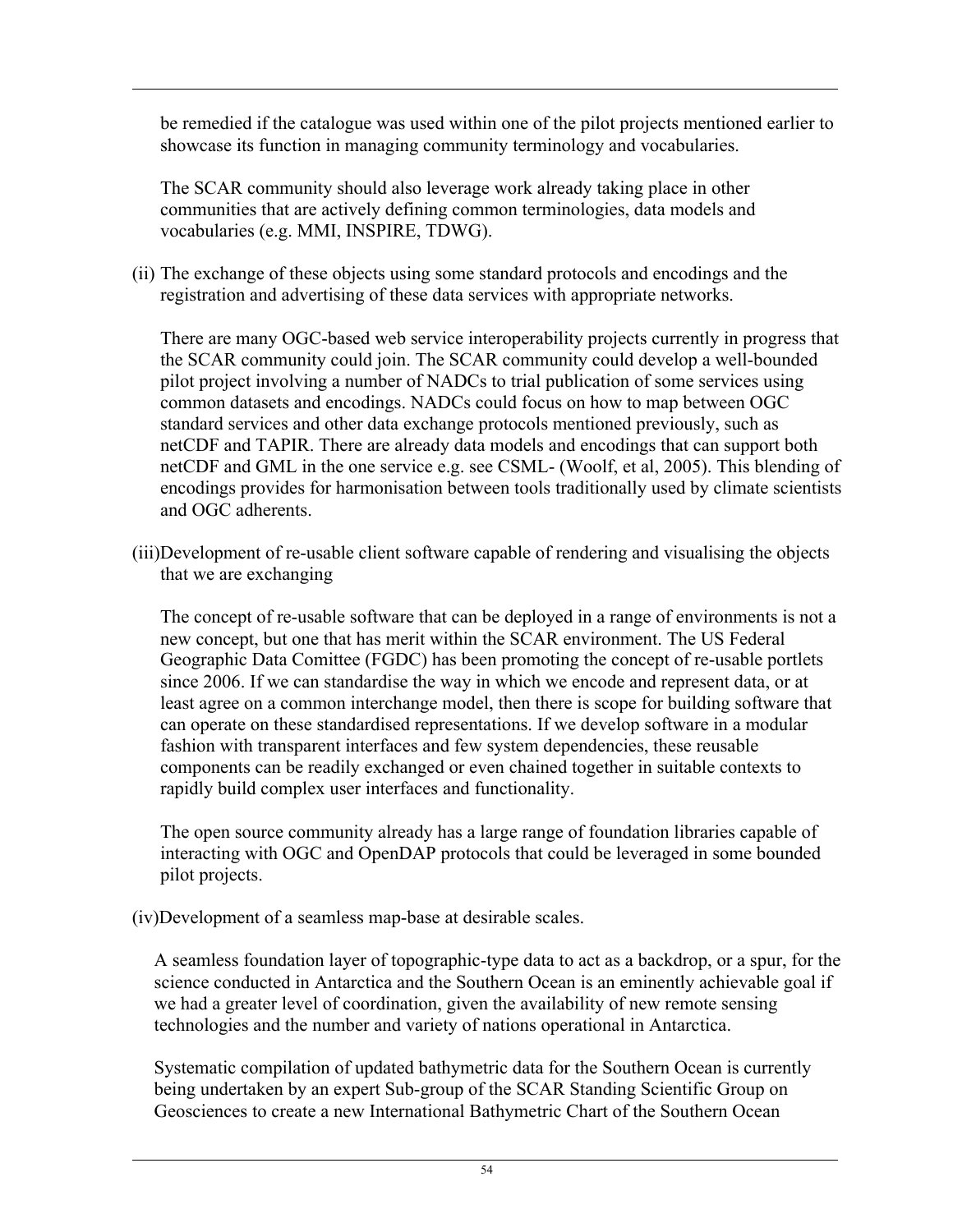(IBCSO). This charting activity is unlikely to focus on near-shore coastal regions, which are becoming a focus for international interest. SC-AGI has also been compiling a digital database of Antarctica (the SCAR ADD), and already has a map catalogue that points to nationally produced paper and digital maps. A prototype GIS of King George Island has been developed to demonstrate the utility of producing seamless spatial data for a jointly occupied region of Antarctica.

The SCAR ADD is an important flagship product for SC-AGI and it should set the standard for SCAR digital data products in terms of the governance processes used for its compilation, the quality processes used for its generation, as well as the technical standards used in its production. It should be a demonstration product for showing the benefits of using shared datums, coordinate reference systems, metadata, data quality indicators, common terminologies and symbol sets. At present this product is generated and managed largely using the resources of only one SCAR member (i.e.UK). The product has undergone a number of important revisions and updates over time. However, it may now be timely to ensure that the product continues to meet user needs, given the pervasiveness of new web GIS technologies and the ever-increasing demand for additional digital data thematic layers. There is also a need to ensure that the SCAR ADD appropriately integrates with other SC-AGI products such as the Feature and Symbology Catalogues.

It is highly likely that SCAR could play an even greater role than it currently does in fasttracking the compilation of foundation spatial datasets, which are drawn from national scientific campaigns and territorial management activities, if SCAR better understood what gaps existed in coverage at different spatial scales, and sought a consensus on which gaps to fill first. SCAR members could then actively consider how these gaps might be filled when planning their own national mapping programmes and, closer cooperation may prove achievable between nations occupying adjacent or overlapping territories. The UK and USA have already collaborated to produce a Landsat Image Mosaic of Antarctica (LIMA, http://landsat.usgs.gov/index.php) with a spatial accuracy of 30m, which will benefit a wide range of users.

*Recommendation: JCADM to partner with SC-AGI in expanding the use of existing SC-AGI tools into the broader SCAR science and global data management community.*

*Recommendation: JCADM through its NADCs and SC-AGI should participate in data access trials of existing larger networks, which are using new technologies such as web services. NADCs should also contribute to data modelling activities within these networks, aimed at supporting semantic data interoperability.*

*Recommendation: SC-AGI to undertake an audit of the SCAR ADD to ensure that it is meeting "user" needs, integrates where necessary with other SC-AGI products, and provides an example of best practice in terms of governance and production methods.*

*Recommendation: SC-AGI to provide an assessment of the current extent and scale of mapping across Antarctica and a forecast of likely future national or global mapping activities, with the aim of identifying gaps.*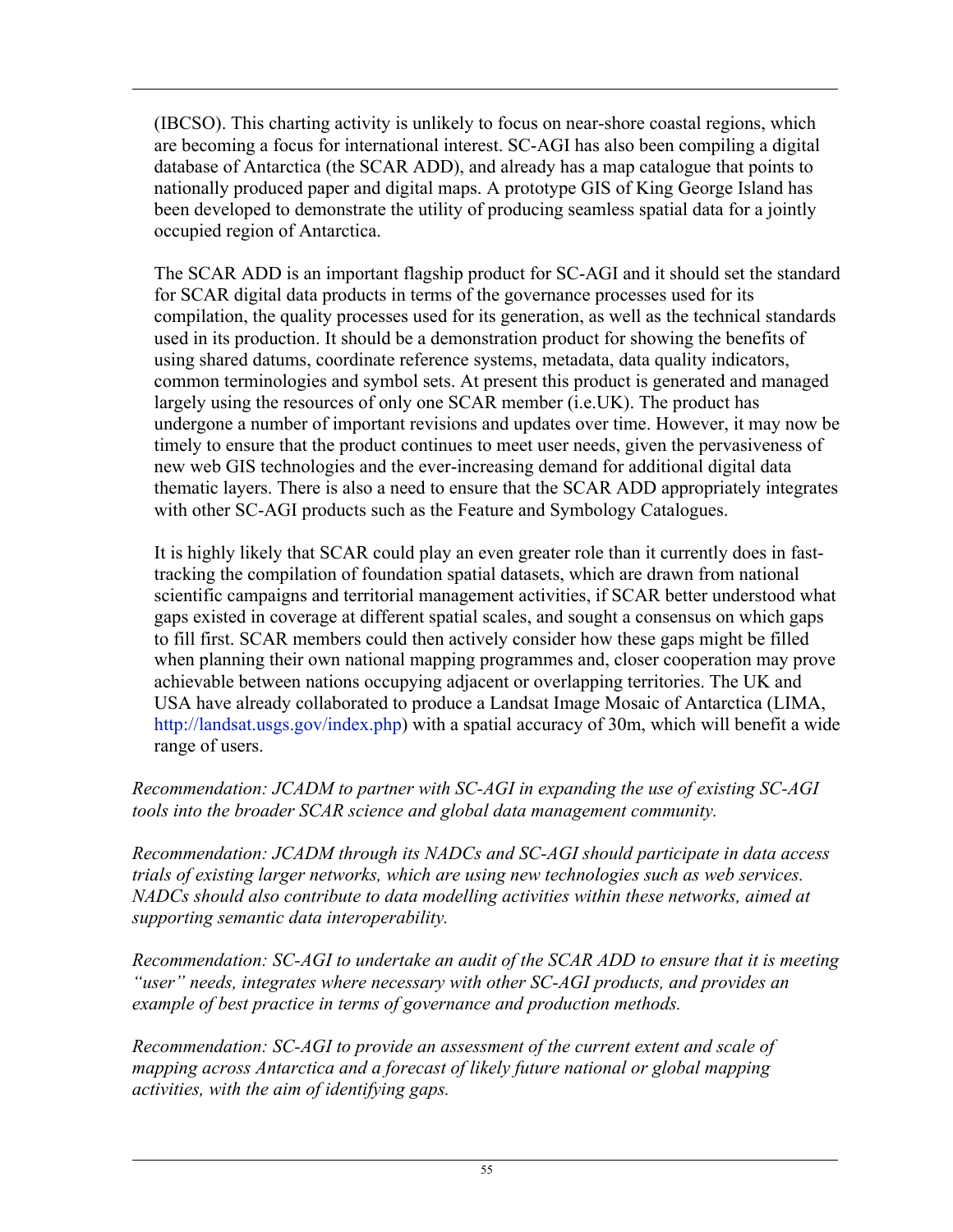*Recommendation: SC-AGI to identify opportunities for collaborative capture and/or compilation of mapping data, particularly in regions of high SCAR scientific activity, or where there are gaps in desirable coverage, to progressively create a seamless map coverage of Antarctica at appropriate scales.*





#### 5.6 Education, Outreach & Guidance

JCADM and SC-AGI already have well managed web sites (www.jcadm.scar.org  $\&$ www.antsdi.scar.org) but they could be used to greater effect in terms of their role in education and communication. Both sites currently mix content that should be tailored for two different audience types (i.e. data users and group members) and both focus predominantly on their own group members as the primary target of the web site. A clearer distinction should be made about content that is useful for data and service consumers, such as SCAR scientists, and other information that is generally of more interest to JCADM and SC-AGI group members. Content should then be communicated in a manner that best suits these different audience types.

The JCADM web site has a lot of information content but is relatively poor at providing access to JCADM member's data and services. This is a significant issue because SCAR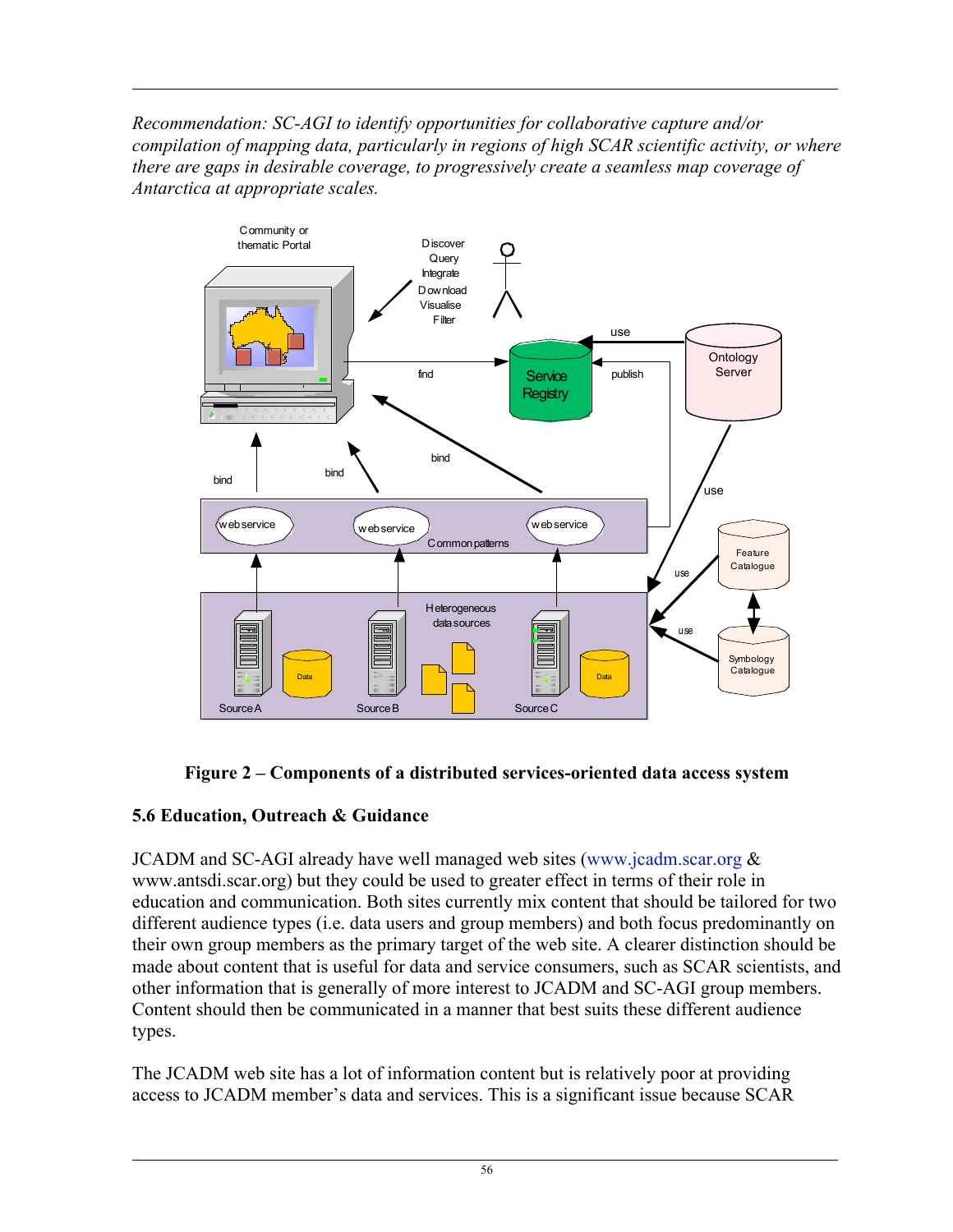scientists looking for assistance to access data, through JCADM, should be able to use the JCADM website as a portal into available SCAR data management services.

Other features which would improve the reach of both sites are the inclusion of regularly updated news items, an area for frequently asked questions, and prominent posting of templates, guidelines and work-plans (cognisant of the different audience types using the web sites).

To ensure that national delegates are fully informed of the activities of SC-AGI and JCADM when participating in SCAR decision-making forums, they should regularly be made aware of the work-plans of both groups. Similarly, all Chairs of SCAR Research Programmes should also be kept fully informed.

*Recommendation: JCADM and SC-AGI review their use of the web, and better target content and its communication to different audience types.*

*Recommendation: JCADM and SC-AGI should ensure that their services/products and workprograms are well-known to all SCAR national delegates and scientific research programmes through targeted information dissemination campaigns*

# 6.0 JCADM & SC-AGI Work-Plans

To create focus for JCADM and SC-AGI, particularly given the limited resources that each group can mobilise, it is suggested that the work of both groups be bounded by an annual or two-yearly work-plan, informed primarily by the strategic recommendations made in this document and the terms of reference for each group. It is anticipated that these work-plans will be relatively detailed, with actions prioritised around those bodies of work that require attention in the short (within year 1), medium (within years 2-3) and long-term (within 3+ years).

The execution of these plans will rely to a large degree on the SCAR Executive also taking a lead role in several of the initiatives raised within this document. The prioritised list of recommendations can be found in Table 1 (at the beingining of this document).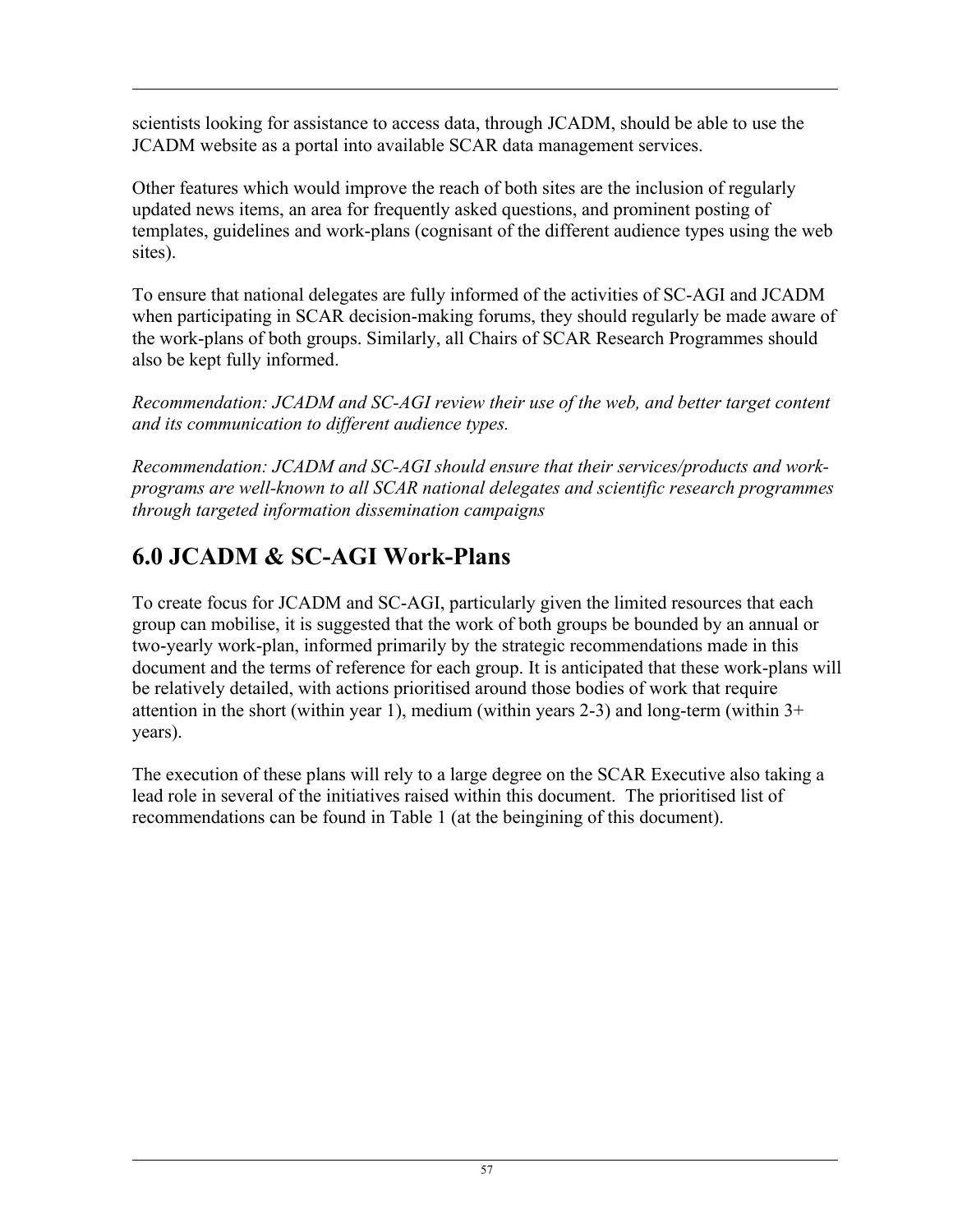# **References**

Antarctic Treaty. (1961) Retrieved June, 2007 from the WWW: http//www.scar.org/treaty/at\_text.html

Brauer, B & Kline S. (2005). SOA Governance: A key ingredient of the Adaptive Enterprise. Retrieved October 7, 2006 from the WWW: http//devresource.hp.com/drc/resources/soa\_gov/index.jsp.

Clement, L., Hately, A., von Riegen, C. & Rogers, T. (2004) OASIS UDDI Version 3.0.2 - UDDI Spec Technical Committee Draft.. Retrieved December, 2006 from the WWW: http://uddi.org/pubs/uddi-v3.0.2-20041019.htm

Consultative Committee For Space Data Systems. (2002). Reference Model For An Open Archival System (OAIS). CCSDS 650.0-B-1. Retrieved January 2006 from the WWW: http://public.ccsds.org/publications/archive/650x0b1.pdf.

Costello, M. (2000). Developing Species Information Systems. The European Register of Marine Species (ERMS). Oceanography Vol 13 (3).

Christensen, E., Curbera, F., Meredith, G. & Weerawarana, S. (2001) W3C Web Services Description Language (WSDL) 1.1. Retrieved October 2006 from the WWW: http://www.w3.org/TR/2001/NOTE-wsdl-20010315

Keeley R. (2007). Intergovernmental Oceanographic Commission (of UNESCO) JCOMM Data Management Strategy. IOC/IODE-XIX/48.

Lattermann, C. & Stieglitz S. (2005) Framework for Governance in Open Communities. *Proceedings of the 38th Hawaii International Conference on System Sciences*, Hawaii, USA.

Price, M. (2001) ARC USER Newsletter – April-June 2001. Retrieved December 2007 from the WWW: http://www.esri.com/news/arcuser/0401/datum.html.

Rickards L., Capra, A., Candidi M., Huiskes A., Lyons B., Summerhayes C. (2005). JCADM Review. NIOZ, Texel, Netherlands.

Rickards L. (2007). Intergovernmental Oceanographic Commission (of UNESCO) Strategic Plan for Oceanographic Data and Information Management – Draft 3 March 2007. IOC/IODE-XIX/45.

Schweik, C. M. & Semenov, A. (2002) The Institutional Design of Open Source Programming: Implications for Addressing Complex Public Policy and Management Problems. *First Monday* 8(1): http://firstmonday.org/issues/issue8\_1/schweik/index.html.

W3C (2003). SOAP Version 1.2. Retrieved November, 2006 from the WWW: http://www.w3.org/TR/soap/